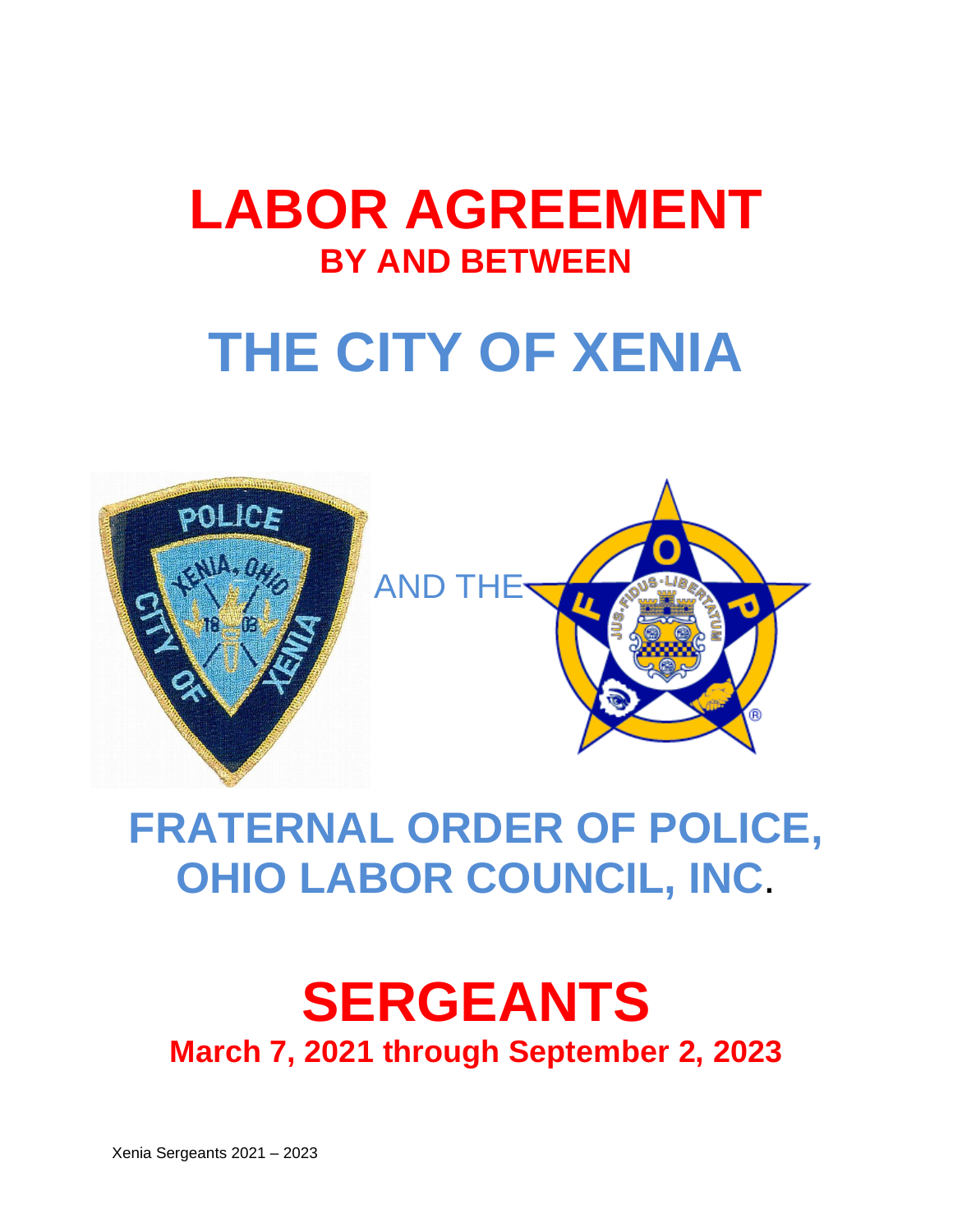# TABLE OF CONTENTS

| <b>Article Number</b>                              | <b>Title</b>                                            | Page Number    |
|----------------------------------------------------|---------------------------------------------------------|----------------|
| <b>Article 1 Agreement</b>                         |                                                         | 1              |
| Section 1.1.                                       | Agreement                                               | 1              |
| Section 1.2.                                       | <b>Lodge Recognition</b>                                | 1              |
| Section 1.3.                                       | <b>Legal References</b>                                 | 1              |
| <b>Article 2 Lodge Deductions</b>                  |                                                         | $\mathbf 2$    |
| Section 2.1.                                       | <b>Lodge Deductions</b>                                 | $\overline{2}$ |
| Section 2.2.                                       | <b>Dues Revocation</b>                                  | $\overline{2}$ |
| Section 2.3.                                       | Indemnification                                         | $\overline{2}$ |
| Section 2.4.                                       | <b>Payment of Collected Dues</b>                        | $\overline{2}$ |
|                                                    | <b>Article 3 Management Rights And Responsibilities</b> | 3              |
| Section 3.1.                                       | <b>Management Rights and Responsibilities</b>           | 3              |
| <b>Article 4 Non-Discrimination</b>                |                                                         | 4              |
| Section 4.1.                                       | Non-Discimination                                       | 4              |
| Section 4.2.                                       | Compliance                                              | 4              |
| Section 4.3.                                       | <b>Plurals and Gender</b>                               | 4              |
| Section 4.4.                                       | Lockouts, Strikes, Work Stoppages                       | 4              |
| <b>Article 5 Bargaining Unit Business</b>          |                                                         | 5              |
| Section 5.1.                                       | <b>Shift Representation</b>                             | 5              |
| Section 5.2.                                       | <b>Grievance Representative</b>                         | 5              |
| Section 5.3.                                       | <b>Negotiations</b>                                     | 5              |
| Section 5.4.                                       | Labor Council/Lodge Release Time                        | 5              |
| Section 5.5                                        | <b>Bulletin Boards</b>                                  | 6              |
| <b>Article 6 Labor Management Committee</b>        |                                                         | $\overline{7}$ |
| Section 6.1.                                       | Meetings                                                | 7              |
| Section 6.2.                                       | Agenda                                                  | 7              |
| Section 6.3.                                       | Attendance                                              | 7              |
| Section 6.4.                                       | Reports                                                 | 7              |
| <b>Article 7 Personnel Files</b>                   |                                                         | 8              |
| Section 7.1.                                       | <b>Personnel File</b>                                   | 8              |
| <b>Article 8 Discipline and Self Incrimination</b> |                                                         | 9              |
| Section 8.1.                                       | Purpose                                                 | 9              |
| Section 8.2.                                       | <b>Police Investigation Procedures</b>                  | 9              |
| Section 8.3.                                       | Internal Investigations                                 | 9              |
| Section 8.4.                                       | <b>Disciplinary Procedure</b>                           | 10             |
| Section 8.5.                                       | Discovery                                               | 11             |
| Section 8.6.                                       | <b>Filing of Charges</b>                                | 11             |
| Section 8.7                                        | <b>Performance Evaluations</b>                          | 11             |
| <b>Article 9 Grievance Procedure</b>               |                                                         | 12             |
| Section 9.1.                                       | Purpose                                                 | 12             |
| Section 9.2.                                       | <b>Definitions</b>                                      | 12             |
| Section 9.3.                                       | Procedures                                              | 12             |
| Section 9.4.                                       | <b>Time Limits</b>                                      | 13             |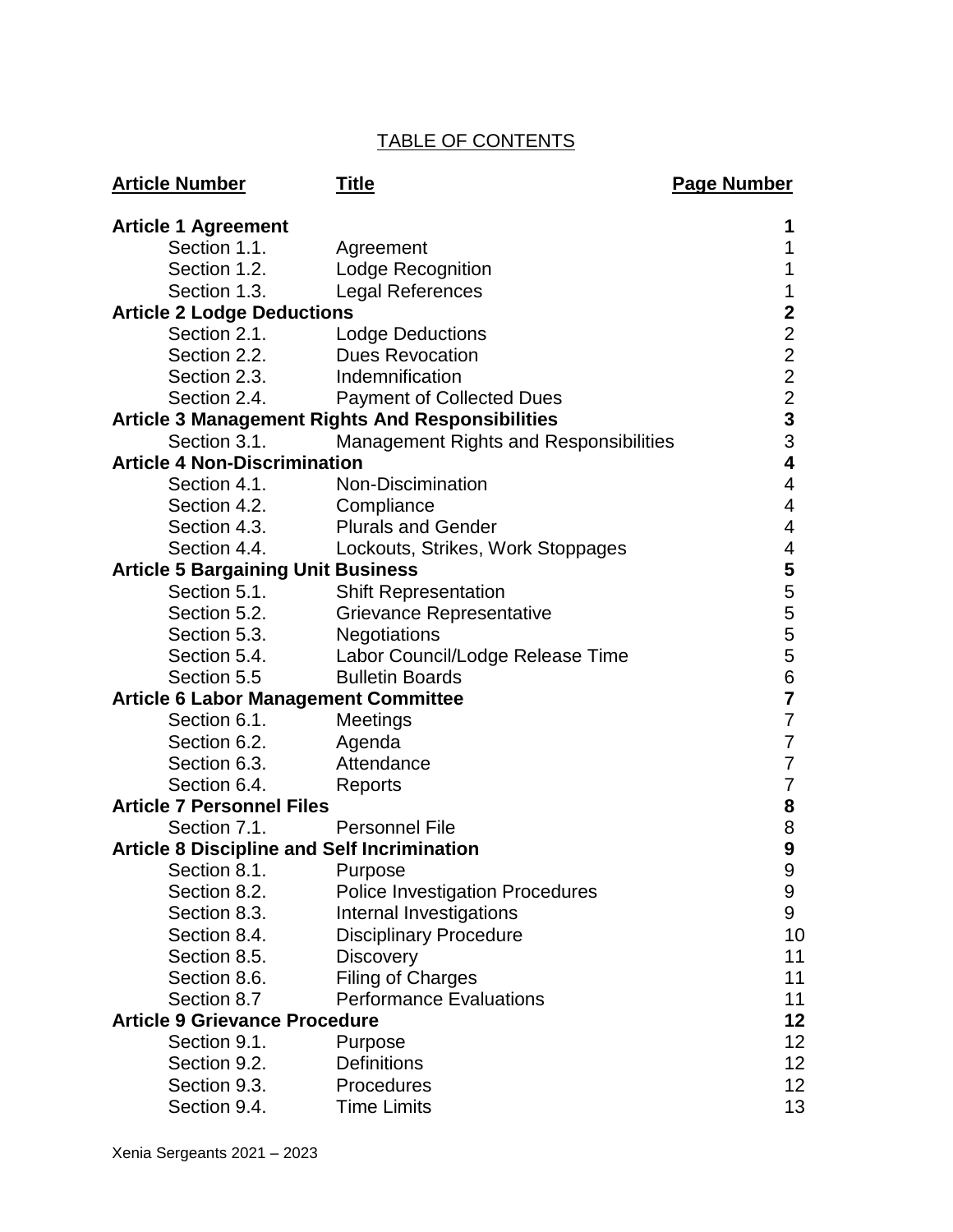| Section 9.5.                                       | <b>Selection of Procedures</b>                | 13 |
|----------------------------------------------------|-----------------------------------------------|----|
| Section 9.6.                                       | Lodge Participation                           | 13 |
| Section 9.7.                                       | <b>Informal Discussions</b>                   | 14 |
| <b>Article 10 Seniority</b>                        |                                               | 15 |
| Section 10.1.                                      | Assignments                                   | 15 |
| Section 10.2.                                      | Open Assignment                               | 15 |
| Section 10.3.                                      | <b>New Assignments</b>                        | 15 |
| Section 10.4.                                      | <b>Authority Regarding Assignments</b>        | 15 |
| Section 10.5.                                      | <b>Seniority Defined</b>                      | 15 |
| <b>Article 11 Layoff And Recall</b>                |                                               | 16 |
| Section 11.1.                                      | <b>Layoff Notification</b>                    | 16 |
| Section 11.2.                                      | Layoff                                        | 16 |
| Section 11.3.                                      | <b>Recall Notification</b>                    | 16 |
| Section 11.4.                                      | <b>Time Limits</b>                            | 16 |
| Section 11.5.                                      | <b>Probationary Period</b>                    | 16 |
| <b>Article 12 Drug/Alcohol Testing</b>             |                                               | 18 |
| Section 12.1.                                      | Testing                                       | 18 |
| Section 12.2.                                      | Screening                                     | 18 |
| Section 12.3.                                      | <b>Alcohol Testing</b>                        | 19 |
| Section 12.4.                                      | <b>Test Results</b>                           | 19 |
| Section 12.5.                                      | <b>Retesting Procedures</b>                   | 19 |
| Section 12.6.                                      | Laboratory                                    | 19 |
| Section 12.7.                                      | <b>Employee Sanctions</b>                     | 19 |
| Section 12.8.                                      | <b>Failure to Comply</b>                      | 20 |
| Section 12.9.                                      | <b>Cost of Test</b>                           | 20 |
| Section 12.10.                                     | <b>Records of Results</b>                     | 20 |
| <b>Article 13 Rules and Regulations/Safety</b>     |                                               | 21 |
| Section 13.1.                                      | <b>Rules and Regulations</b>                  | 21 |
| Section 13.2.                                      | <b>Safety Policy</b>                          | 21 |
| <b>Article 14 Hours of Employment and Overtime</b> |                                               | 22 |
| Section 14.1.                                      | Hours of Work                                 | 22 |
| Section 14.2.                                      | <b>Bi-Weekly Work Period and Compensation</b> | 22 |
| Section 14.3.                                      | Trading of Days                               | 22 |
| Section 14.4.                                      | <b>Period Definitions</b>                     | 22 |
| Section 14.5.                                      | Overtime                                      | 22 |
| Section 14.6.                                      | <b>Pyramiding Prohibited</b>                  | 22 |
| Section 14.7.                                      | <b>Holiday Work</b>                           | 22 |
| Section 14.8.                                      | <b>Payment for Overtime</b>                   | 23 |
| Section 14.9.                                      | Time Off in Lieu of Payment                   | 23 |
| Section 14.10.                                     | Double Time                                   | 23 |
| Section 14.11.                                     | <b>Overtime Availability</b>                  | 24 |
| Section 14.12.                                     | Productivity                                  | 24 |
| <b>Article 15 Shift Preference</b>                 |                                               | 25 |
| Section 15.1.                                      | Preference                                    | 25 |
| Section 15.2.                                      | Procedure                                     | 25 |
|                                                    |                                               |    |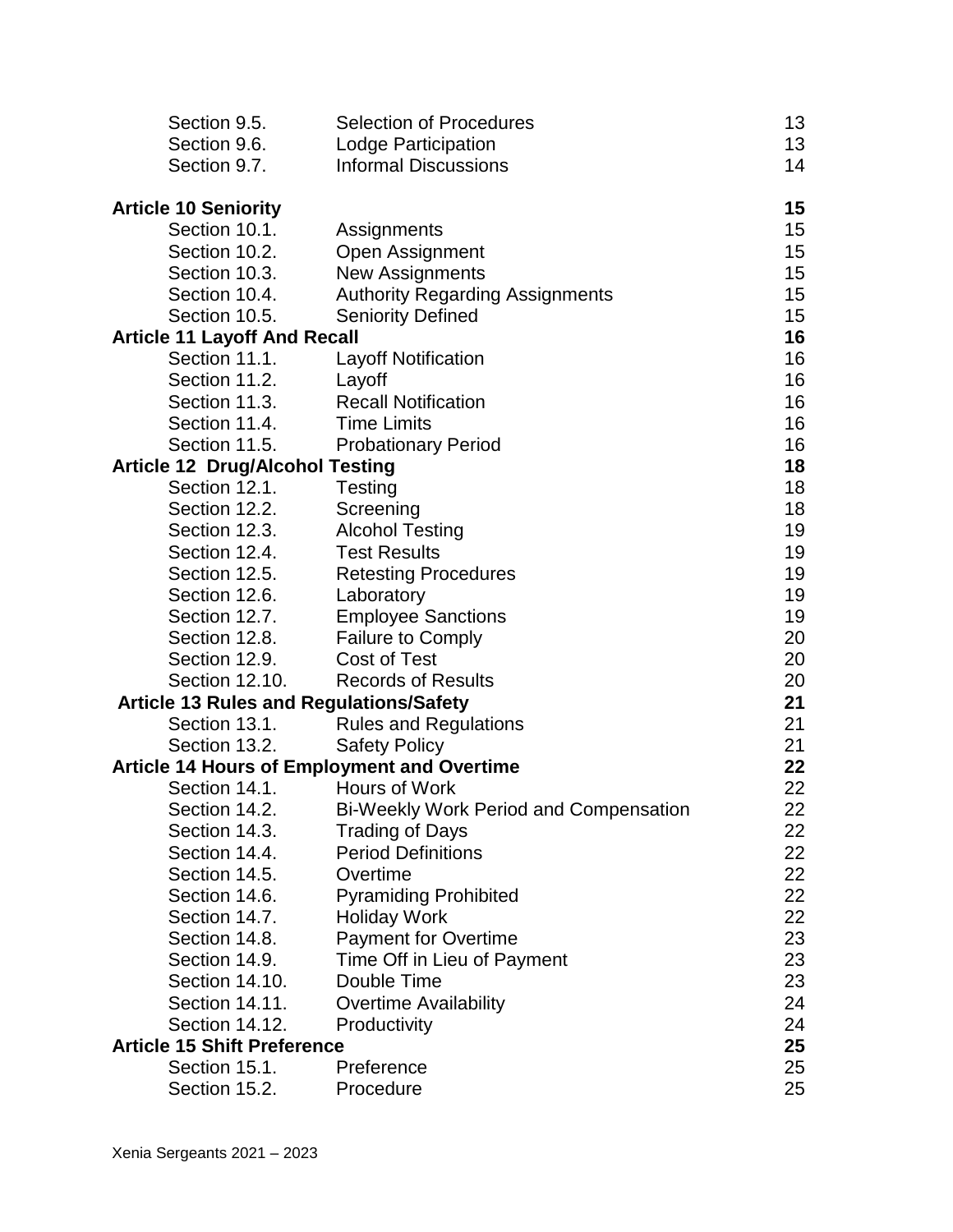| Section 15.3.                          | <b>Necessary Changes</b>                      | 25 |
|----------------------------------------|-----------------------------------------------|----|
| <b>Article 16 Pay Plan</b>             |                                               | 26 |
| Section 16.1.                          | Pay Plan                                      | 26 |
| Section 16.2.                          | Pay Steps                                     | 26 |
| Section 16.3                           | <b>Professional Development Incentive</b>     | 27 |
| <b>Article 17 Call-In Time and Pay</b> |                                               | 28 |
| Section 17.1.                          | Call-in Time                                  | 28 |
| Section 17.2.                          | Call-in Pay                                   | 28 |
| Section 17.3.                          | Eligiblity                                    | 28 |
| Section 17.4.                          | <b>Call-in Hours Worked</b>                   | 28 |
| <b>Article 18 Court Time</b>           |                                               | 30 |
| Section 18.1.                          | <b>Required Appearances</b>                   | 30 |
| Section 18.2.                          | Pay                                           | 30 |
| Section 18.3.                          | <b>Witness Fees</b>                           | 30 |
| <b>Article 19 Training</b>             |                                               | 31 |
| Section 19.1.                          | <b>Training Required</b>                      | 31 |
| Section 19.2.                          | Payments                                      | 31 |
| Article 20 Stand-By and On-call Pay    |                                               | 32 |
| Section 20.1.                          | Stand-By Pay                                  | 32 |
| Section 20.2.                          | On-Call                                       | 32 |
| <b>Article 21 Holidays</b>             |                                               | 33 |
| Section 21.1.                          | <b>Designated Holidays</b>                    | 33 |
| Section 21.2.                          | <b>Holiday Pay</b>                            | 33 |
| Section 21.3.                          | <b>Payment for Working Holidays</b>           | 33 |
| Section 21.4.                          | Eligiblity                                    | 33 |
| Section 21.5.                          | Use of Approval Leave on The Holiday          | 33 |
| Section 21.6.                          | <b>Management Determination</b>               | 34 |
| Section 21.7.                          | <b>Effective Plus Rating</b>                  | 34 |
| Section 21.8.                          | <b>Personal Time</b>                          | 34 |
| <b>Article 22 Vacation</b>             |                                               | 35 |
| Section 22.1.                          | <b>Rates of Accrual</b>                       | 35 |
| Section 22.2.                          | <b>Effect of Holidays</b>                     | 35 |
| Section 22.3.                          | <b>Call-In During Vacation</b>                | 35 |
| Section 22.4.                          | <b>Compensation upon Separation</b>           | 36 |
| Section 22.5.                          | <b>Vacation Scheduling</b>                    | 36 |
| Section 22.6.                          | <b>Maxium Accumulation</b>                    | 36 |
| Section 22.7.                          | <b>Advance Payment</b>                        | 36 |
| Section 22.8.                          | <b>Prior Public Service Employment Credit</b> | 37 |
| Section 22.9.                          | Effect of City Lay-off                        | 38 |
| <b>Article 23 Uniform Allowance</b>    |                                               | 39 |
| Section 23.1.                          | <b>Uniform Allowance</b>                      | 39 |
| Section 23.2.                          | <b>Authorized Use of Uniforms</b>             | 39 |
| Section 23.3.                          | Maintenance                                   | 39 |
| Section 23.4.                          | <b>Purchase or Rental</b>                     | 39 |
| Section 23.5.                          | Damages - Advance Payment                     | 39 |
| Section 23.6.                          | Transfer Promotion - Advance Pay              | 39 |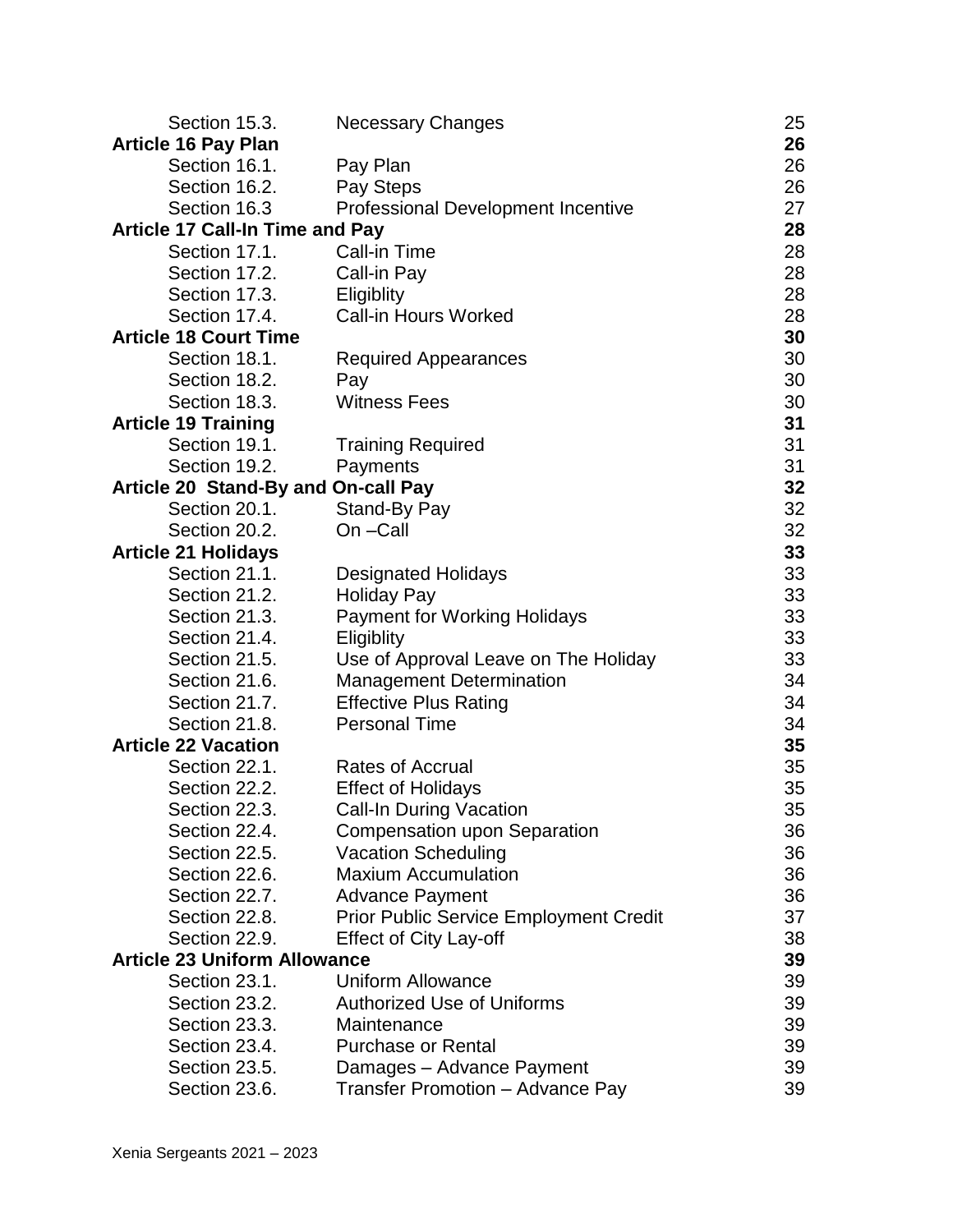| Section 23.7.                              | Theft or Loss of Uniforms                     | 39 |
|--------------------------------------------|-----------------------------------------------|----|
| Section 23.8.                              | Return of Uniforms upon Separation            | 40 |
| Section 23.9.                              | New Items                                     | 40 |
| Section 23.10.                             | <b>Retirement Purchase of Weapon</b>          | 40 |
| <b>Article 24 Group Insurance Benefits</b> |                                               | 41 |
| Section 24.1.                              | Life Insurance                                | 41 |
| Section 24.2.                              | <b>Liability Insurance</b>                    | 41 |
| Section 24.3.                              | <b>Medical and Hospitalization</b>            | 41 |
| Section 24.4.                              | <b>Payments of Premiums</b>                   | 41 |
| Section 24.5.                              | <b>Payroll Deductions</b>                     | 41 |
| Section 24.6.                              | <b>Substitution of Coverage</b>               | 42 |
| Section 24.7.                              | Compenation in Lieu of Benefits Is Prohibited | 42 |
| Section 24.8.                              | <b>Dental Insurance</b>                       | 42 |
| <b>Article 25 Tuition Reimbursement</b>    |                                               | 43 |
| Section 25.1.                              | Purpose                                       | 43 |
| Section 25.2.                              | <b>Reimbursement Amount</b>                   | 43 |
| Section 25.3.                              | Sign Up Request                               | 43 |
| Section 25.4.                              | <b>Reimbursement Eligibility</b>              | 43 |
| <b>Article 26 Sick Leave</b>               |                                               | 44 |
| Section 26.1.                              | Rates of Accrual and Maximum Accumulation     | 44 |
| Section 26.2.                              | <b>Permissible Uses</b>                       | 44 |
| Section 26.3.                              | Sick Leave on Holidays                        | 44 |
| Section 26.4.                              | <b>Notifications</b>                          | 45 |
| Section 26.5.                              | Doctor's Certificate                          | 45 |
| Section 26.6.                              | <b>Unusal Cases</b>                           | 45 |
| Section 26.7.                              | <b>Compensation upon Separation</b>           | 45 |
| Section 26.8.                              | Reinstatement                                 | 46 |
| Section 26.9.                              | <b>Transfer of Sick Leave</b>                 | 46 |
| Section 26.10.                             | <b>False Claim</b>                            | 46 |
| Section 26.11.                             | <b>Other Provisions</b>                       | 46 |
| Section 26.12.                             | <b>Sick Leave Donation Program</b>            | 46 |
| Section 26.13                              | Converting Sick Leave to Vacation Leave       | 47 |
| <b>Article 27 Injury Leave</b>             |                                               | 48 |
| Section 27.1.                              | <b>Extent of Benefits</b>                     | 48 |
| Section 27.2.                              | Reporting                                     | 48 |
| Section 27.3.                              | <b>Worker's Compensation</b>                  | 48 |
| Section 27.4.                              | Payments                                      | 49 |
| Section 27.5.                              | Evidence                                      | 49 |
| Section 27.6.                              | <b>Effect of Holidays</b>                     | 49 |
| Section 27.7.                              | <b>False Claim</b>                            | 49 |
| <b>Article 28 Work Hardening</b>           |                                               | 50 |
| Section 28.1.                              | <b>Definition</b>                             | 50 |
| Section 28.2.                              | Eligibility                                   | 50 |
| Section 28.3.                              | Program                                       | 50 |
| Section 28.4.                              | <b>Program Limits</b>                         | 50 |
| <b>Article 29 Special Leaves</b>           |                                               | 51 |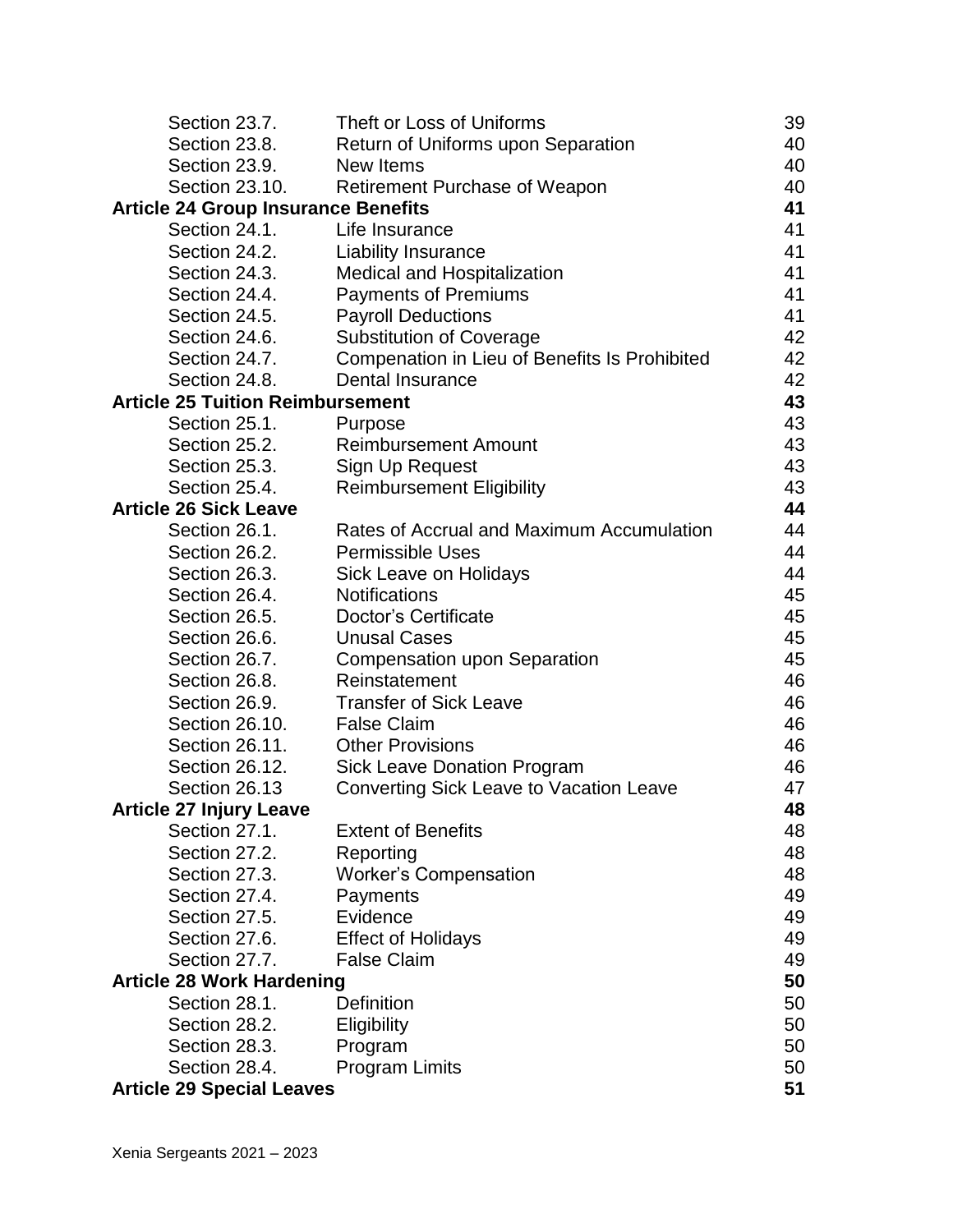| Section 29.1.                                 | <b>Military Leave</b>                                      | 51 |
|-----------------------------------------------|------------------------------------------------------------|----|
| Section 29.2.                                 | <b>Family and Medical Leave</b>                            | 51 |
| Section 29.3                                  | <b>Maternity/Paternity Leave</b>                           |    |
|                                               | <b>Article 30 Travel, Conference and Training Expenses</b> | 52 |
| Section 30.1.                                 | <b>Travel</b>                                              | 52 |
| Section 30.2.                                 | <b>Conferences, Training Sessions</b>                      | 52 |
| Section 30.3.                                 | Administration                                             | 52 |
| Section 30.4.                                 | <b>Other Provisions</b>                                    | 52 |
| <b>Article 31 Miscellaneous</b>               |                                                            | 53 |
| Section 31.1.                                 | <b>Emergency Meal Allowance</b>                            | 53 |
| Section 31.2.                                 | Residency                                                  | 53 |
| Section 31.3.                                 | <b>Fitness</b>                                             | 53 |
| <b>Article 32 Attendance</b>                  |                                                            | 54 |
| Section 32.1                                  | <b>Definitions</b>                                         | 54 |
| Section 32.2                                  | Notification                                               | 54 |
| Section 32.3                                  | Exceptions                                                 | 54 |
| Section 32.4                                  | Corrective Action - Tardy                                  | 54 |
| Section 32.5                                  | Corrective Action - Absence                                | 55 |
|                                               | Article 33 Entire Agreement, Waiver of Bargaining          | 56 |
| Section 33.1.                                 | <b>Entire Agreement Clause</b>                             | 56 |
| Section 33.2.                                 | <b>Waiver of Bargaining</b>                                | 56 |
| <b>Article 34 Waiver in Case of Emergency</b> |                                                            | 57 |
| Section 34.1                                  | Waiver In Case of Emergency                                | 57 |
| Section 35.2                                  | <b>Cancellation Reimbursement</b>                          | 57 |
| <b>Article 35 Duration</b>                    |                                                            | 58 |
| Section 35.1.                                 | Duration                                                   | 58 |
| <b>Agreement Signature Page</b>               |                                                            | 59 |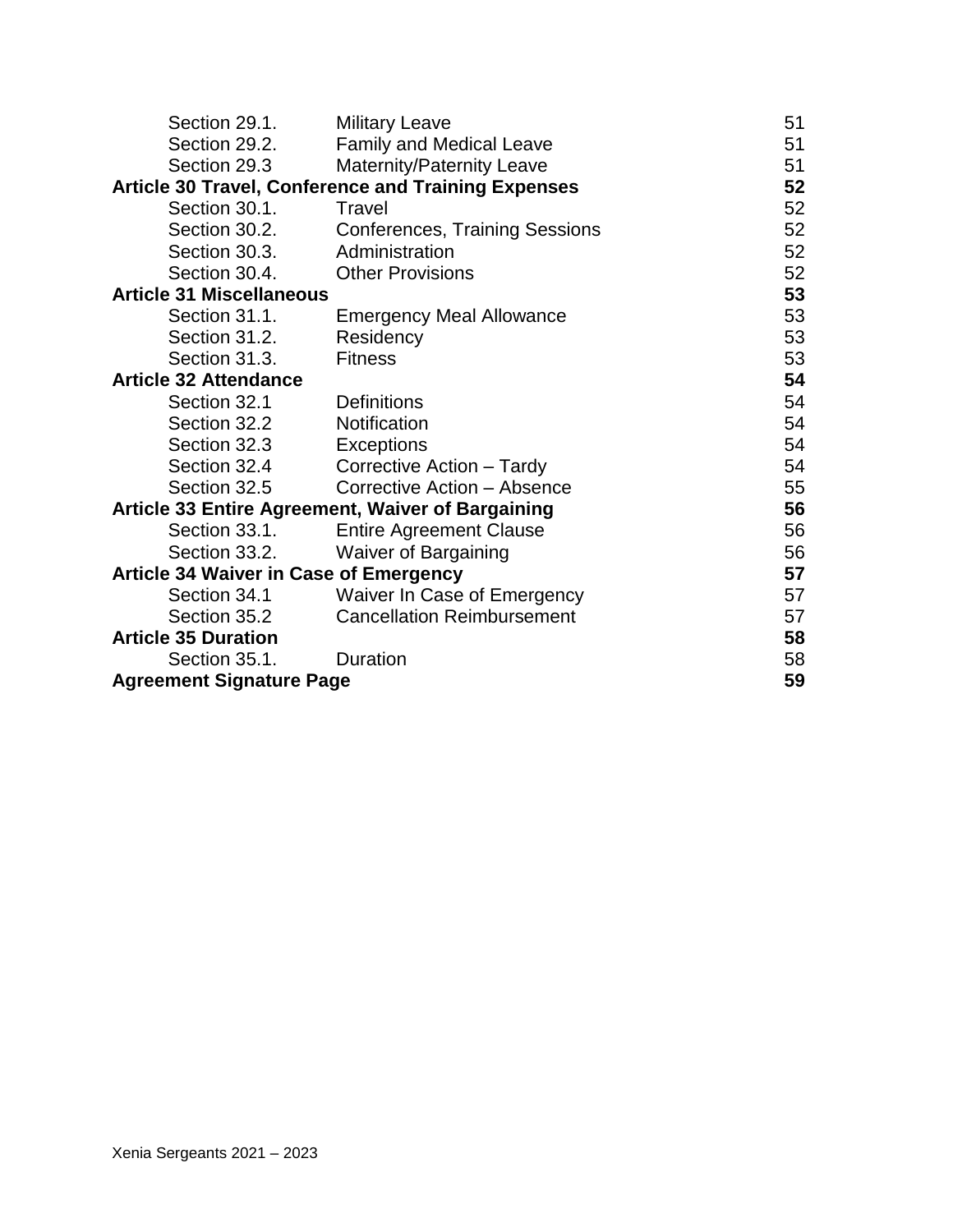# ARTICLE 1 AGREEMENT

Section 1.1. Agreement: This Agreement is made and entered into at Xenia, Ohio, by and between the CITY OF XENIA, OHIO, pursuant to its authority under Chapter 4117 of the Ohio Revised Code, hereinafter referred to as the "City", and the Fraternal Order of Police, Ohio Labor Council Greene County Lodge #37, hereinafter referred to as the "Lodge".

The Lodge represents Employees of the Police Division as specified herein. Specifically the Agreement addresses matters pertaining to wages, hours, terms and other conditions of employment.

Section 1.2. Lodge Recognition: The City recognizes the Lodge as the sole and exclusive bargaining representative for all sworn police personnel below the rank of Lieutenant and above the rank of Police Officer, hereinafter referred to as Sergeants.

Section 1.3. Legal References: In the event any Federal Law or State Law conflicts with any of the provision(s) of the Agreement, the provision(s) so affected shall no longer be operative or binding upon the parties but the remaining portion of the Agreement shall continue in full force and effect. In such an event and upon written request by either party, the parties to this Agreement shall meet at a mutually agreeable time in an attempt to modify the invalid provisions of this Agreement by good faith negotiations which shall be subject to the dispute resolution procedures of Chapter 4117 of the Ohio Revised Code.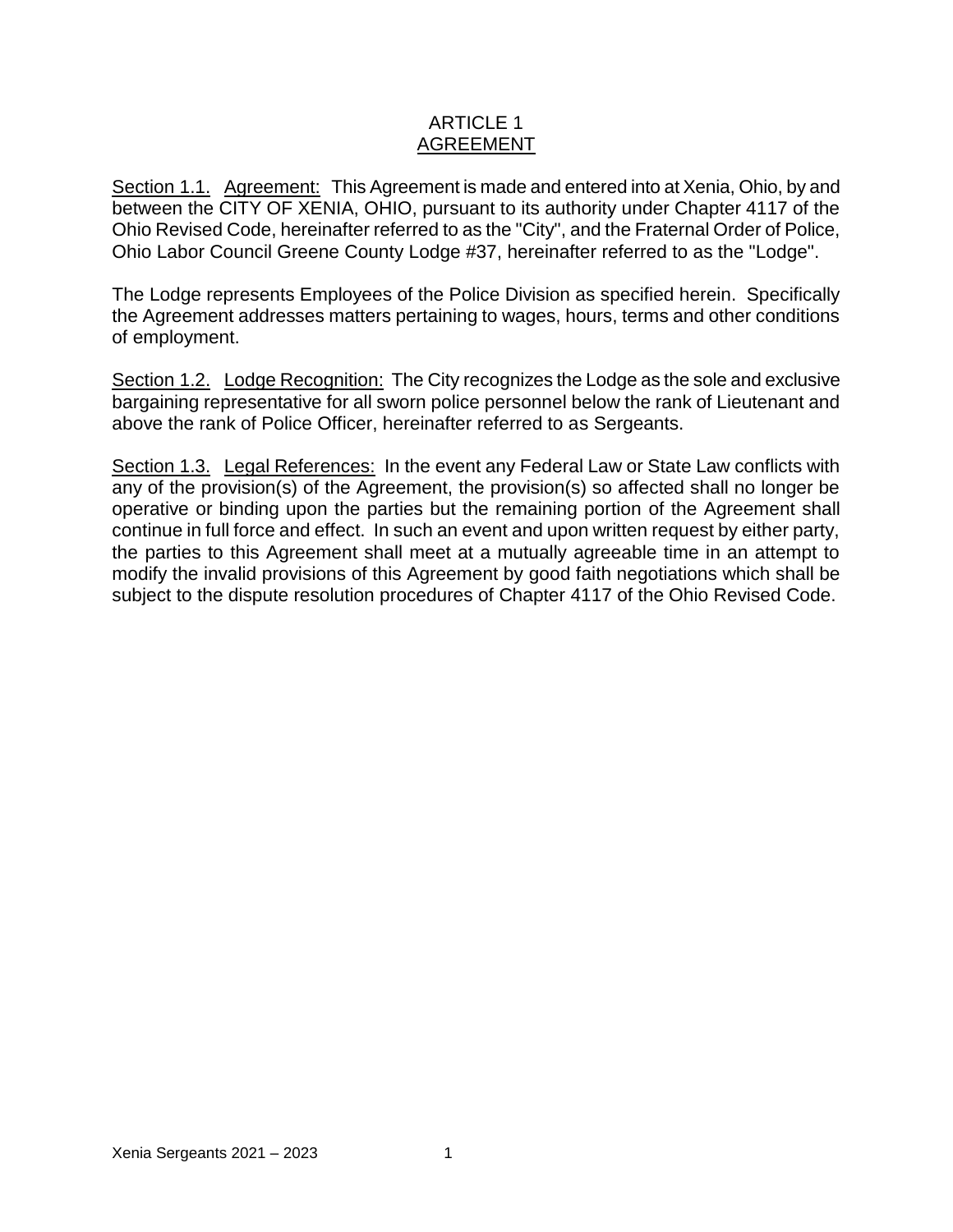# ARTICLE 2 LODGE DEDUCTIONS

Section 2.1 Dues Deductions: The Lodge and Labor Council will each notify the City in writing of the dues it charges and its current membership, and will update this information as needed to be accurate.

The Employer agrees to deduct fifty percent (50%) of membership dues from each check at the rate certified by the Ohio Labor Council from the first two paychecks of each month from any employee in the bargaining unit who has authorized the same in writing. One (1) month's advance notice must be given to the City prior to making any changes in the rate.

Section 2.2 Dues Revocation: An officer desiring to revoke payroll deductions authorization shall notify the City's Director of Finance in writing, but such revocation notice may only be given during the last thirty (30) days of this Agreement.

If the revocation notice is received by the Director of Finance less than fifteen (15) calendar days prior to the first of the month, the employee's payroll deduction shall cease not later than fourteen (14) calendar days thereafter.

Section 2.3. Indemnification: The Lodge and Labor Council shall hold the City harmless for any payroll deductions and payments made by the City in reliance on certification from the Lodge or Labor Council during the term of the payroll deduction authorization and for costs of defense of any litigation arising therefrom.

Section 2.4. Payment of Collected Dues: All dues collected under this Article shall be paid by the Employer within thirty (30) days together with a listing of the members for whom deductions were made to the Ohio Labor Council, 222 E. Town Street, Columbus, Ohio 43215 for Labor Council Dues and to the Local Lodge Officials for Lodge #37 dues.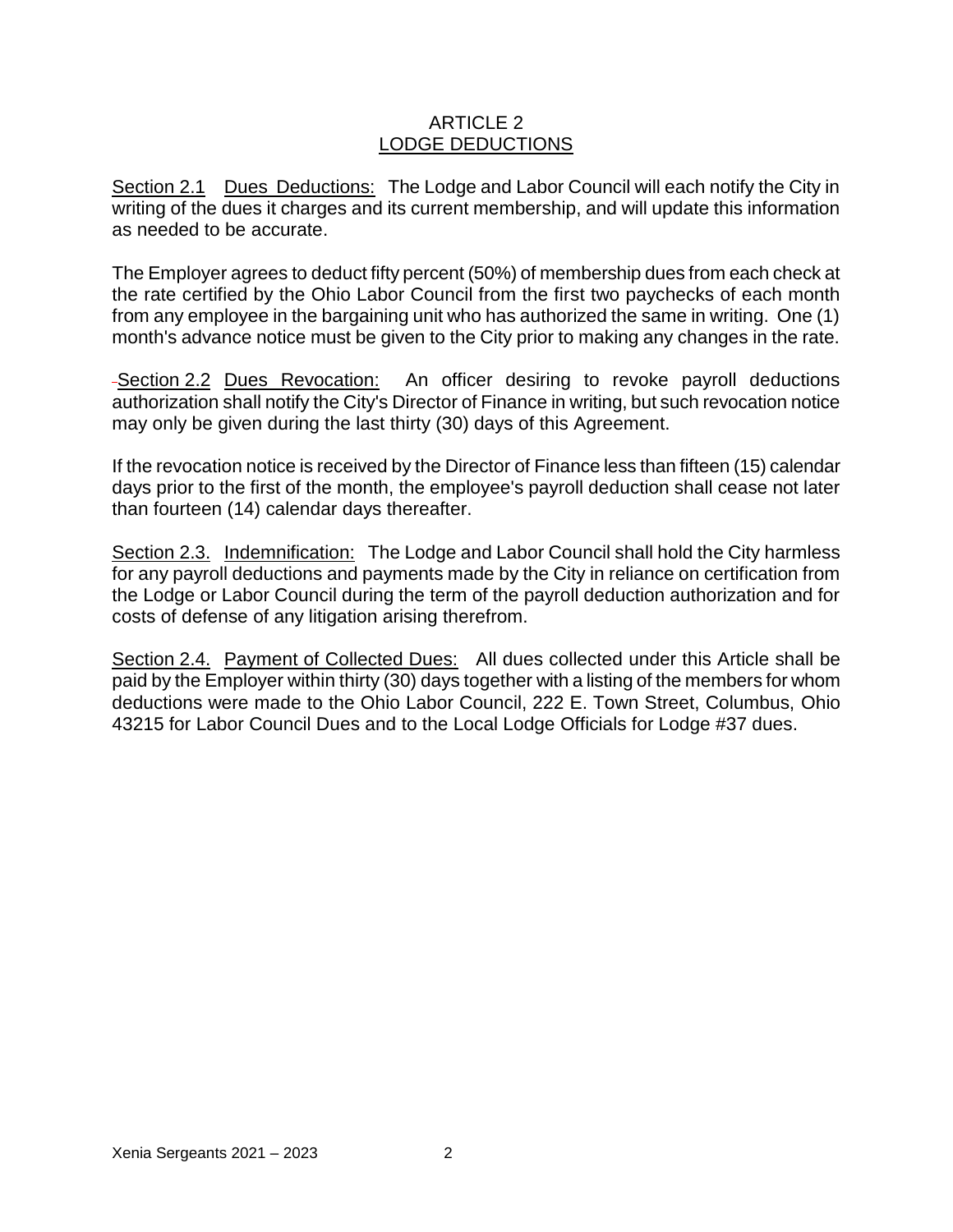# ARTICLE 3 MANAGEMENT RIGHTS AND RESPONSIBILITIES

Section 3.1. Management Rights and Responsibilities: Except to the extent expressly modified or provided by a specific provision of this Agreement, the City reserves and retains solely and exclusively all of its statutory and common law rights to manage the operation of the Safety Department of the City of Xenia, Ohio.

The sole and exclusive rights of the City which are not abridged by this Agreement shall include but are not limited to its right to establish or continue policies, practices or procedures for the conduct of the Safety Department and its services to the citizens of Xenia and, from time to time, to change or abolish such practices or procedures if the change or abolishment is not in conflict with this Agreement. The City retains the right:

- A. to determine the number of hours per day or week any operation of the Safety Department may be carried on;
- B. to recruit, select and determine the number of qualifications and characteristics of employees;
- C. to assign such work in accordance with the requirements determined by the City;
- D. to establish training programs and requirements for upgrading employees;
- E. to establish and change work schedules and assignments;
- F. to transfer, promote, lay off or otherwise relieve employees from duty for lack of work or other legitimate reasons;
- G. to continue, alter, make and enforce reasonable rules for the maintenance of discipline;
- H. to suspend, demote, discharge or otherwise discipline employees for just cause;
- I. to take such measures as the City may determine to be necessary for the orderly and efficient operation of the Safety Department.

Nothing herein shall prevent an employee from presenting a grievance for the alleged violation of any article or specific term of this Agreement. None of the Management Rights contained herein shall be exercised in a capricious or discriminatory manner against any employee or group of employees.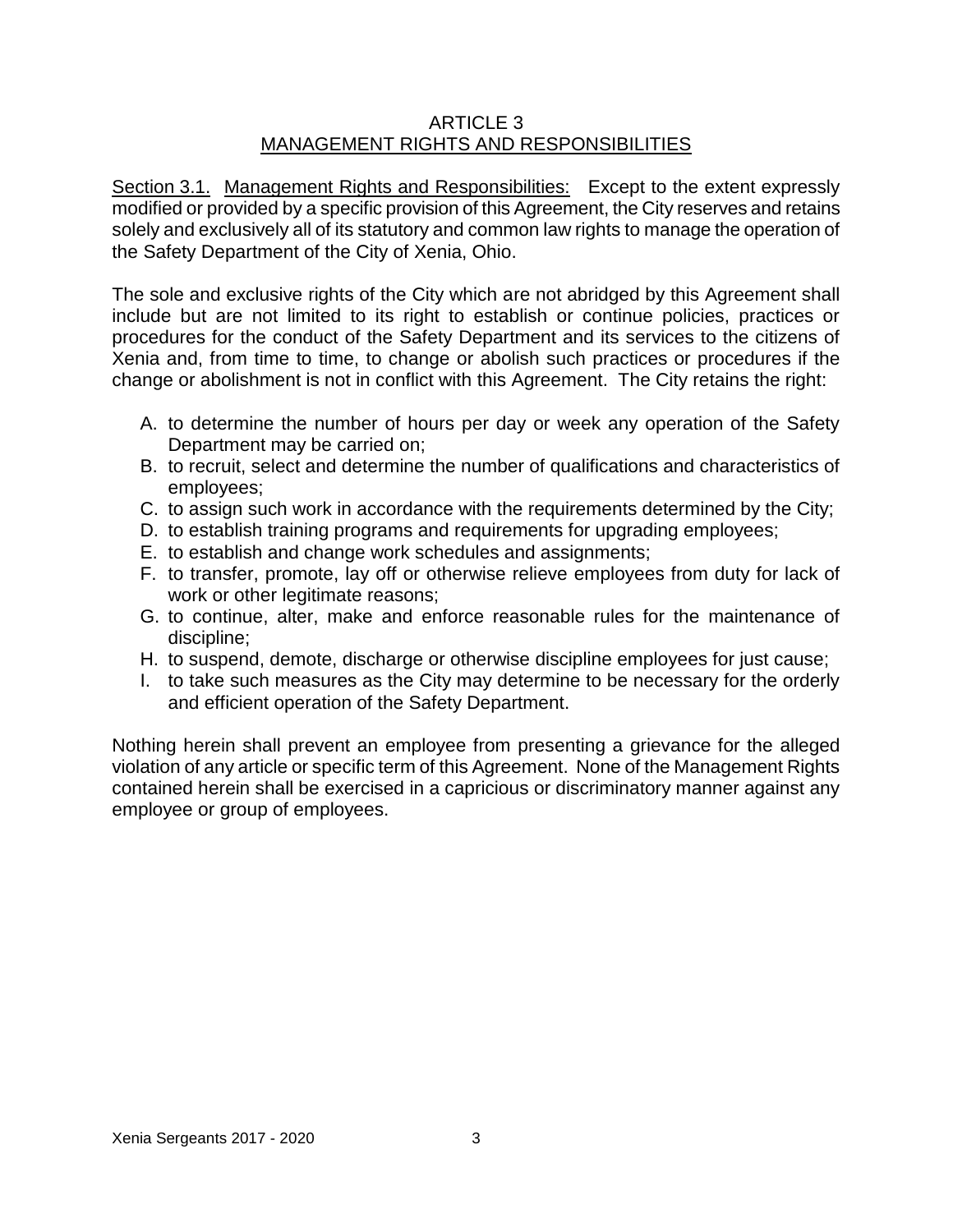# ARTICLE 4 NON-DISCRIMINATION

Section 4.1. Non-Discrimination: The parties hereto agree that neither shall discriminate against any bargaining unit member because of membership or non-membership in the Lodge, or the participation in the activities herein prescribed, nor discriminate against any member of the Lodge for any action involving a member's assigned duties on behalf of the Department of Safety, City of Xenia, Ohio.

Section 4.2. Compliance: The City, the Lodge and each member will fully comply with all applicable laws, constitutional provisions or ordinances forbidding discrimination on account of race, color religion, sex, disability, national origin, ancestry, age, marital status or political affiliation.

Section 4.3. Plurals and Gender: Whenever the context so requires, the use of words herein in the singular shall be construed to include the plural, and words in the plural, the singular. Words, whether in the masculine, feminine or neuter genders, shall be construed to include all of those genders. By the use of either the masculine or the feminine genders, it is understood that the use is for convenience purposes only and is not to be interpreted to be discriminatory by reason of sex.

Section 4.4. Lockouts, Strikes, Work Stoppages: The City agrees that so long as this Agreement is in effect there shall be no lockouts. The Lodge, its members, officers, agents and employees covered by this Agreement agree that there shall be no strikes, sit-downs, boycotts, interruption of work or interference with public services for any cause whatsoever.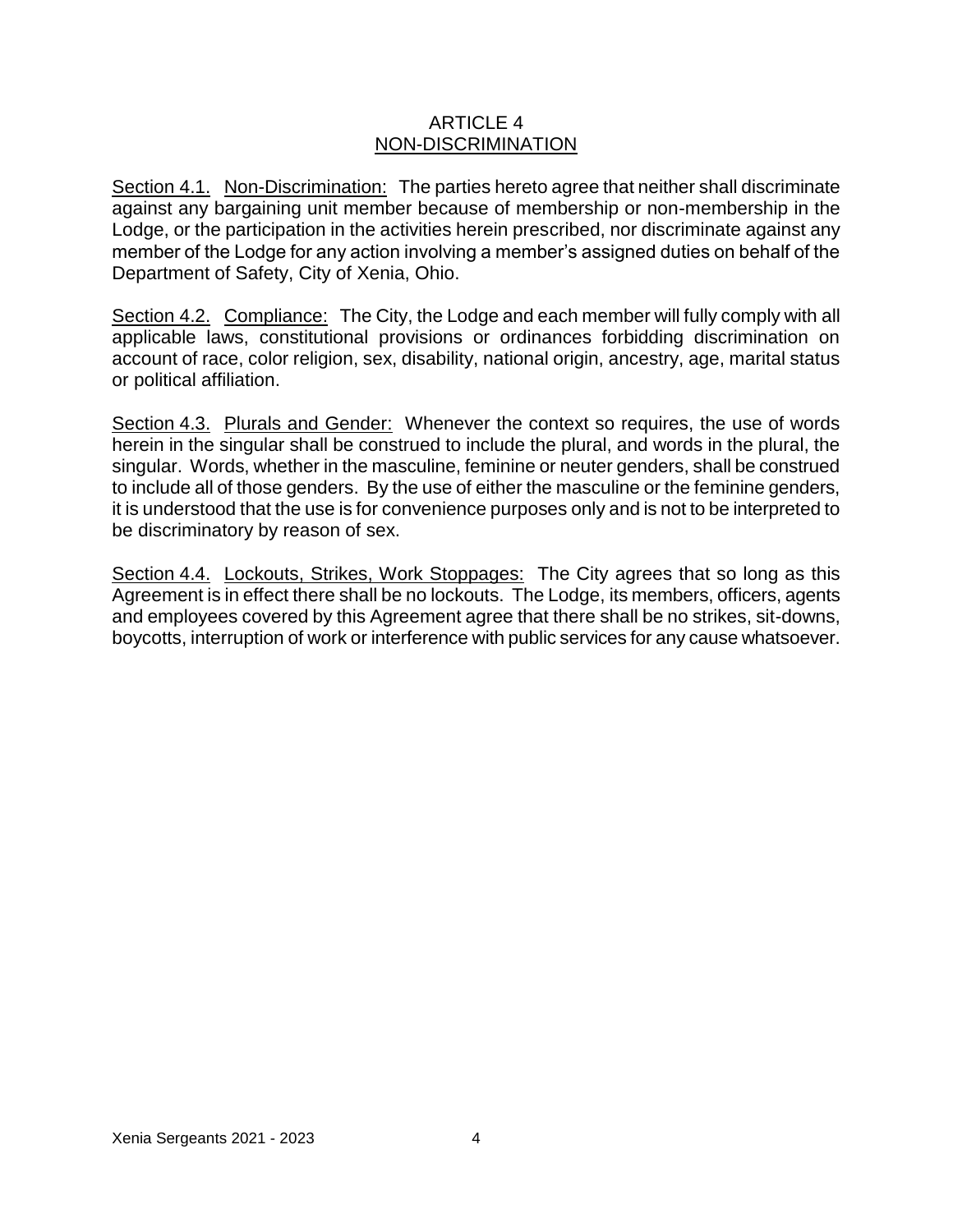# ARTICLE 5 BARGAINING UNIT BUSINESS

Section 5.1. Shift Representation: The Bargaining Unit may select one (1) shift representative per shift and one (1) alternate representative per shift to act in the absence of the representative. These shift representatives shall be certified to the City in writing. Only those representatives certified by the Bargaining Unit in writing will be permitted to conduct business on behalf of the Bargaining Unit.

Section 5.2. Grievance Representative: The Bargaining Unit shall appoint one (1) of its members as Grievance Representative, and may select an alternate to act in the absence of the Grievance Representative. The Grievance Representative shall be identified, and the City kept informed as to the identity at all times. The Grievance Representative shall act as liaison between the City and the Bargaining Unit in grievance matters. Duties shall include:

- A. Attendance at Management-Labor Committee meetings.
- B. Responsibility for posting Bargaining Unit notices on the Bulletin Board and policing it for improper materials.
- C. Representing the Bargaining Unit in investigating and processing of grievances beginning at Step 2 of the Grievance Procedure.
- D. Replacing a shift representative who is unavailable.
- E. Notify Management of the Bargaining Unit's intent to invoke or not to invoke any steps of the Grievance Procedure beyond Step 1.
- F. General responsibility for handling grievance(s) beyond Step 1.

The Grievance Representative may be released at reasonable times upon request to participate in meetings and discussions with regard to grievances or afore-mentioned problem areas without loss of pay or benefits.

Section 5.3. Negotiations: The number of employees attending negotiations will not exceed two (2). If the employee(s) is/are on duty while attending the negotiating session, the employee shall be paid. If the employee is not on duty at the time, no compensation will be paid.

Section 5.4. Labor Council/Lodge Release Time:

- A. The City shall make reasonable provisions for authorizing use of flexible scheduling, vacation leave, holiday time or compensatory time for employees to attend or conduct Lodge functions or for State Lodge officers or delegates to attend State Lodge meetings. Such release from duty is subject to scheduling requirements in the interest of efficient operation of the department but shall not be arbitrarily refused by the City.
- B. The City will make provisions for a total of three (3) days authorized leave annually for the Labor Council Associate or designee(s) to attend the Labor Council convention or other major Labor Council business meetings. The above days off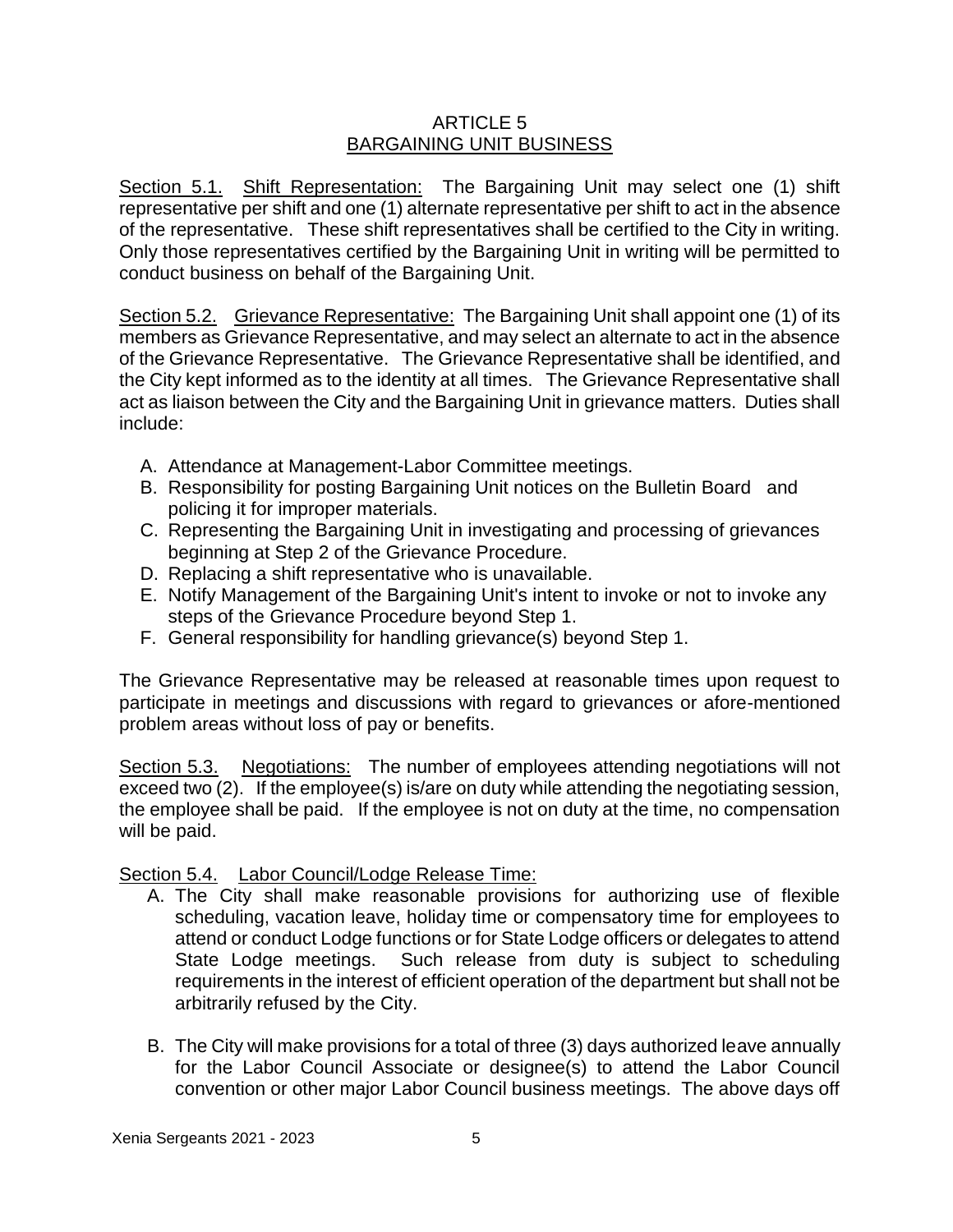for the Labor Council Associate or designee(s) shall be days off with full pay at no expense to the officer's vacation/sick leave credit.

- C. Should a Bargaining Unit Member be appointed/elected to a position with the State Board of the Labor Council and/or the F.O.P. an additional forty (40) hours of paid release time shall be available each year of the Agreement. Should the release time not be used in any year, up to thirty (30) hours shall be carried forward to the next year during this Agreement.
- D. The Labor Council Associate shall, at least ten (10) days prior to the date of the function, submit notice to the Chief of Police identifying the function, certify the members attending and indicate the starting and ending date and applicable scheduled hours for each employee. The Chief will approve the request within three (3) working days after receipt, provided division operations will not be unduly affected on the scheduled days in question.

Section 5.5. Bulletin Boards: The City shall provide at the Employee's work place a bulletin board for the use of the Lodge. Lodge officials shall be responsible for posting and/or approving the postings of notices thereon which employees may read when reporting to or leaving their work stations or during their free time. All notices or literature posted does not first have to be approved by the City or the Chief of Police.

The Lodge agrees that no notices will be placed on the bulletin board which contains:

- A. Personal attacks upon any City employee;
- B. Scandalous, scurrilous or derogatory attacks upon the Administration;
- C. Attacks on any other employee organizations;
- D. Any obscene material;
- E. Ethnic material.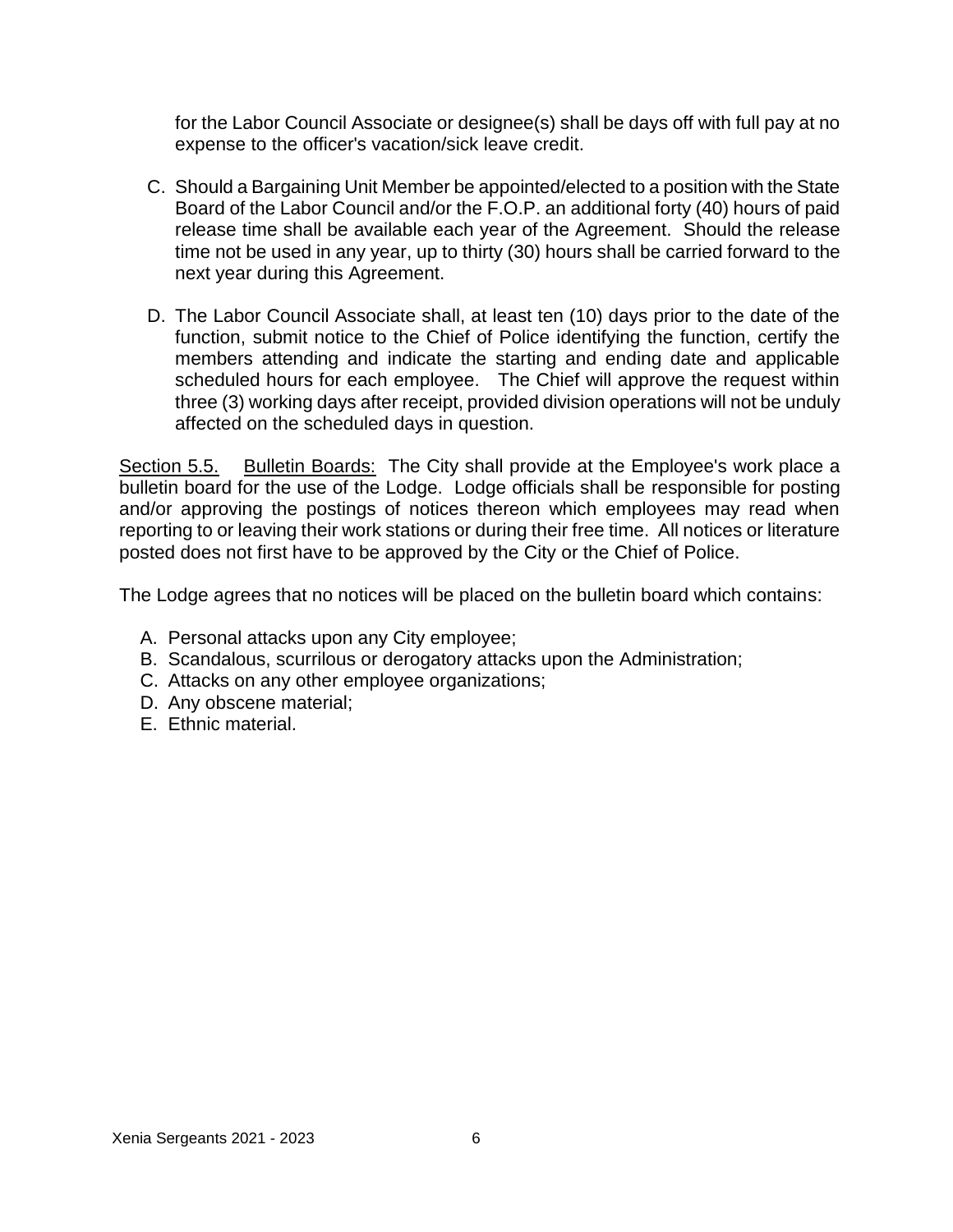# ARTICLE 6 LABOR-MANAGEMENT COMMITTEE

Section 6.1. Meetings: In the interest of sound Labor/Management relations, the Lodge and the City will meet no less than once each quarter at agreeable dates and times for the purpose of discussing those matters outlined in Section 2 below. Meetings in the first and third quarters shall be called by Management and meetings in the second and forth quarters shall be called by the Lodge. The quarterly meetings may be cancelled by the calling party if they do not have an agenda. Meetings shall be held within a reasonable time (not to exceed fourteen (14) calendar days unless mutually extended by both parties) after a request by either party, having regard for the seriousness of the issues involved. Normally no more than two (2) employee representatives of the Lodge, three (3) representatives of the City and one (1) non-employee representative of the Lodge shall be permitted to attend such meetings.

Section 6.2. Agenda: The party requesting the meeting shall furnish an agenda with the request for the meeting. The Labor Council will furnish names of the Labor Council employees who will be attending. Subjects that may be discussed at these meetings shall include (but not limited to) the items listed below.

- A. Discuss the administration of this Agreement;
- B. Notify the Lodge of changes made by the City which may affect bargaining unit members;
- C. Discuss grievances, which have not been processed beyond the final step of the Grievance Procedure when such discussions are mutually agreed by the parties;
- D. Disseminate general information of interest to the parties;
- E. Give the Lodge representatives the opportunity to share the view of their members and/or make suggestions on subjects of interest to their members;
- F. Discuss ways to improve efficiency and work performance; and
- G. Consider and discuss health, safety, and training matters.

Section 6.3. Attendance: Lodge employee representatives attending Labor/Management meetings shall not suffer a loss in pay for hours spent in such meetings, if held during the employee's regular scheduled hours of work.

Section 6.4. Reports: Written responses promised by each party's representatives during meetings to items raised at meetings will be submitted to the other party's representatives who attended the meeting within fifteen (15) calendar days after a meeting, unless the parties mutually agree to a time extension. The Labor Council may submit a written report as a result of such meetings.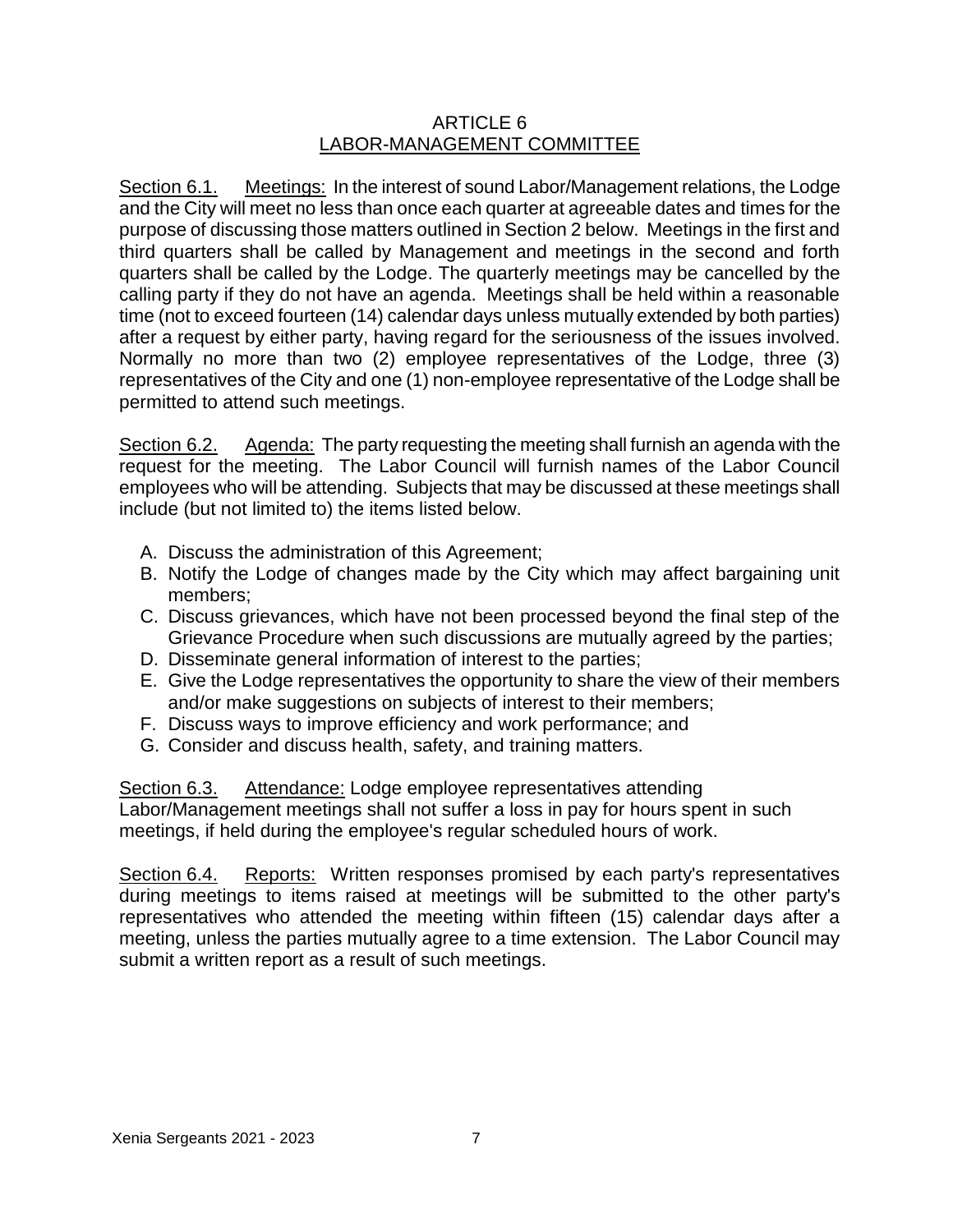# ARTICLE 7 PERSONNEL FILES

Section 7.1. Personnel File: There shall be only one (1) official personnel file per employee maintained by the City.

- A. Every member shall be allowed to review their personnel file at any reasonable time upon written request. A member may also authorize their attorney to review their personnel file. Such request shall be made to the Human Resources Director or the Human Resources Director's designated representative.
- B. Any member may copy documents in their file. The City may levy a charge for such copying. Such charge shall bear a reasonable relationship to actual costs.
- C. If upon examining their personnel file, any member has reason to believe that there are inaccuracies in documents contained therein, the member may write a memorandum to the Human Resources Director explaining the alleged inaccuracy. The Human Resources Director shall attach the memorandum to the document in the file and shall note thereon the Chief's or designee's agreement or disagreement with the memorandum's contents. Any employee's signature on a document shall mean the member has seen the document and not that the member agrees with its contents unless it is so stated on the document.
- D. The Employer shall notify the member when someone outside city government accesses their file. To the extent allowed by law the Employer shall determine the identity of the person and the reason for such a request.
- E. Records of oral or written reprimands shall cease to have force and effect or be considered in future discipline matters one (1) year after their effective date, providing there are no intervening disciplinary actions taken during that time period.
- F. Records of suspension, demotion or discharge shall cease to have force and effect or be considered in future discipline matter three (3) years after their effective date, providing there are no intervening disciplinary actions taken during that time period.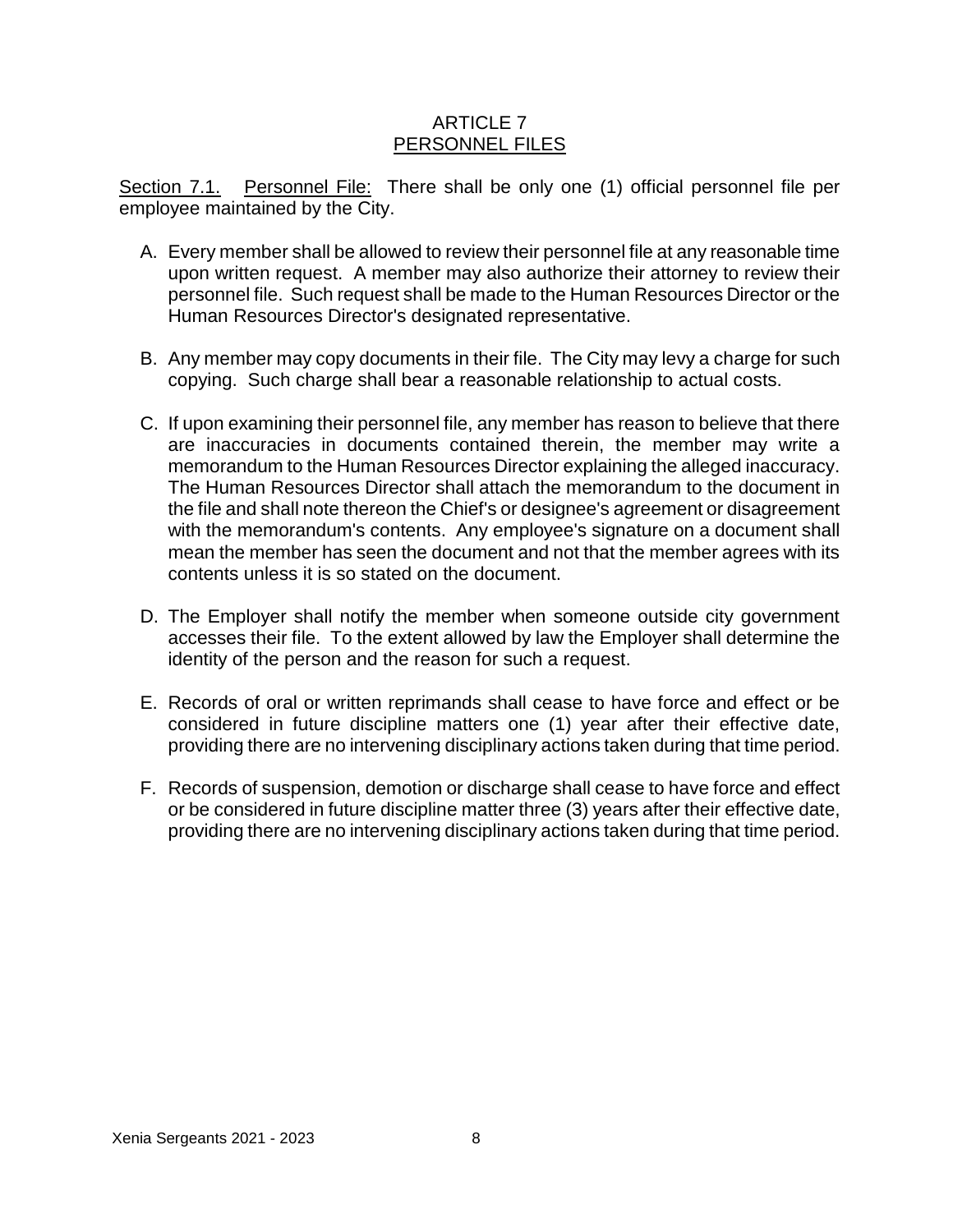# ARTICLE 8 DISCIPLINE AND SELF-INCRIMINATION

Section 8.1. Purpose: The purpose of this procedure is to outline the process to be followed in the handling of an investigation dealing with complaints or misconduct by officers of the Division. The specific procedures and rights of the City and the officers are outlined so that a clear understanding by both parties may be realized.

Section 8.2. Police Investigation Procedures: The City will use the existing chain of command structure to clarify complaints or allegations regarding members of the Police Division. In general, (unless a special Grand Jury has been convened) the Police Division will be used to investigate criminal complaints or criminal allegations against employees unless the Chief defers to other qualified law enforcement agencies. Any criminal investigation will first be prefaced by a review of the complaint or allegation by the Chief of Police. All shooting instances will be investigated by the Police Division at the direction of the Chief of Police unless the Chief defers to other qualified law enforcement agencies. Disciplinary functions will be handled through the existing chain of command structure.

# Section 8.3. Internal Investigations:

- A. The employee shall be informed of the nature of the investigation prior to questioning and shall be informed to the extent known at that time, whether the investigation is focused on the member for potential disciplinary charges.
- B. Before an employee may be charged with any violation of the Division's Rules and Regulations for a refusal to answer questions or participate in an investigation, the employee shall be advised that refusal to answer such questions or participate in such investigation may be the basis of such a charge, in itself. During interviews where an action of record may occur, if an employee desires, the employee shall be given a reasonable opportunity to consult with an appropriate Lodge representative and/or attorney before being required to answer questions.
- C. When the City orders an employee to provide information in an investigation, such information may not be used in any criminal proceedings against the employee. Such information may be used by the City in taking action and in defending such action with respect to discharge or discipline of the employee.
- D. All interrogations and/or interviews of members conducted in conjunction with an investigation shall be audio or videotape recorded by the City at the request of either party. If the employee's statement is reduced to writing, the employee or representative authorized by the employee shall be given a copy of said statement.
- E. When any anonymous or frivolous complaint is made against an employee and if after an investigation there is no corroborative evidence of any kind, then the complaint shall be classified as unfounded.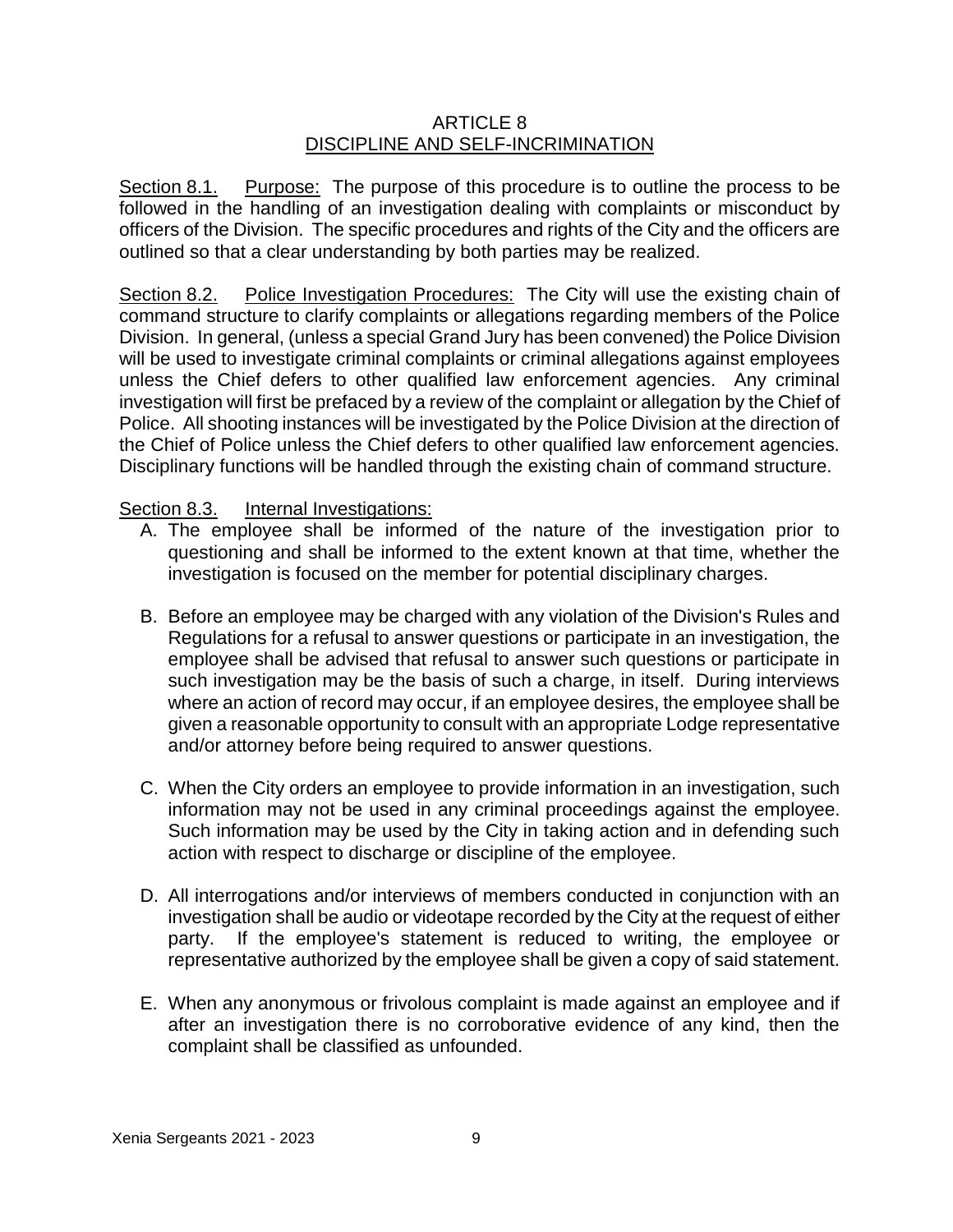- F. Any interrogation, questioning, or interviewing of an employee will be conducted at hours reasonably related to the employees shift, preferably during working hours. Such sessions shall be for reasonable periods of time, and time shall be allowed during such questioning for rest periods and attendance to other physical necessities.
- G. Employees may be given a polygraph examination and/or voice stress analyzer examination only if they are the primary focus of an investigation (or a known witness to the incident) that could lead to termination or at the employee's written request directly to the Chief of Police.
- H. In the interest of fair and expeditious corrective action, an employee who has allegedly committed a violation of a minor nature relating to the employee's performance may be interviewed by an immediate supervisor prior to orally correcting and counseling said employee.

# Section 8.4. Disciplinary Procedure:

- A. No employee shall be disciplined, reduced in pay or position, suspended or removed, except for just cause. Warnings or reprimands that do not involve a reduction in pay or position, suspension or discharge are not appealable to binding arbitration.
- B. The principles of progressive disciplinary action will be followed with respect to minor offenses. It shall be corrective and applied in a uniform manner. Normal progressive discipline shall consist of, but not limited to, an oral warning, written reprimand, short-term suspension and either a long-term suspension, demotion, or discharge.
- C. The City may take corrective action deemed necessary by the circumstances on a case-by-case basis.
- D. When the Chief of Police schedules an employee for a hearing for the purpose of determining whether or not the employee has committed an infraction that could result in a disciplinary action of record, the employee will be notified of the right to be represented by a representative of the Lodge. A hearing is a meeting between an employee and the City's Representative at the prescribed time and place after the alleged occurrence of the work-related offense. No such hearing shall be held until the employee has had the opportunity to obtain representation or has waived such right. A copy of the charges and a brief outline supporting such charges shall be sent to the employee not less than five (5) working days prior to the date of the hearing. Findings will be issued to the employee after any hearing for which formal charges and specifications have been prepared.
- E. The City agrees that all disciplinary procedures shall be carried out in private and in a businesslike manner.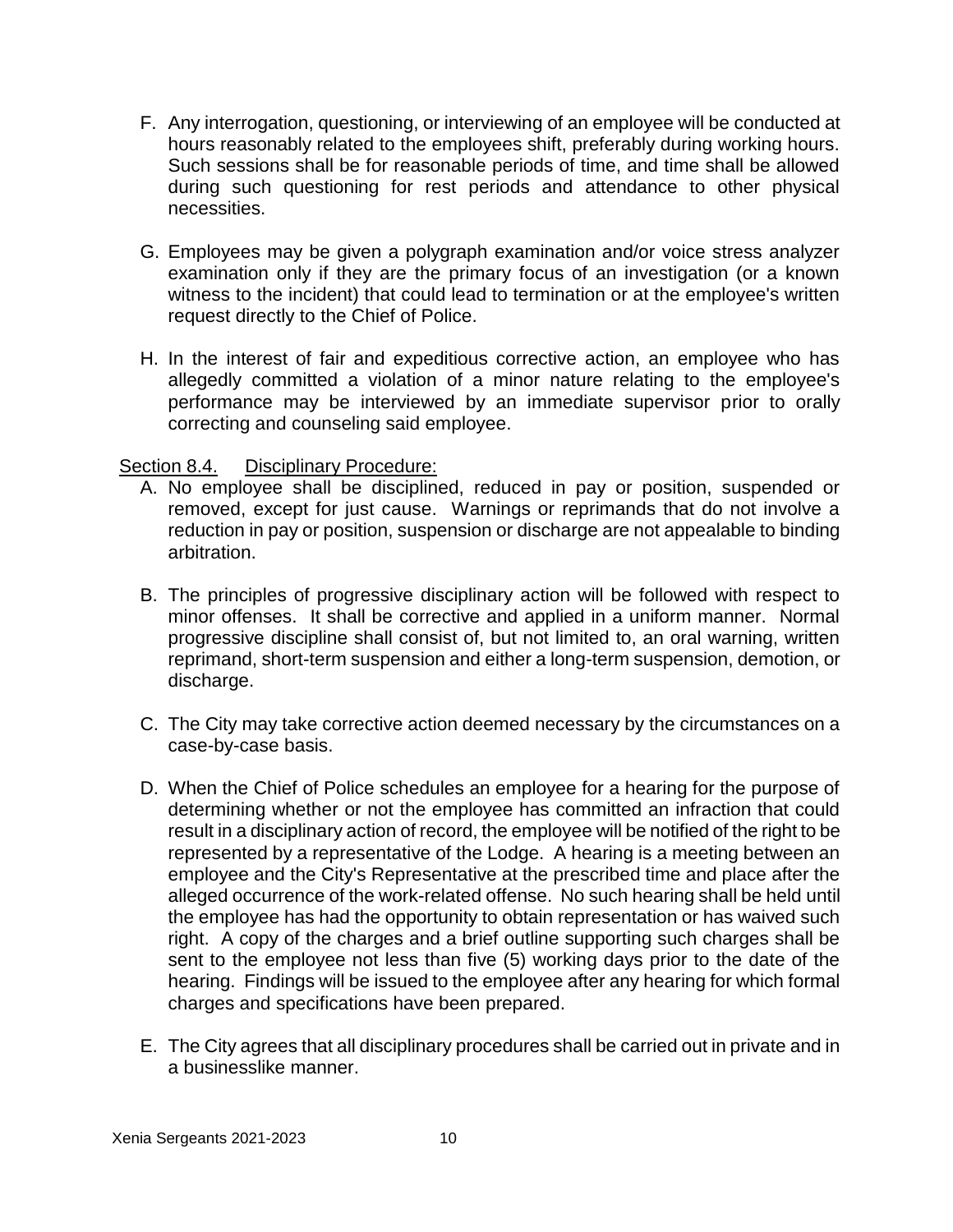F. In cases where a suspension of ten (10) days or less has been imposed on a bargaining unit employee, the City may offer the employee the option to forfeit accrued leave time (vacation, compensatory time). The forfeiture shall be one (1) hour of leave for each hour of proposed suspension. The type of leave shall be the employee's choice. The forfeiture of leave shall constitute corrective action of record and shall be placed in the employee's personnel file. The forfeiture of leave shall constitute the final resolution of the departmental charges. Once accepted by the employee, forfeiture of leave is not subject to appeal.

Section 8.5. Discovery: Discovery shall be available prior to any pre-disciplinary hearing of evidence to be presented at said hearing. Should any new evidence develop during the hearing, a continuance may be granted to the employee upon receipt so that the new evidence may be reviewed by the employee and the employee's grievance representative and/or attorney.

Section 8.6. Filing of Charges: Internal investigations which result in the filing of criminal charges will be processed in accordance with the procedures of this Article regarding notification of allegations being investigated, except in cases where the interest of the investigations is best served through a confidential investigation.

Section 8.7. Performance Evaluations: Performance evaluations shall be completed in accordance with Civil Service Regulations. Management reserves the right to evaluate employees more often, as may be necessary on a case by case basis. All performance evaluations shall be reviewed with the employee by the employee's supervisor.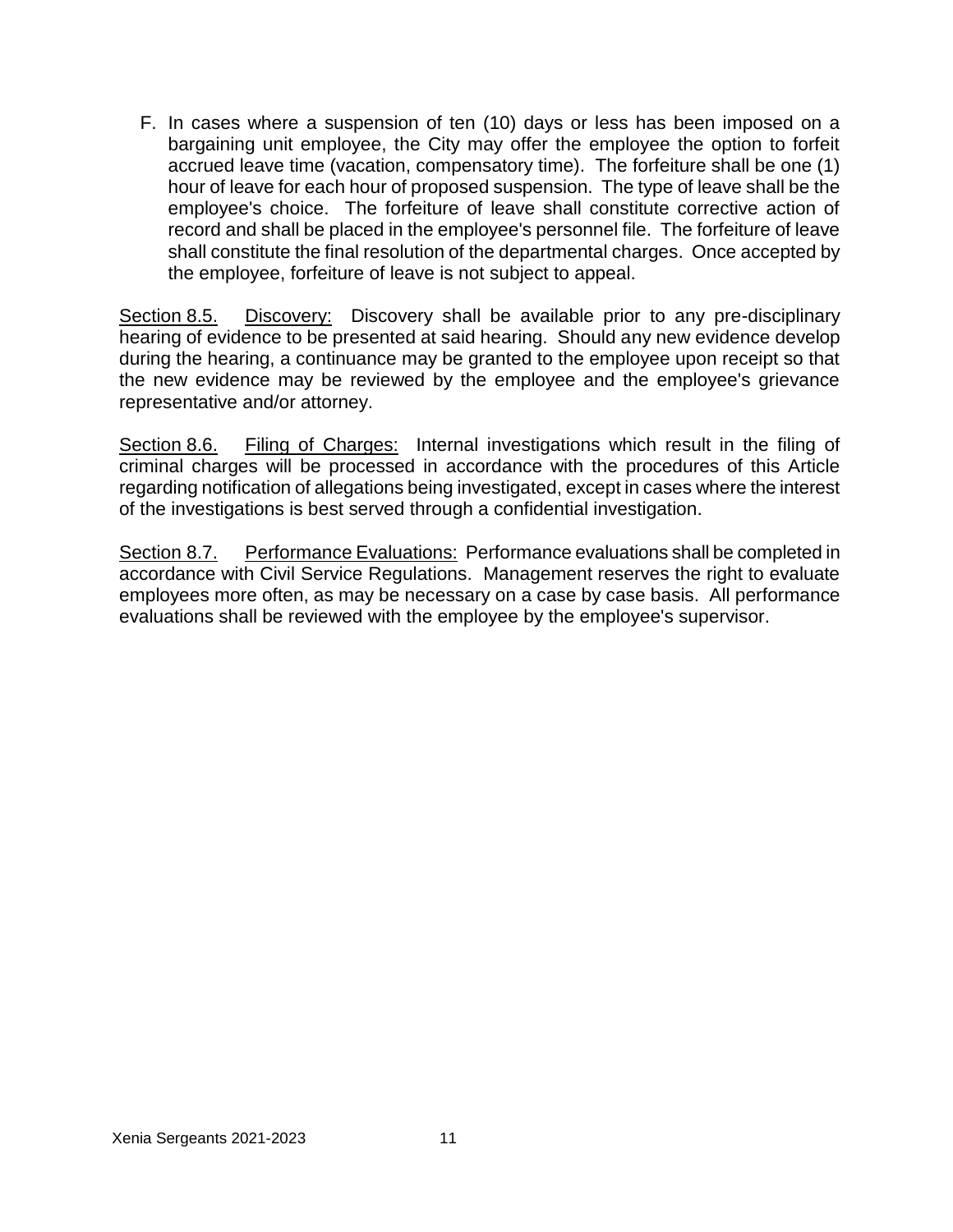# ARTICLE 9 GRIEVANCE PROCEDURE

Section 9.1. Purpose: There shall be an earnest, honest and prompt effort to settle grievances, if any controversy or differences arise between an employee and the City or the Lodge and the City.

# Section 9.2. Definitions:

- A. A grievance is defined as a claimed violation of this Agreement
- B. Any disciplinary action may be subject to the Grievance Procedure.
- C. Days referred to herein shall be working or duty days of the grievant or the respective management representative.
- D. A class grievance or group grievance is defined as a claimed violation which affects uniformly a group of employees and which can be resolved as to the members of such group by processing a single grievance.

# Section 9.3. Procedures:

# Step 1.

The employee (or group of employees) will verbally present the complaint to their Captain for a disposition. The grievant(s) may be accompanied by a Lodge representative. This will be done within ten (10) days of the time the incident giving rise to the grievance occurred or within ten (10) days of the time the grievant(s) could reasonably have learned of the claimed grievance.

If the matter is not resolved to the employee(s)' satisfaction, the grievance must be reduced to writing, setting forth the provision of the negotiated Agreement claimed to have been violated, the nature of the grievance, the facts upon which the grievance are based, the relief sought by the grievant(s), the date of the verbal discussion, said date being prima facie valid, and the Captain with whom the discussion was held. The written grievance must be filed by the lodge within ten (10) days after the discussion with the Captain. If the Lodge does not proceed to Step 2 within such ten (10) days, it shall be considered satisfactorily resolved.

# Step 2.

If the grievance has not been satisfactorily resolved at Step 1, the grievance shall be submitted in writing by the Lodge to the Chief of Police and the City Manager or the Manager's designee. The Chief with the assistance of the City Manager or designee shall investigate the matter and hold a grievance hearing at a mutually agreeable location within ten (10) days. The City Manager or designee shall respond to the Lodge and the grievant(s) in writing within ten (10) days after the hearing. Both the Lodge and the City shall have the right to call such witnesses as are necessary to the investigation of the grievance. The grievant(s) may be represented by two (2) Lodge representatives and/or counsel, and the City may also be represented by counsel. If a written notice of intent to file under the arbitration procedure (Step 3) is not received by the City Manager's Office within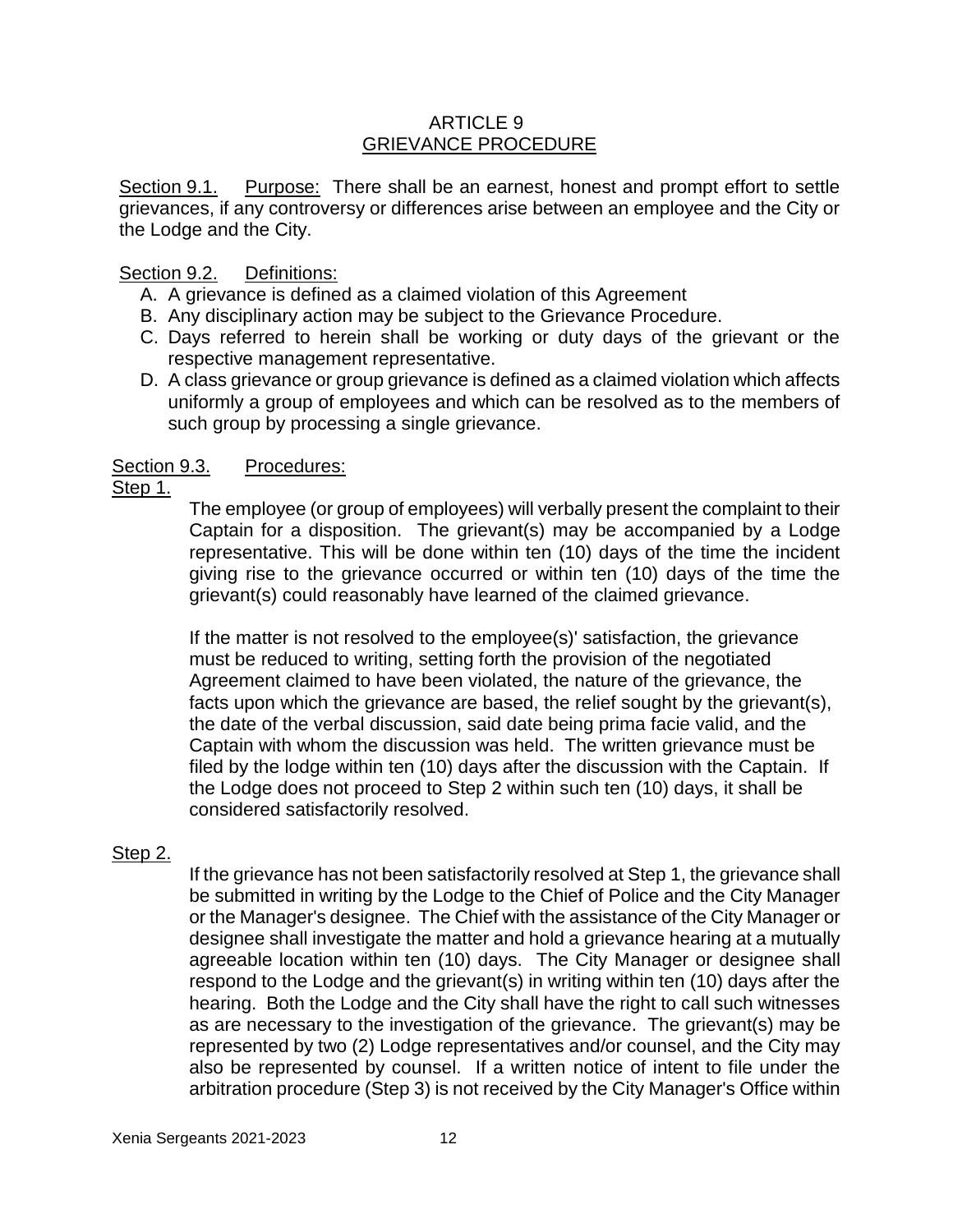fourteen (14) days after receipt by the Lodge of the written reply from the City Manager or designee, the matter shall be considered satisfactorily resolved.

# Step 3.

Within ten (10) days of receipt of intent to file the arbitration proceedings under the grievance procedure, the Manager and the Lodge shall by letter jointly request a panel list of seven (7) arbitrators from the Federal Mediation and Conciliation Service or America Arbitration Association. The parties shall then choose an arbitrator by alternately striking names from the list until such time as one (1) name remains as the arbitrator chosen by the parties. The parties shall alternate striking the first name. A date for such arbitration shall be set as soon as possible in accordance with the wishes of the parties and the availability of the arbitrator. Any city employee called by either party shall not suffer loss of pay. The arbitrator shall reduce their award to writing and state the reasons for reaching the decision. The arbitrator shall have no power to add to, subtract from, or modify any provisions of the negotiated Agreement. The decision of the arbitrator shall be final and binding on the grievant(s), the Labor Council and the City.

Both the Lodge and the City shall share equally in the costs for the arbitrator including the arbitrator's fees and expenses, and other necessary expenses of the arbitration procedure.

Section 9.4. Time Limits: In the event a supervisor fails to reply to a grievance as set forth herein in the appropriate time, the grievant(s) may proceed to the next step. A grievant(s) who does not proceed to the next step within the appropriate time limit shall be considered to have the grievance satisfactorily resolved unless the City management shall have caused the delay by failure to respond.

It is understood that the time limits imposed in this Article may be extended at any step by mutual written consent of the parties in that step. Likewise, any step in the grievance procedure may be eliminated by mutual written consent of the City Manager and the Lodge. A grievance that is filed because of disciplinary action shall be submitted at the level that issued the discipline.

Section 9.5. Selection of Procedures: An employee who wishes to appeal disciplinary action taken by management which allegedly violates this Agreement shall proceed under the Grievance Procedure contained in this Agreement. An employee will not be entitled to process an appeal with the Civil Service Commission regarding such matters.

Section 9.6. Lodge Participation: While an employee may discuss differences, controversies or a claimed violation of the contract with the employee's immediate supervisor in an attempt to resolve the matter, no formal or written grievance may be filed or processed unless such action is approved by the Lodge or the Grievance representative as provided for heretofore and no grievance shall proceed to Arbitration without the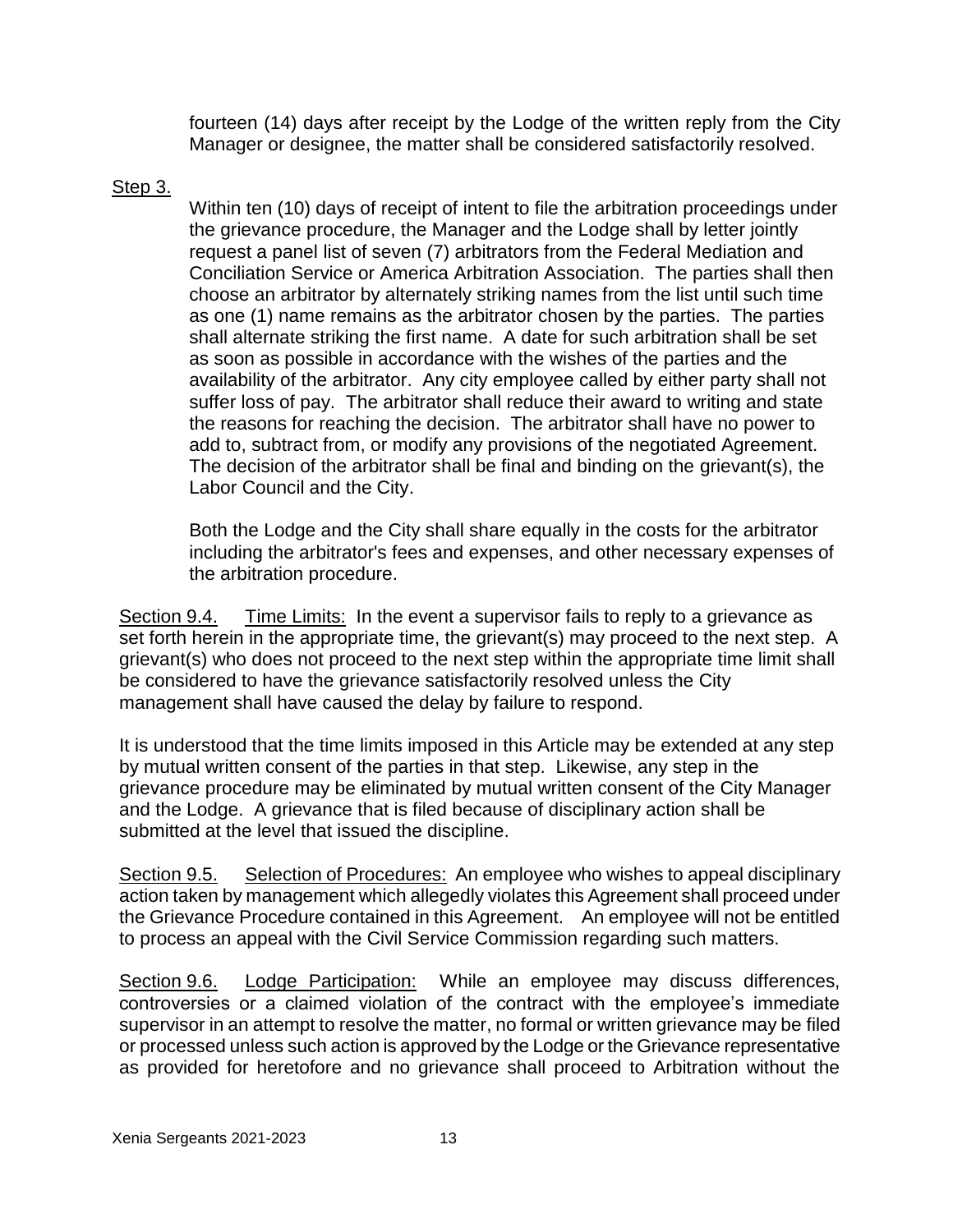consent of the Labor Council and the assumption by the Labor Council of the Labor Council's share of the costs of arbitration.

Section 9.7. Informal Discussions: The Grievance Procedure shall in no way prevent the employee from approaching a command officer for information and/or discussion about any matter which might otherwise be initiated as a grievance.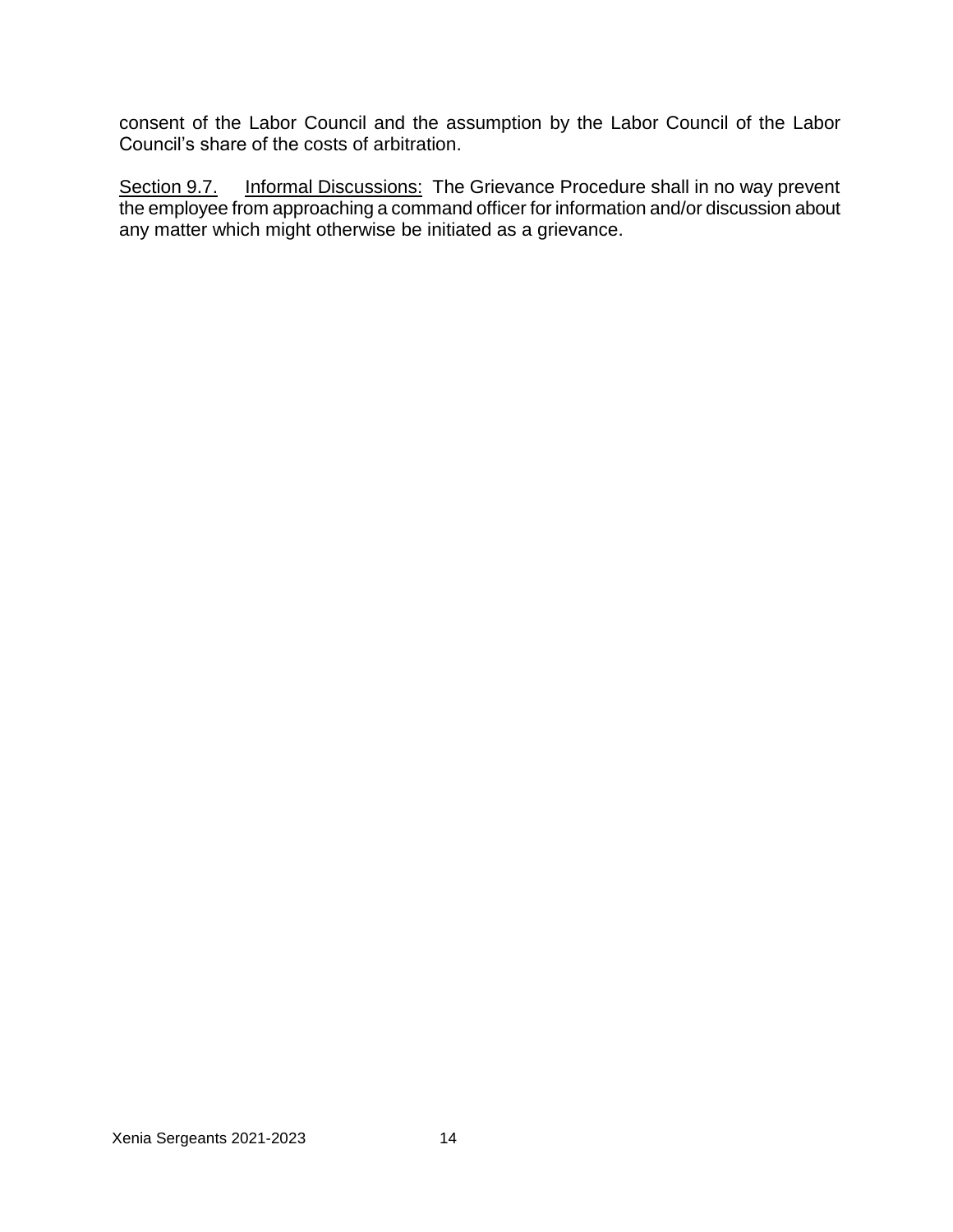# ARTICLE 10 **SENIORITY**

Section 10.1. Assignments: In determining who will be placed in an open assignment and/or new assignments within the department, the Chief of Police shall give consideration to the seniority of the applicants in making the assignment. When all other objective criteria are equal, as determined by the Chief of Police, seniority shall be the determining factor.

Section 10.2. Open Assignment: Open assignment means a position vacated by an employee which the Chief of Police intends to fill. A position is vacated when an employee terminates employment with the Division of Police, leaves the position as a result of promotion, is transferred or is reassigned to another section.

Section 10.3. New Assignments: A new assignment means any position created in the department to be filled by a sergeant that was not in existence as of the effective date of this Agreement.

Section 10.4.Authority Regarding Assignments: Nothing contained in this Article shall interfere with the authority of the Chief of Police to make or change assignments when necessary for the proper and efficient operation of the Police Division.

Section 10.5.Seniority Defined: City seniority means an employee's length of continuous service with the City since the employee's last date of hire. Classification seniority shall mean the length of continuous service in a single classification (i.e. Sergeant) within the classification series (Police) beginning with the date of appointment into that classification with the City (commonly referred to as "time in grade").

Notwithstanding the paragraph above; seniority time shall be prorated to reflect those periods of absence due to unpaid leave of absence or suspension.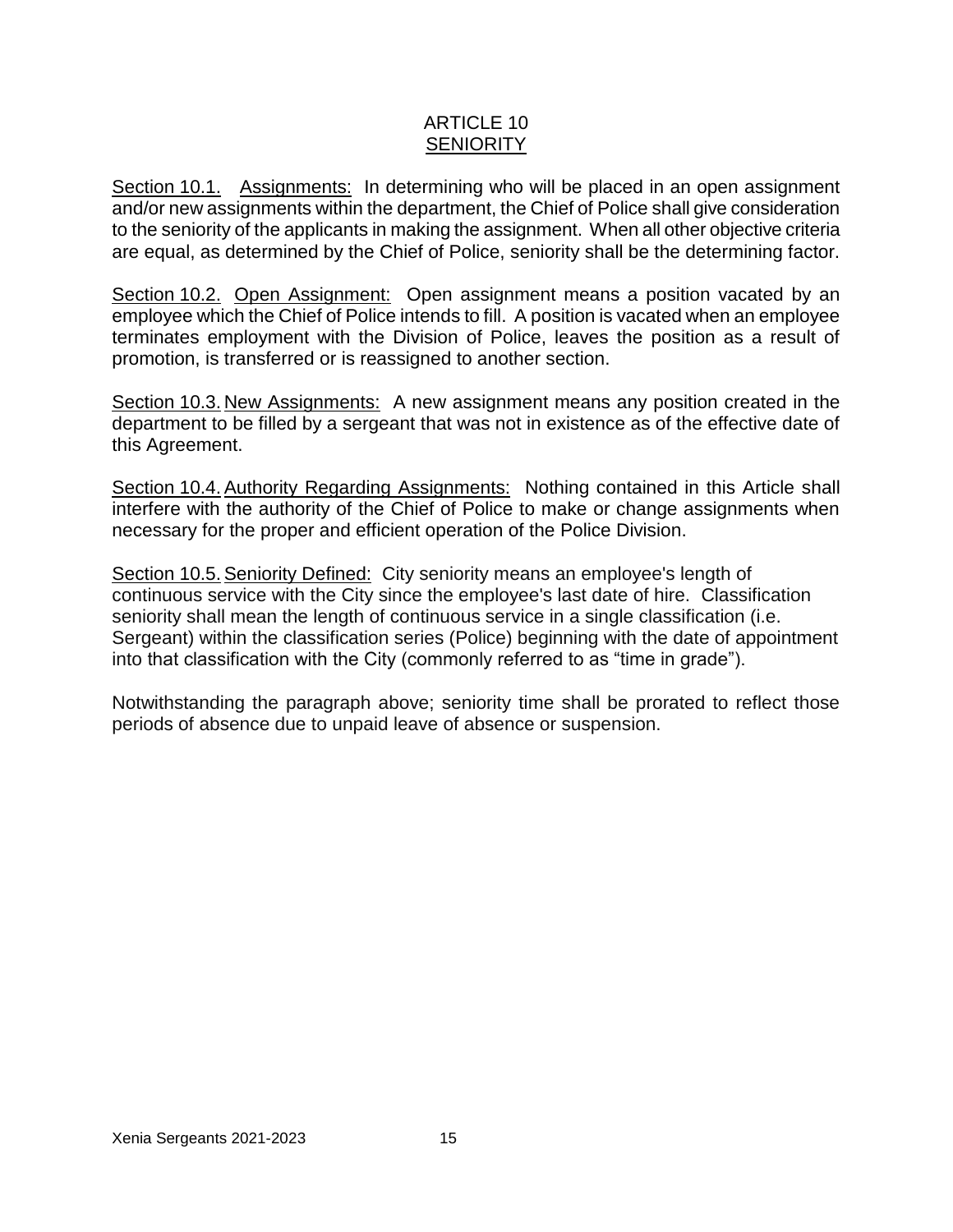# ARTICLE 11 LAYOFF AND RECALL

Section 11.1. Layoff Notification: When the City determines that a layoff or job abolishment is necessary (if hand delivered) they shall notify the affected employees fourteen (14) calendar days in advance of the effective date of the layoff or job abolishment. When the notice is mailed it shall be posted seventeen (17) days in advance. The City, upon request from the Labor Council, agrees to discuss with representatives of the Labor Council the impact of the layoff on bargaining unit employees.

Section 11.2. Layoff: The City shall determine in which classifications layoffs will occur. Probationary employees will be laid off prior to permanent employees. Permanent employees will be laid off based on classification retention points. Employees who are to be laid off may elect to displace employees with fewer classification retention points in lower classifications of the same classification series. This displacement will occur in the next lower classification whenever possible starting with the employee in that classification having the fewest classification retention points.

Employees in the Police classification series shall retain their classification seniority points from the affected classification when calculating classification retention points in the next lower classification and so on.

Section 11.3. Recall Notification: Notice of recall shall be sent to the employee, by certified mail with a copy to the Labor Council. The City shall be deemed to have fulfilled its obligations by mailing the recall notice by certified mail, return receipt requested, to the last address provided by the employee.

Section 11.4. Time Limits: An employee shall be eligible for recall for a period of two (2) years after the effective date of the layoff. When the Employer recalls persons off the recall list, they shall be recalled to their previous classification, but not necessarily to the shift they were working when laid off. Vacancies in a classification shall not be filled until all employees eligible for recall to that classification have been offered recall.

The recalled employee shall have five (5) calendar days following the receipt of the recall notice to notify the City of the employee's intention to return to work and shall have an additional fourteen (14) calendar days in which to report for duty, if employed; five (5) calendar days to return to work, if unemployed.

In the event of extenuating circumstances (e.g. illness, injury, absence from the City or other good cause) preventing the employee from returning to work within the fourteen (14) day limit, the City may grant a reasonable extension, but not to exceed thirty (30) days.

Section 11.5. Probationary Period: Recalled employees shall not serve a probationary period upon reinstatement, except that employees serving a probationary period at layoff shall be required to finish such probationary period.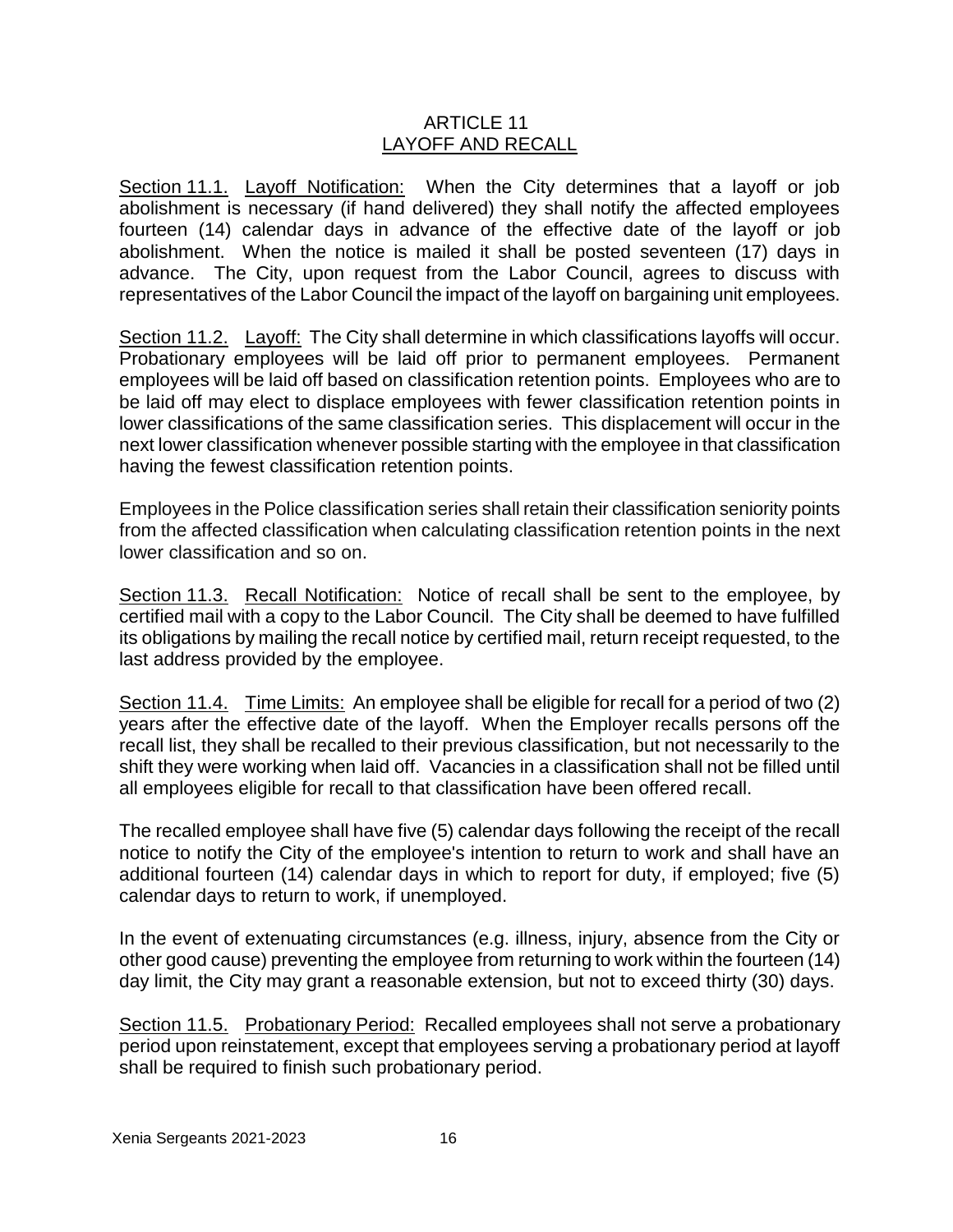Note! *Where this article is silent on Layoff and Recall procedures, Civil Service Rules and Regulations will be followed.*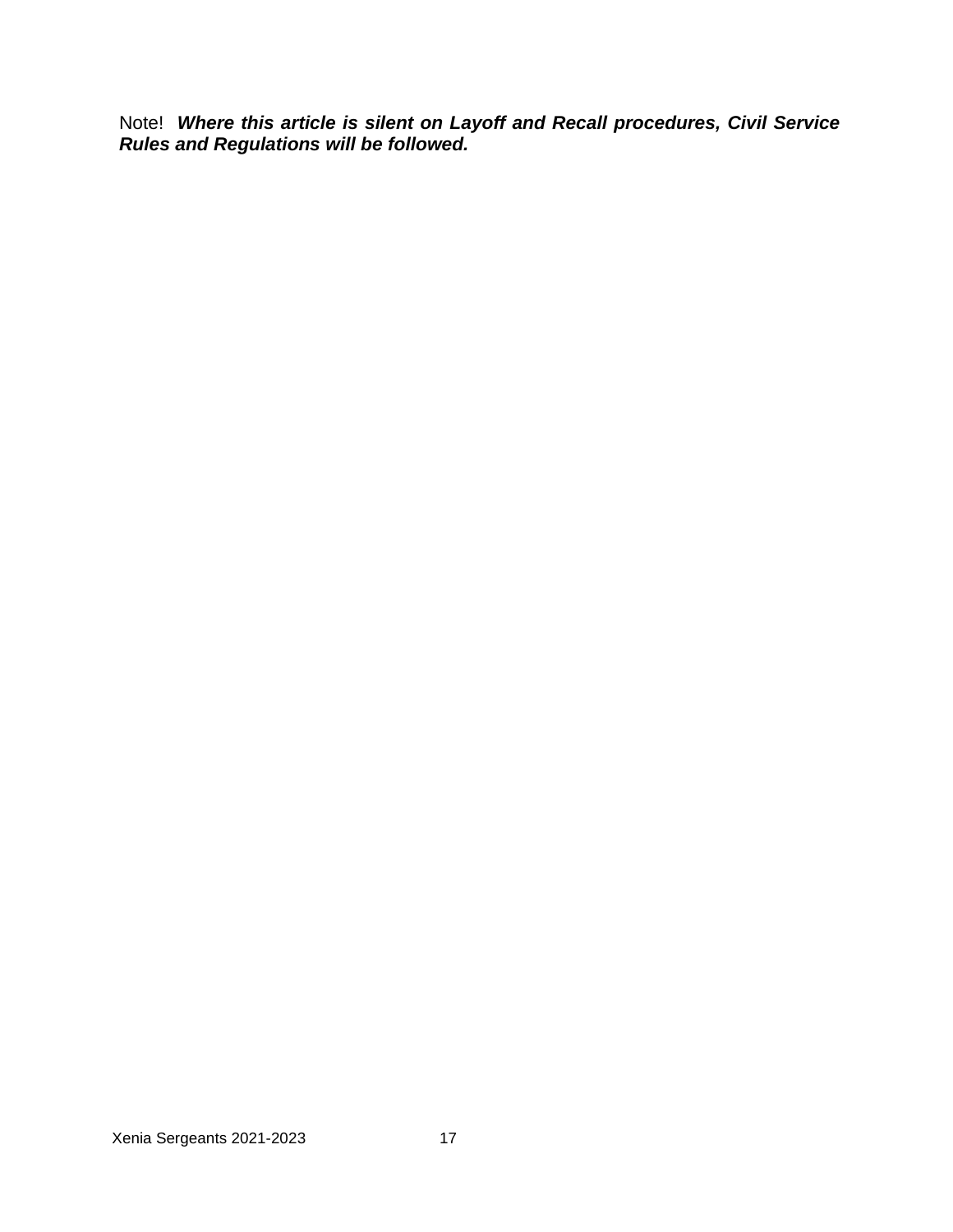# ARTICLE 12 DRUG/ALCOHOL TESTING

Section 12.1. Testing: Drug/alcohol testing may be conducted on employees postincident, with reasonable suspicion or randomly as part of The Bureau of Workers Compensations' drug free workplace. Random testing may test no more than twentyfive percent (25%) of the City wide work force once a year unless there is already reasonable suspicion. The location of submitting samples shall be mutually agreed.

Reasonable suspicion that an employee used or is using a controlled substance or alcohol in an unlawful or abusive manner may be based upon, but not limited to:

- A. Observable phenomena, such as direct observation of drug or alcohol use or possession and/or the physical symptoms of being under the influence of a drug or alcohol;
- B. A pattern of abnormal conduct or erratic behavior, including abnormal leave patterns;
- C. Arrest or conviction for a drug or alcohol-related offense, or the identification of an employee as the focus of a criminal investigation into illegal drug or alcohol possession, use or trafficking;
- D. Information provided either by reliable and credible sources or independently corroborated;
- E. Evidence that an employee has tampered with a previous drug test; and
- F. Facts or circumstances developed in the course of an authorized investigation of an accident or unsafe working practice.

A bargaining unit employee may of their own volition, even if not ordered to do so, undergo a drug and/or alcohol screening test if the employee is involved in an on-duty incident or accident involving bodily injury, extensive property damage, or death. Testing done under these circumstances will be treated in the same manner as if the employee has been ordered to undergo screening.

Section 12.2. Screening: All drug screening tests shall be conducted by medical laboratories certified by the Department of Health and Human Services or certified by a DHHS recognized certification program. No test shall be considered positive until it has been confirmed by a Gas Chromatography/Mass Spectrometry full scan test or its equivalent. The procedures utilized by the City and testing laboratory shall include an evidentiary chain of custody control. All procedures shall be outlined in writing and this outline shall be followed in all situations arising under this Article. The split sample method of collection shall be used and shall follow prescribed testing procedures. Collection of samples for all random testing shall take place in the police department.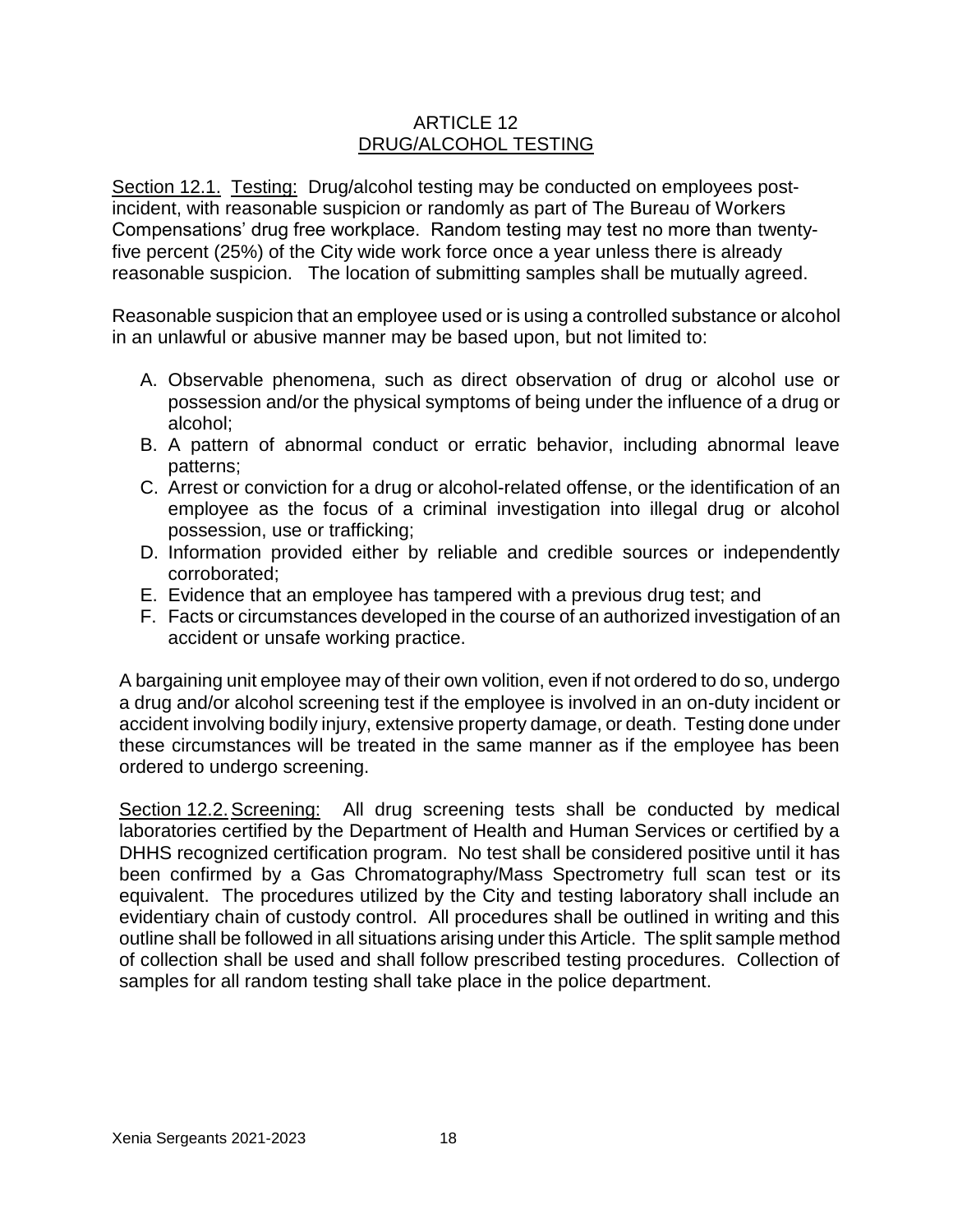Section 12.3. Alcohol Testing: Alcohol testing shall be done in the same manner as is used to detect drivers operating a motor vehicle under the influence. A positive result of a blood alcohol concentration of .02% or above shall entitle the City to proceed with sanction as set forth in this Article.

# Section 12.4. Test Results:

- A. The results of the testing shall be delivered to the City and the employee tested. An employee whose confirmatory test result is positive shall have the right to request a certified copy of the testing results in which the vendor shall affirm that the test results were obtained using the approved protocol methods. The employee shall provide a signed release for disclosure of the testing results. Refusal to submit to the testing provided for under this Article may be grounds for discipline.
- B. The City may suspend the employee without loss of pay before the time the confirmatory test results are complete. If the screening test and confirmatory test are positive, the City may discipline the employee. The use of illicit substances, on or off duty, will ordinarily result in termination. The improper use of prescription drugs and/or alcohol may result in a lesser discipline, depending upon the relevant circumstances. Such discipline must be uniform in its application.

# Section 12.5. Retesting Procedures:

- A. If a drug screening test is positive, the employee may, upon written request have the split sample retested by a DHHS certified laboratory. This request shall be presented within seventy-two (72) hours upon being notified of a positive result.
- B. In the event the retested split sample confirms the results of the first test, the City may proceed with the sanctions as set forth in this Article.
- C. In the event that the retested split sample contradicts the result of the first test, the retested split sample result is determined to be the final result. The results of this test, if positive, shall allow the City to proceed with sanctions as set forth in this Article. If the results are negative, the employee shall be given the benefit of the doubt and no sanctions shall be imposed.

Section 12.6. Laboratory: The name of the testing laboratory shall be maintained by the City. This laboratory shall conduct any testing directed by the City.

Section 12.7.Employee Sanctions: If the testing required above has produced a positive result, the City may take disciplinary action and/or require the employee to participate in any rehabilitation or detoxification program that is covered by the employee's health insurance. An employee who participates in a rehabilitation or detoxification program shall be allowed to use sick time, compensatory days, vacation leave, and personal leave days for a period of the rehabilitation or detoxification program. If no such leave credits are available, the employee shall be placed on medical leave of absence without pay for the period of the rehabilitation or detoxification program.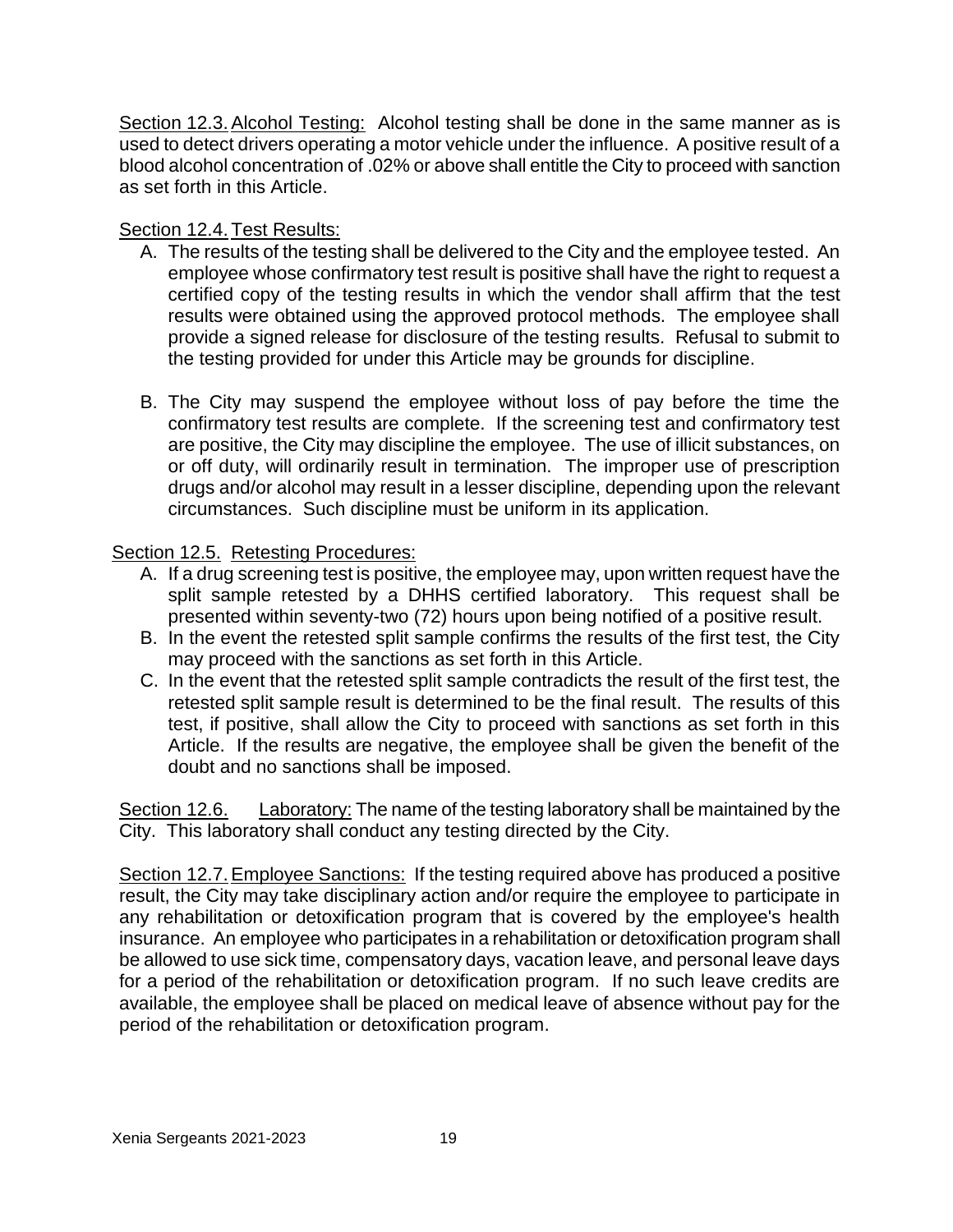Upon completion of such program, and upon receiving results from a retest demonstrating that the employee is no longer abusing a controlled substance, the employee may be returned to their former position. Such employee may be subject to periodic retesting upon return to the employee's position for a period of one (1) year from the date of return to work. Any employee in a rehabilitation or detoxification program in accordance with this Article will not lose any seniority or benefits, should it be necessary for the employee to be placed on medical leave of absence without pay for a period not to exceed ninety (90) days.

Section 12.8. Failure to Comply: If the employee refuses to undergo rehabilitation or detoxification, or if the employee tests positive during a retesting within one (1) year after return to work from such a program, the employee shall be subject to disciplinary action up to and including termination of employment.

Section 12.9. Cost of Tests: Costs of all drug screening test and confirmatory tests shall be borne by the City except that any test initiated at the request of the employee shall be at the employee's expense.

Section 12.10. Records of Results: All test results and actions taken under or pursuant to this Article shall be kept confidential in accordance with and subject to state and federal law.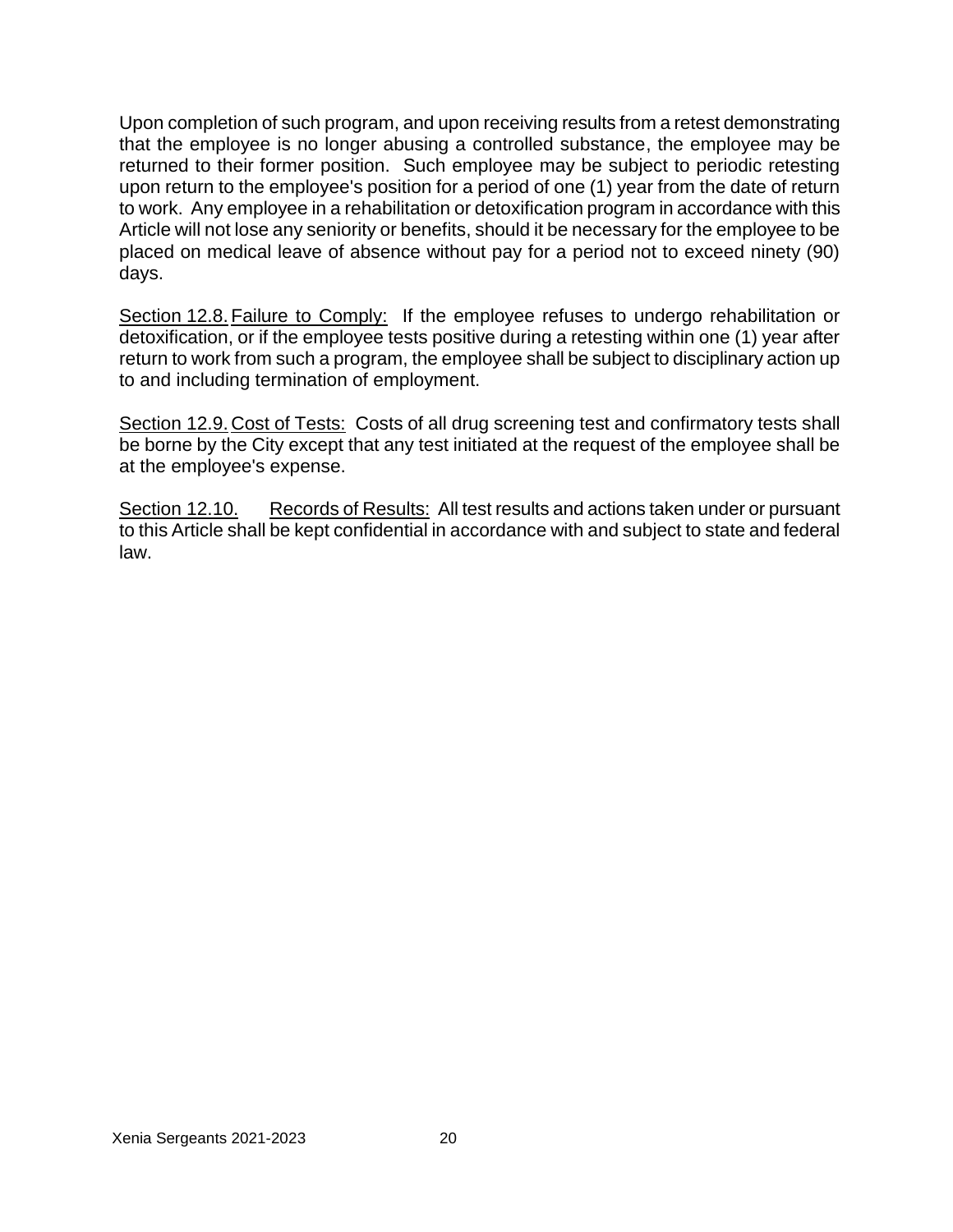# ARTICLE 13 RULES AND REGULATIONS/SAFETY

Section 13.1. Rules and Regulations: The City agrees that Rules, Regulations, Policies and Procedures of the Division shall be furnished to all members of the bargaining unit in written form.

To the extent possible the City agrees that amendments to the Rules, Regulations, Policies and Procedures shall be provided to the Lodge in written form fourteen (14) days in advance of their implementation. The Lodge or any official of the bargaining unit may request a meeting of the Labor Management Committee to seek clarification or to present alternative viewpoints with respect to such amendments.

The City may, in emergencies or where the City is in immediate jeopardy, implement a change in the rules, regulations, policies and procedures. The Lodge review will take place within fourteen (14) days of implementation.

The Rules, Regulations, Policies and Procedures shall be applied and interpreted consistently by the City and may not violate any provision of this Agreement.

Nothing herein shall be construed in any manner as a limitation on the City's right to alter its Rules, Regulations, Policies and Procedures.

Section 13.2. Safety Policy: The City agrees to maintain in safe working condition all facilities and equipment furnished by the City to carry out the duties of each bargaining unit position, but reserves the right to determine what those facilities and equipment shall be. The Lodge agrees to work cooperatively in maintaining safety in the Police Division.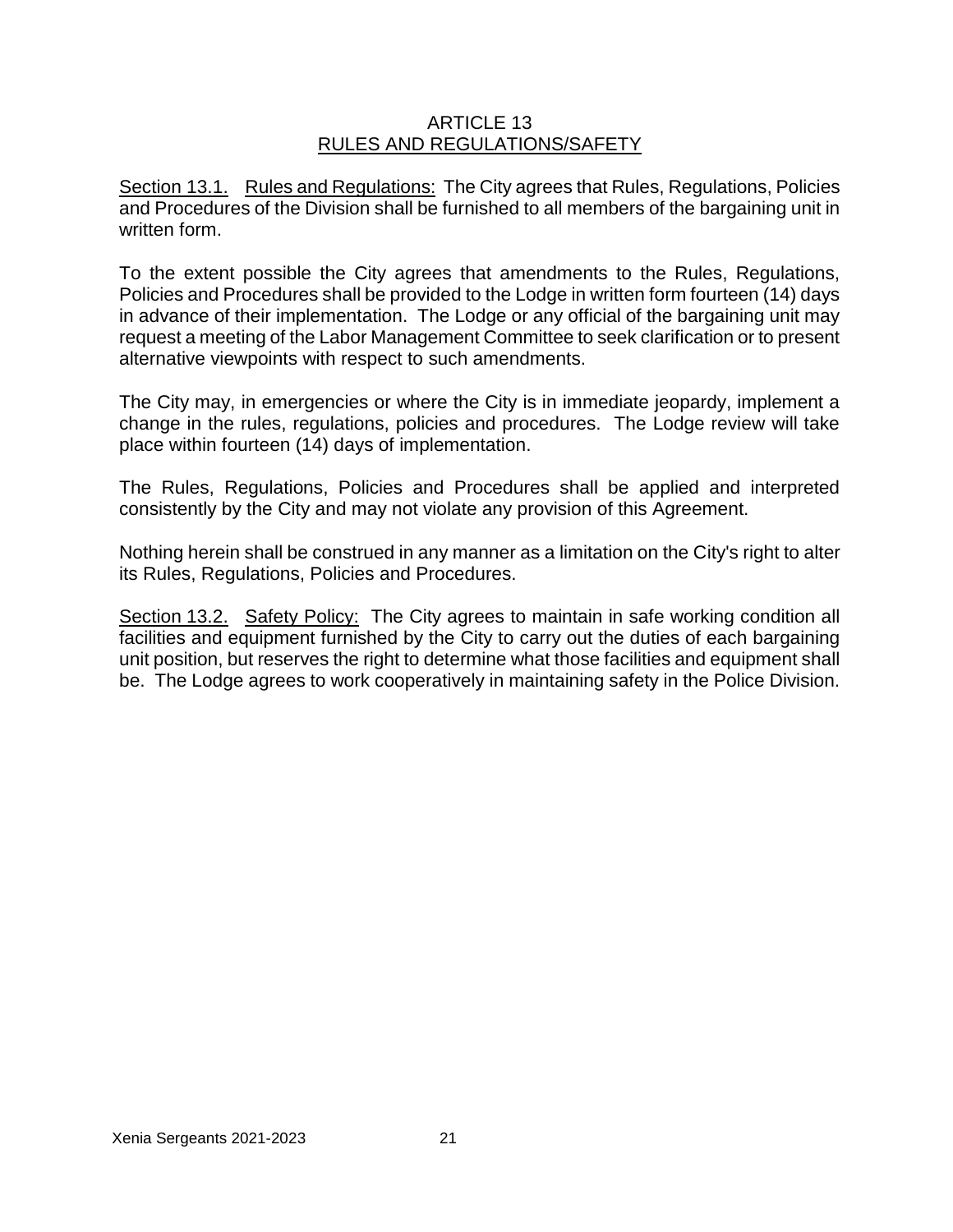# ARTICLE 14 HOURS OF EMPLOYMENT AND OVERTIME

Section 14.1. Hours of Work: Hours of work for full-time employees shall be eighty (80) hours in the fourteen (14) day period defined in Section 4. Hours of work shall include Saturday and Sunday working hours in the interest of public health, safety and welfare.

Section 14.2. Bi-Weekly Work Period and Compensation: The bi-weekly work period for scheduling and overtime purposes shall be fourteen (14) days as defined in Section 4. Each employee shall be paid for all regularly scheduled hours at the conclusion of the biweekly period in accordance with a schedule developed by the Director of Finance.

Section 14.3. Trading of Days: The City will allow, at its discretion, trading of workdays within the work period. In such cases, both employees shall take such time at their regular hourly rate.

Section 14.4.Period Definitions: The bi-weekly period mentioned above is defined as a fourteen (14) day period of time commencing on a Sunday (0001 hours) and ending on a Saturday (2400 hours). A day is defined as a twenty-four (24) hour period commencing at 0001 hours and ending at twenty-four hundred (2400) hours. An employee's normal work day is: an eight (8)hour shift of eight (8) consecutive hours, a ten (10) hour shift of ten (10) consecutive hours, or a shift of consecutive hours as may be otherwise mutually agreed in the interest of public health, safety and welfare. An employee's work shift shall be counted as the day the work shift starts.

Section 14.5. Overtime: Employees shall be compensated at a rate of one and one-half (1- 1/2) times their hourly rate for all hours worked (excluding sick leave hours and injury leave hours) in excess of eighty (80) in the bi-weekly period except as specified in other Articles and Sections of this Agreement. There will be no rescheduling of regularly scheduled hours within a pay period to avoid the payment of overtime unless the employee requests rescheduling and the request is approved. However, this will not prohibit temporary reassignments to a different shift for special circumstances or for scheduled training.

Section 14.6.Pyramiding Prohibited: Vacation leave hours, holiday hours or other authorized leave hours (excluding sick leave and injury leave hours) shall be included in the total of hours worked to determine overtime hours, but in no event shall an employee pyramid overtime. If an employee is off on sick or injury leave status during any twenty-four (24) hour day (2400 hrs- 2359 hours) and is in paid status for court or training, the employees sick or injury leave hours will be reduced hour for hour by the minimum amount set for payment in the court and training sections of this Agreement. The employee will not be paid overtime on any such day until sick or injury leave hours for that day have been reduced to zero (0).

Section 14.7. Holiday Work: Regular scheduled hours of work for employees shall include holidays in the interest of public health, safety and welfare consistent with other Articles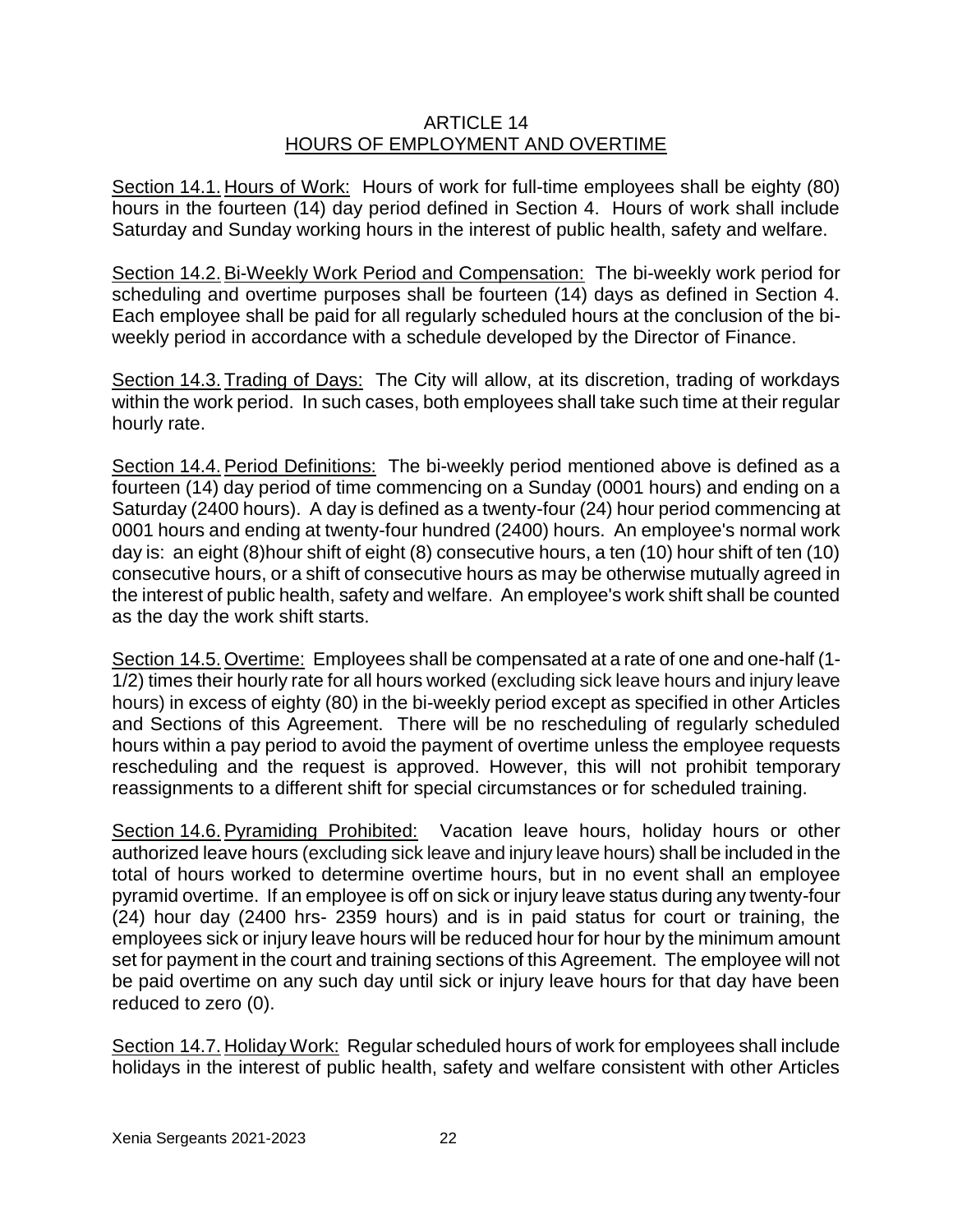and Sections of this Agreement. Compensation for holidays will be granted consistent with Article 20 -- Holidays.

Section 14.8. Payment for Overtime: Compensation for overtime work in a work period shall be paid no later than at the conclusion of the next succeeding pay period.

Section 14.9 Time Off in Lieu of Payment: If an employee elects to take time off regularly scheduled hours in lieu of payment for any time compensable as overtime, such time off shall be granted by the Chief at a rate of one and one-half (1-1/2) hours off for every hour worked at a time mutually convenient to the employee and the Chief or designee

Accumulated but unused compensable time shall be paid out between November 1 and Thanksgiving, as determined by the Finance Director, at the employee's regular hourly rate of pay. Overtime hours converted shall be limited to one hundred twenty (120) hours of overtime one hundred eighty (180) compensatory time) in a calendar year. Once the one hundred twenty (120) hour limit is reached all overtime in a calendar year will be paid as overtime. The employee may carry over forty (40) hours of compensable time from one year to the next.

Employees who have a "comp-time" bank of sixty (60) hours or less may choose to convert the overtime portion of holiday pay to compensatory time for holidays actually worked. Such conversion shall be the employee's choice and said employee shall be responsible for timely completion of required paperwork.

Section 14.10. Double Time: All employees shall be paid on the basis of one hundred percent (100%) increase over their regular hourly rate (commonly called double time), should the employee work in excess of sixty (60) hours, on consecutive days without at least twenty-four (24) consecutive hours of off-duty time, i.e., a day off. The double time shall be paid for the entire shift of work on which the employee reaches their sixty first (61<sup>st</sup>) hour, but not for any subsequent shift. To be eligible for double time, an employee must actually work and not be in paid leave status, including being off work on a holiday, for a minimum of eight (8) hours each day of the consecutive days. The employee also has the responsibility to notify the employer, in advance, when this situation is likely to occur. Failure to notify the employer will nullify the Double Time pay.

Should the employee be placed into this double time situation and should the employee not have a regular scheduled day off within forty-eight (48) hours of the double time event, the employer must permit, at the employees discretion and choice, the employee to reschedule a regular day off or take paid leave, in an amount equal to a day of work, one time between the Double Time day and the employee's next scheduled regular day off. The employee has the right to pick the day, even if it causes manpower to drop below minimum levels.

The employer may decline the day off change/request during times of emergencies, declared for an area which includes the City of Xenia, by either local, county, state or federal governments.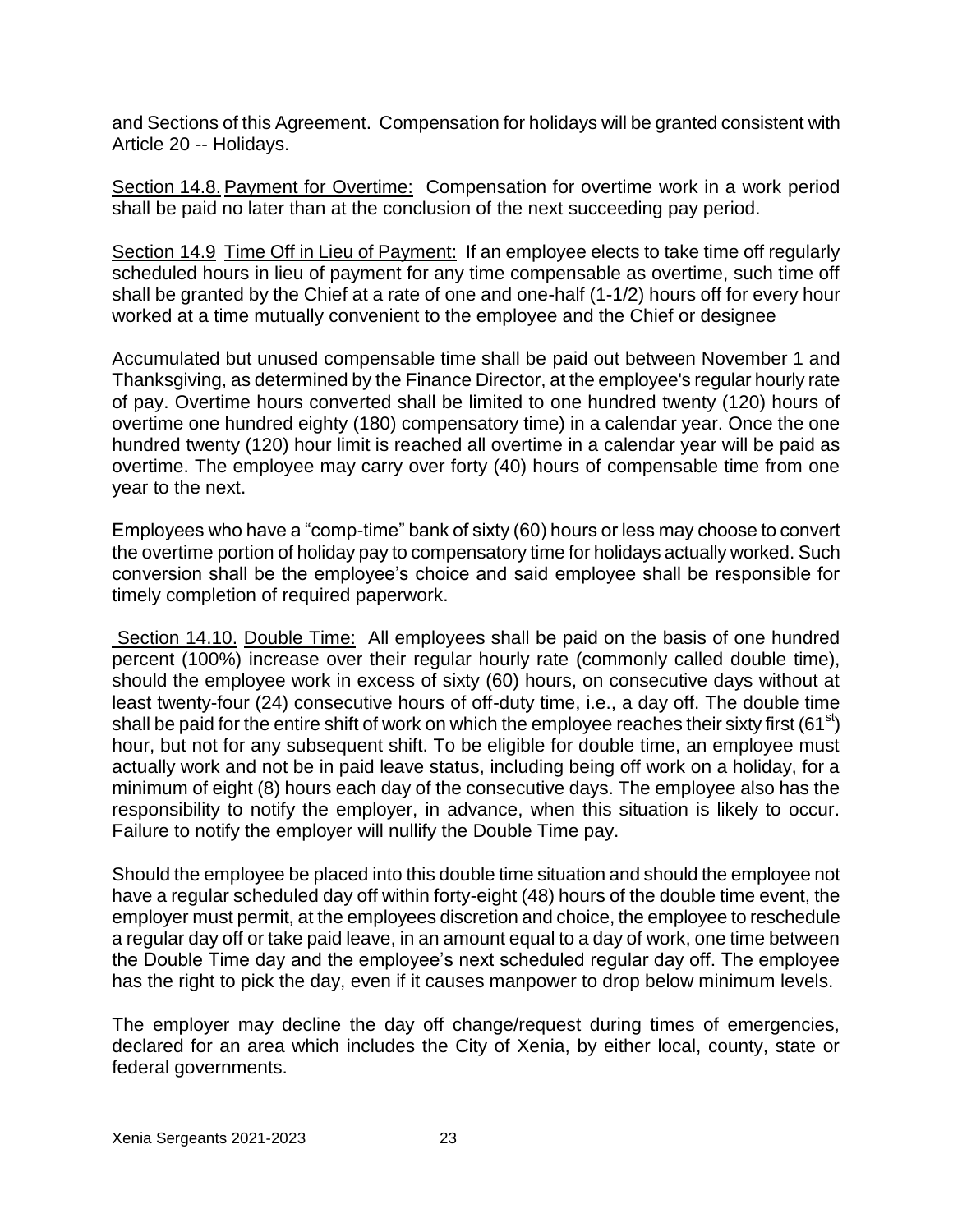Section 14.11. Overtime Availability: All overtime shall be offered equally to all qualified employees in their classification except:

- A. in case of emergency,
- B. when it becomes necessary for the proper and efficient operation of the Police Division, or
- C. when a particular employee with special skills or qualifications is needed. The City will document manpower overtime offered, worked, or refused.

Section 14.12. Productivity: Employees are expected to use on-duty City paid time to perform Police Department functions. The Labor/Management Committee will review, revise and/or develop reasonable performance standards.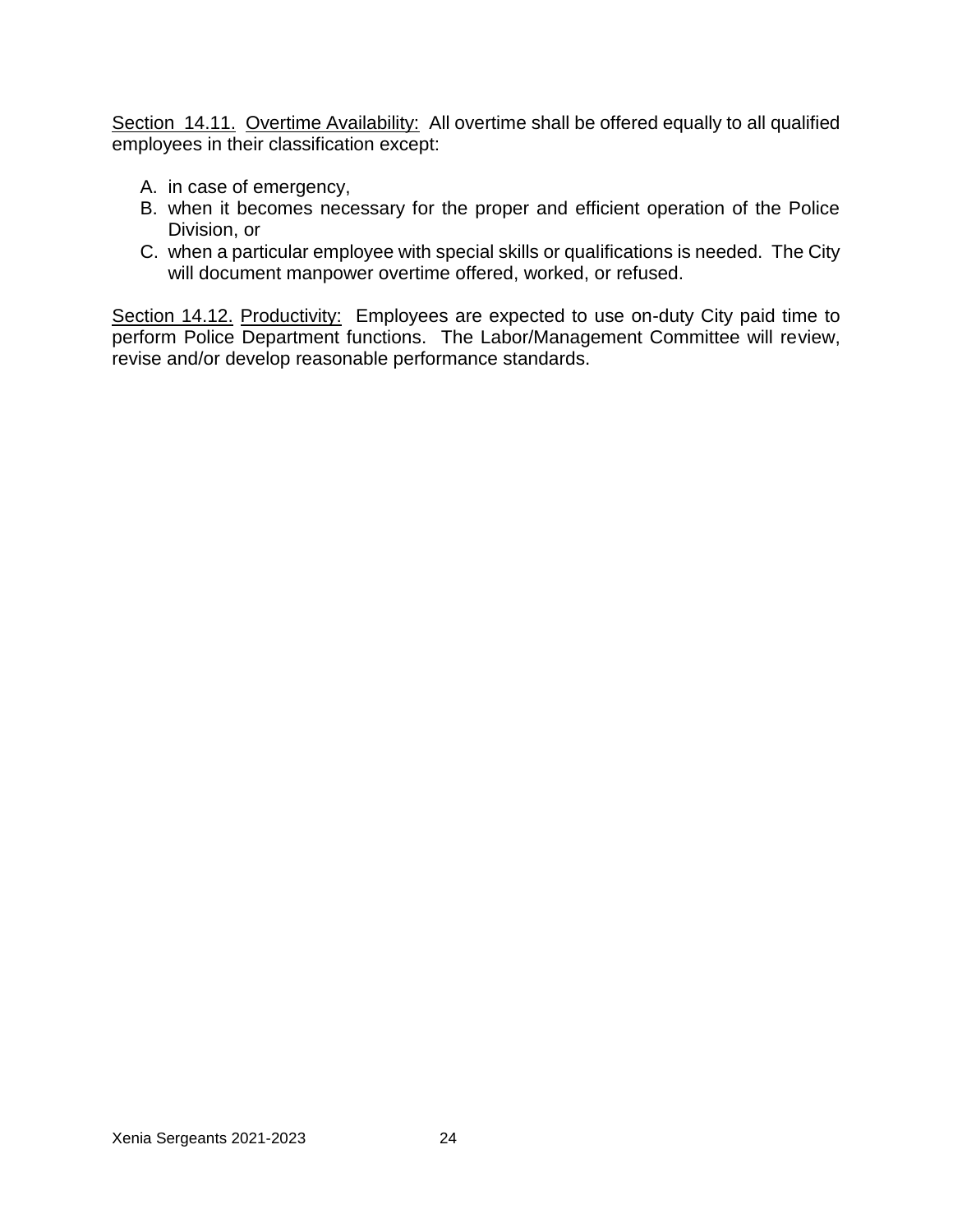# ARTICLE 15 SHIFT PREFERENCE

Section 15.1. Preference: Preference for assignment to a given shift shall be granted to employees of the Division. The procedures or considerations listed shall be followed in order to benefit the employee and to further satisfy the operational needs of the Division.

Section 15.2. Procedure: The following shift preference procedure shall be applicable to assignment of employees:

- A. A shift preference sign-up sheet shall be posted ninety (90) days prior to the beginning of the rotation and final schedule shall be posted sixty (60) days prior to the beginning of the rotation. The rotation shall be four (4) months unless another rotation is mutually agreed upon.
- B. Each employee shall, by written request to the Chief of Police or designee, show their preference.
- C. Such shift preference shall apply to the sergeants who have been sworn sergeants for at least two (2) years. Where conflicts occur in determining shift assignments, preference shall be given to employees with classification seniority unless waived or agreed to by the parties.
- D. If classification seniority is equal, consideration may be given to employees attending educational programs which improves their proficiency and enhances overall division efficiency.
- E. Shift assignments shall be posted thirty (30) days prior to their beginning date.

Section 15.3. Necessary Changes: The exercise of shift preference shall not limit the City from making any work schedule changes at any time that it becomes necessary for the proper and efficient operation of the Police Division, but upon said change, shift preference shall be re-implemented as soon as practicable.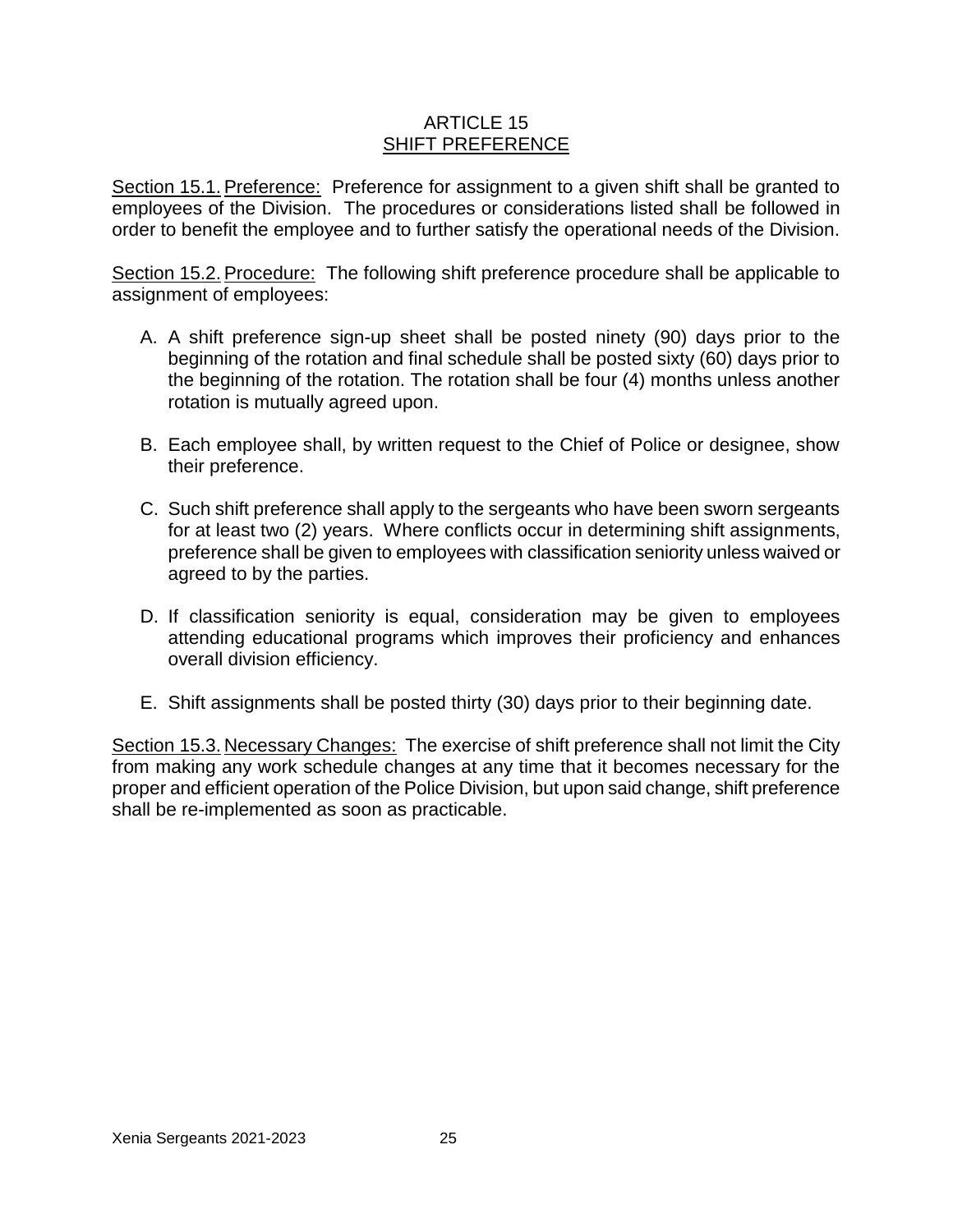#### ARTICLE 16 PAY PLAN

# **Section 16.1. Sergeants shall be paid in accordance with the following pay range 224 pay plan:**

| <b>STEPS</b>     |             |             |             |
|------------------|-------------|-------------|-------------|
| <b>HOURLY</b>    | \$39.04     | \$40.69     | \$42.36     |
| <b>BI-WEEKLY</b> | \$3,123.20  | \$3,255.20  | \$3,388.80  |
| <b>ANNUALLY</b>  | \$81,203.20 | \$84,635.20 | \$88,108.80 |

**Basic Pay Schedule from March 7, 2021 to March 5, 2022 (2.5%)**

**Basic Pay Schedule from March 6, 2022 to March 4, 2023 (2.25%)**

| <b>STEPS</b>     |             |             |             |
|------------------|-------------|-------------|-------------|
| <b>HOURLY</b>    | \$39.92     | \$41.61     | \$43.31     |
| <b>BI-WEEKLY</b> | \$3,193.60  | \$3,328.80  | \$3,464.80  |
| <b>ANNUALLY</b>  | \$83,033.60 | \$86,548.80 | \$90,084.80 |

**Basic Pay Schedule from March 5, 2023 to September 2, 2023 (2.25%)**

| <b>STEPS</b>     |             |             |             |
|------------------|-------------|-------------|-------------|
| <b>HOURLY</b>    | \$40.82     | \$42.55     | \$44.28     |
| <b>BI-WEEKLY</b> | \$3,265.60  | \$3,404.00  | \$3,542.40  |
| <b>ANNUALLY</b>  | \$84,905.60 | \$88,504.00 | \$92,102.40 |

Employees will receive a one-time \$500.00 lump sum payment on the first pay of March 2021.

The bi-weekly and annual amounts set forth in the pay schedule are based on an eighty (80) hour bi-weekly work schedule and twenty-six (26) bi-weekly periods per annum and are for information only. Pay will be based on the hourly rate.

# Section 16.2. Pay Steps:

- A. The 'A' step shall be the minimum rate and shall be the probationary rate for Sergeants.
- B. A Sergeant becomes eligible and shall be advanced to the 'B' step on the first day following completion of their probationary period in "A" step or one year whichever is longer.
- C. A Sergeant becomes eligible and shall be advanced to the "C" step following completion of twelve (12) months in step "B".
- D. In January of each year, the Chief of Police will assign special tasks to Sergeants based on the Chief's evaluation of the Sergeants ability to carry out the special task.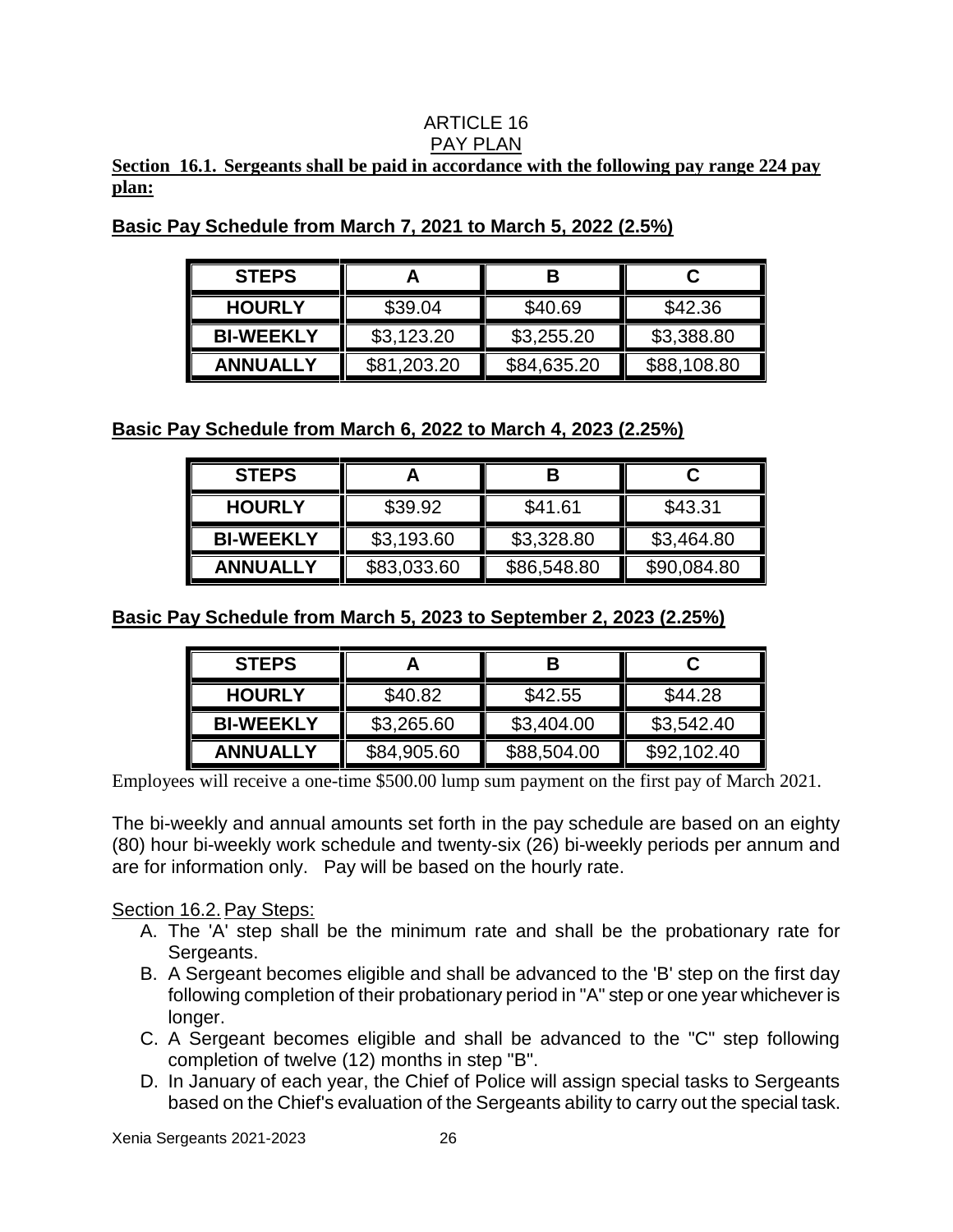The Chief may also develop goals and expectations for each task. *Effective January 1, 2007, all Sergeants shall be plus rated five percent (5%) per hour as payment for performing special tasks as assigned by the Chief. The five percent (5%) plus rate is built into the basic pay schedule effective September 14, 2014.*

E. For Sergeants, time off without pay shall delay salary step increases for the number of workdays involved; the effective date thus established shall be the date to be used in computing service for future step increases.

Section 16.3. Professional Development Incentives: A Sergeant who has completed one (1) of the following command staff programs: The FBI Academy, Northwestern University's Staff and Command School, The Ohio State University Public Safety Leadership Academy, or Southern Policing Institutes Command School is eligible for a one time \$1,500.00 stipend for each school completed. The stipend is payable upon completion and approval of the Chief.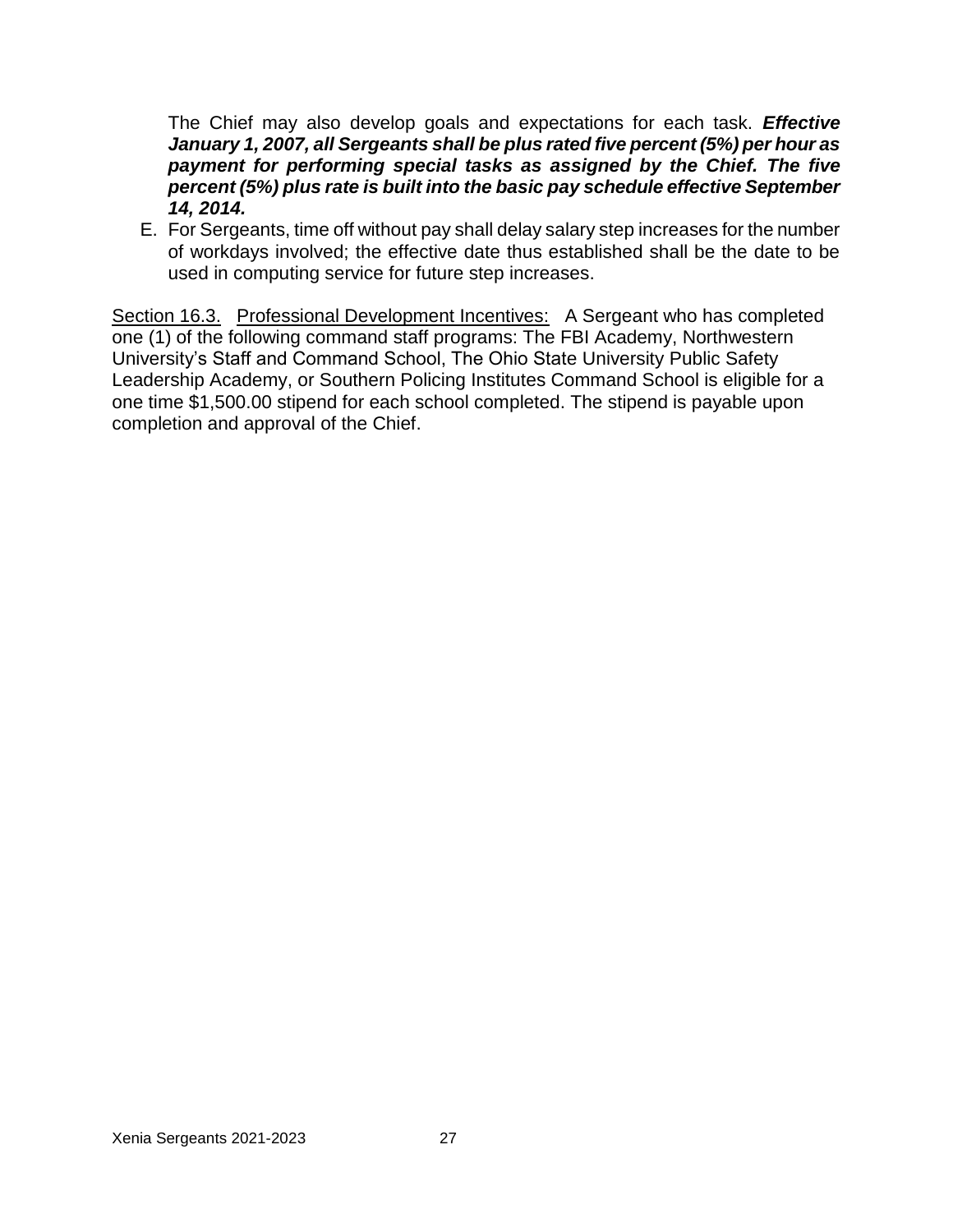# ARTICLE 17 CALL-IN TIME AND PAY

Section 17.1. Call-in Time: Call-in time is defined as time for work assigned by the Chief of Police or Chief's designated representative, and performed by an employee at a time disconnected from their normal or prescheduled hours of work. Call-in time is not extra time at the beginning or end of the normal or prescheduled hours of work.

# Section 17.2. Call-in Pay:

- A. A sergeant who is called in and arrives at work will be credited with a minimum of three (3) hours of work. A sergeant who is called in and works more than three (3) hours will be paid for actual hours worked.
- B. An employee required to handle a work-related matter where their physical presence is not needed will be credited with a minimum of one (1) hour of work or actual hours, whichever is greater.
- C. When a sergeant is called in, travel to and from work will not be compensable unless the sergeant is engaged in work activity as defined by the FLSA.
- D. In the event a call-in is canceled before the sergeant arrives at work, the sergeant will be credited with thirty (30) minutes of work as long as the sergeant acknowledged the call-in before the cancellation.

Sergeants will be compensated for call-in time at their regular hourly rate until their total number of hours worked exceeds eighty (80) in a pay period. Sergeants will be paid at a rate of one and one-half (1 ½) times their regular hourly rate for hours worked in excess of eighty (80) hours in a pay period. The total of hours worked will be calculated in accordance with Article 14, Hours of Employment and Overtime.

Section 17.3.Eligibility: An employee will be compensated for call-in pay provided the employee has worked or is in a paid leave status for all regularly scheduled hours by the end of the work period. An employee called in who has not worked all regularly scheduled hours by the end of the work period will be compensated for call-in time at their regular pay rate for actual hours worked until the employee has a sum of hours equal to regularly scheduled hours. When an employee achieves the sum of hours worked equal to the regular hours normally worked, all call-in time will be compensated for in accordance with Section 2 of this article.

Section 17.4. Call In Hours Worked: The employee is expected to perform a minimum of three (3) hours of work unless otherwise excused and will receive three (3) hours of pay at one and one-half (1-1/2) times their regular rate. The employee is required to check with their supervisor to determine if additional work is to be performed.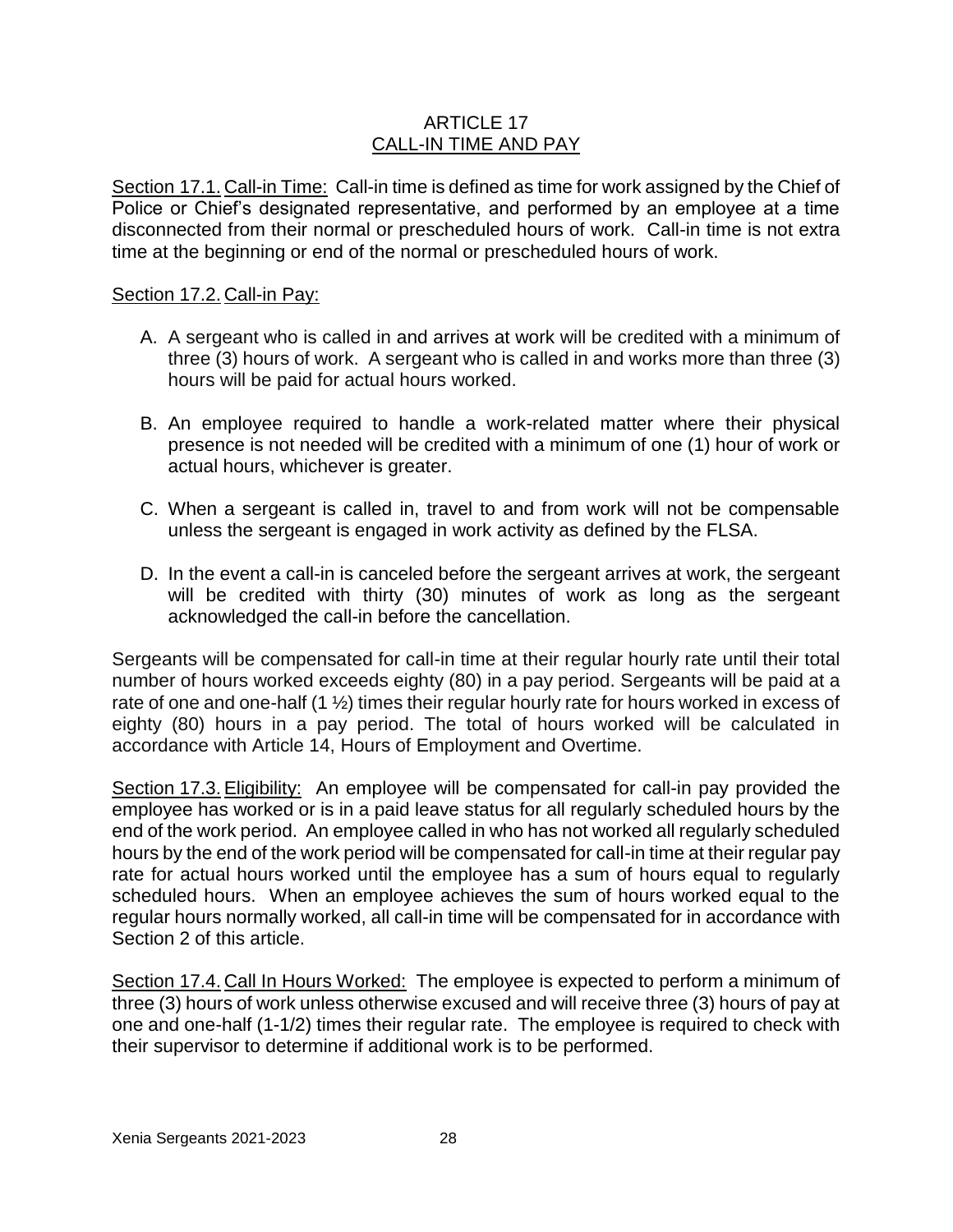The employee may choose, at the employee's option, to work less than three (3) hours. In that case, the employee will be compensated for hours actually worked at one and one-half (1-1/2) times the regular rate.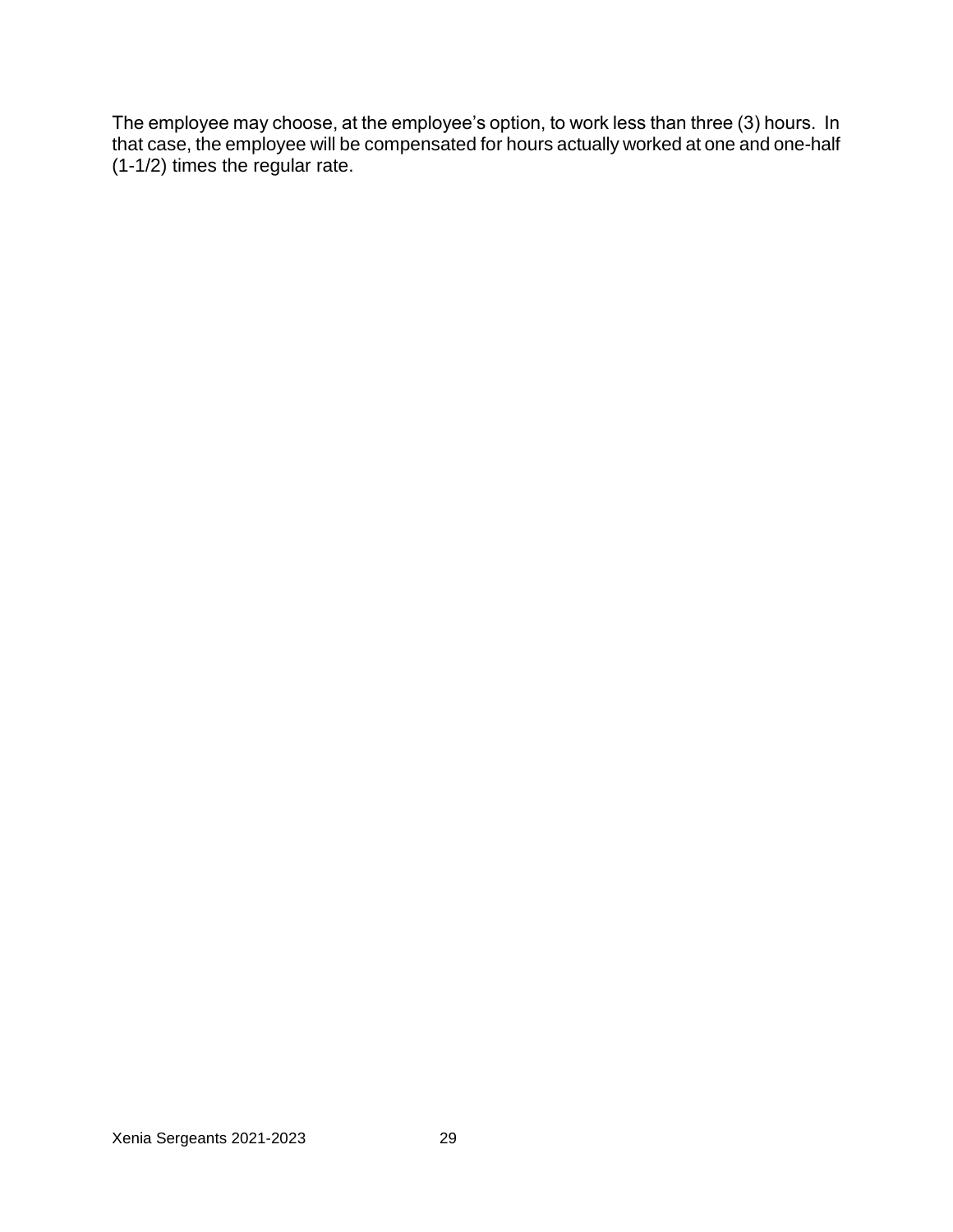# ARTICLE 18 COURT TIME

Section 18.1. Required Appearance: All employees who are required to appear in court for criminal proceedings or administrative hearings such as liquor violations for license suspensions, when off duty, shall be credited with the actual time that they are required to be in court at a one and one-half (1-1/2) rate. In no event will an employee receive less than four (4) hours pay at a one and one-half (1-1/2) times their regular rate of pay. However, should the Court appearance fall within the four (4) hour time frame before or after the employees tour of duty, the employee shall receive time and one-half (1-1/2) for the hours between the appearance time and the duty time.

Section 18.2.Pay: When the appearance of an employee in a civil action is at the request of the City or on behalf of the City in a matter in which the City is directly interested, or the testimony arises out of and is directly related to the performance of the employee's official duties, the employee, if on duty, shall be released from duty without loss of pay. If the employee, in such a case, is not on duty, they shall be paid for the time that is actually required to be at court at a time and one-half (1-1/2) rate, provided such time is in excess of their regularly scheduled hours, but in no event less than three (3) hours time to be paid at one and one-half (1-1/2) times the regular rate of pay.

An employee may be granted compensatory time off in lieu of pay under this Section at a rate of one and one-half (1-1/2) hours off for every hour worked consistent with Article 14, Section 9.

Section 18.3.Witness Fees: Employees seeking payment for attendance at court hearings or administrative hearings will be expected to collect witness fees for such appearances and shall remit such witness fees to the City. The employee may exercise the option to retain the witness fee and waive the court time payment.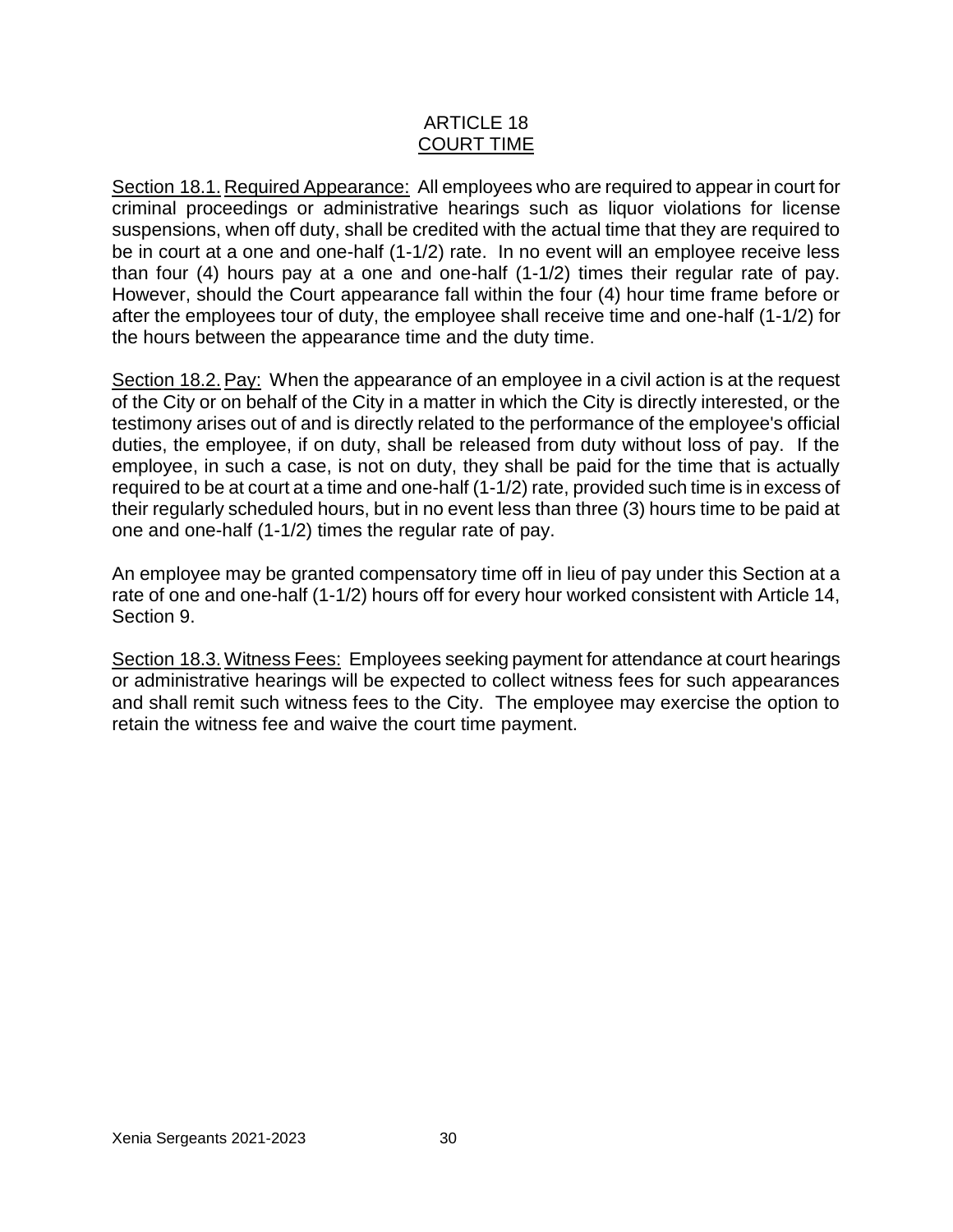# ARTICLE 19 TRAINING

Section 19.1. Training Required: All employees will attend training sessions necessary to maintain and improve skills as required by the Chief of Police unless otherwise excused by the Chief of Police or designee.

Section 19.2. Payments: Off-duty time spent in required training or instruction connected to the employee's regularly scheduled hours shall be paid at the rate of one and one-half (1- 1/2) times the employee's normal rate of pay, for actual hours the employee is involved in the training or instruction. Employees who are required to spend time in training or instruction disconnected from their normal work schedule will be credited with a minimum of three (3) hours of work at a rate of one and one-half (1-1/2) times their normal hourly rate of pay. Employees who are required to spend more than three (3) hours in training or instruction disconnected from their normal work schedule will be paid for actual hours in training or instruction at a rate of one and one-half (1-1/2) times their normal hourly rate of pay. An employee may be granted compensatory time off in lieu of pay under this Section consistent with Article 14, Section 9.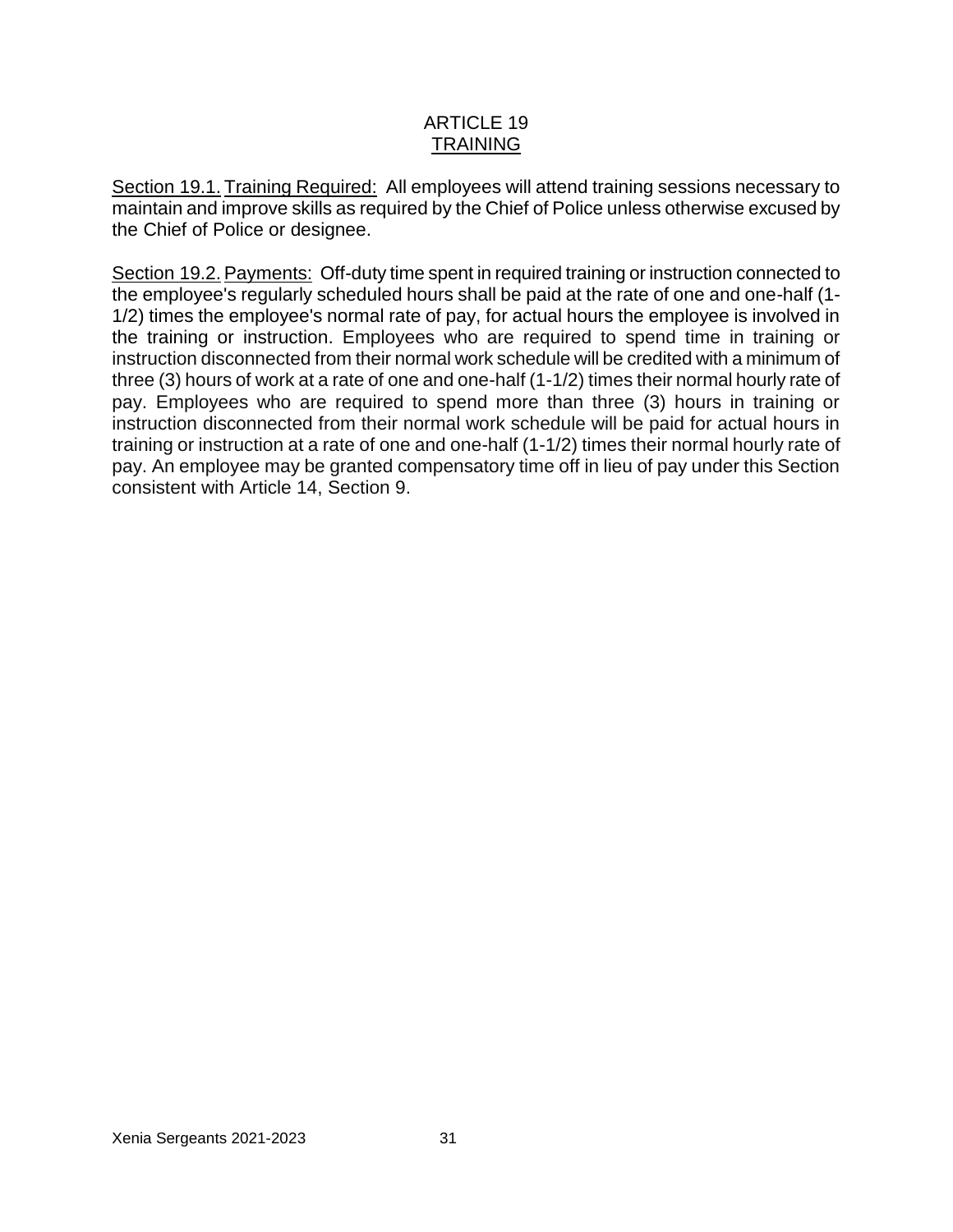# ARTICLE 20 STANDBY AND ON-CALL PAY

Section 20.1.Standby Pay: The City will implement standby payments for periods where employees are ordered to be readily available during off-duty shift periods. Standby is defined as a requirement by supervision to a specific sergeant to be readily available to respond to a call to duty during off-duty shifts.

Employees on standby will be required to be at a predetermined location with an operating phone number previously submitted to designated supervision or be readily available by pager. Employees must be able to respond ready for duty within twenty (20) minutes. Such standby assignments shall be made only when deemed necessary and will continue for either a fixed duration or until rescinded by supervision. Standby pay will not be paid unless a specific order is issued by supervision and shall not be paid to employees who may be subject to call but who are not required to be available for immediate reporting for duty.

# Section 20.2. On-Call:

- A. An Employee may be placed in "on-call" status by the Chief or the Chief's designee. An Employee in on-call status will be required to be available for duty by pager and/or phone, subject to other conditions listed in this section.
- B. Each employee will be paid twelve and one half percent (12 -1/2%) of the regular rate for each hour of on-call, or any part of an on-call hour for which the employee is ordered to on-call status.
- C. Employees who possess the proper skills as determined by the Chief of Police may be assigned on-call status.
- D. Each employee called for overtime from on-call status will not be eligible for call-in minimums, but will be paid at overtime rates for all overtime hours worked.
- E. Unless specifically ordered to on-call status as provided above, no on-call obligation shall be recognized which results from court appearances, administrative hearings or which is required by any agency other than the Police Division.
- F. Each employee will be expected to respond properly dressed to a notification within thirty (30) minutes or within a reasonable time as the situation dictates.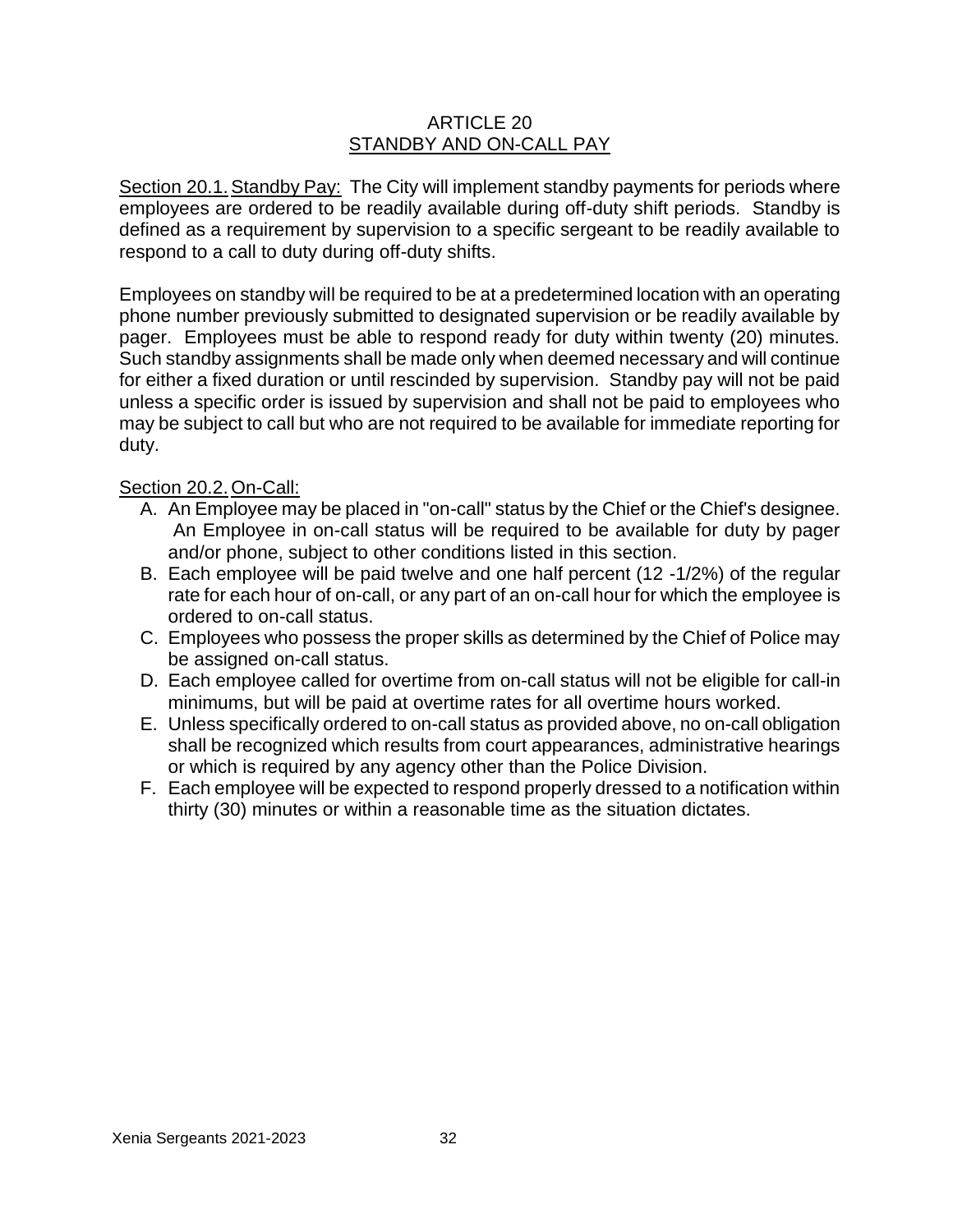# ARTICLE 21 HOLIDAYS

Section 21.1. Designated Holidays. The following days are designated as paid holidays for all employees:

- A. The first day of January, known as NEW YEAR'S DAY
- B. The third Monday in January, known as MARTIN LUTHER KING DAY
- C. The third Monday of February, known as PRESIDENT'S DAY
- D. The Friday preceding Easter, known as GOOD FRIDAY
- E. The last Monday in May, known as MEMORIAL DAY
- F. The fourth day of July, known as INDEPENDENCE DAY
- G. The first Monday in September, known as LABOR DAY
- H. The eleventh day of November, known as VETERAN'S DAY
- I. The fourth Thursday in November, known as THANKSGIVING DAY
- J. The 25th day of December, known as CHRISTMAS DAY

Section 21.2. Holiday Pay: An employee working the holiday will receive compensation for the holiday at the employee's normal rate of pay times the employee's normally scheduled hours. When a holiday falls on the employee's regular scheduled day off, the employee will be receive eight (8) hours of pay at the employee's normal rate of pay. When an employee is scheduled to be off on the holiday by administration, the employee will receive the number of hours equal to their regular scheduled shift at the normal rate of pay. For purposes of this Article, the holiday shall be the shift with a starting time on the holiday.

Section 21.3. Payment for Working Holidays: Employees who are required to work on the holiday will be paid for actual hours worked at a rate of one and one-half (1-1/2) times their normal rate of pay in addition to compensation for the holiday as specified in Section 2 above unless the employee is deemed not eligible for holiday pay. An employee deemed not eligible for holiday pay will be compensated for actual hours the employee worked times their normal rate of pay for work done on the holiday.

Section 21.4.Eligibility: In order for an employee to be eligible to receive holiday pay, the employee must work their regularly scheduled day before and their regularly scheduled day after the holiday, unless otherwise excused on either of those days. An unexcused absence occurring on the regularly scheduled workday prior to or after the holiday will result in the employee receiving no holiday pay.

Section 21.5. Use of Approved Leave on the Holiday: If an employee is scheduled to work on a holiday and is unable to work due to illness, the employee shall be compensated for the holiday at their normal rate of pay times their normal scheduled hours and not be charged with or compensated for sick leave hours. An employee who uses vacation leave or compensatory time on a holiday shall be paid for vacation leave or compensatory time in addition to holiday pay. An employee who is injured in the line of duty will be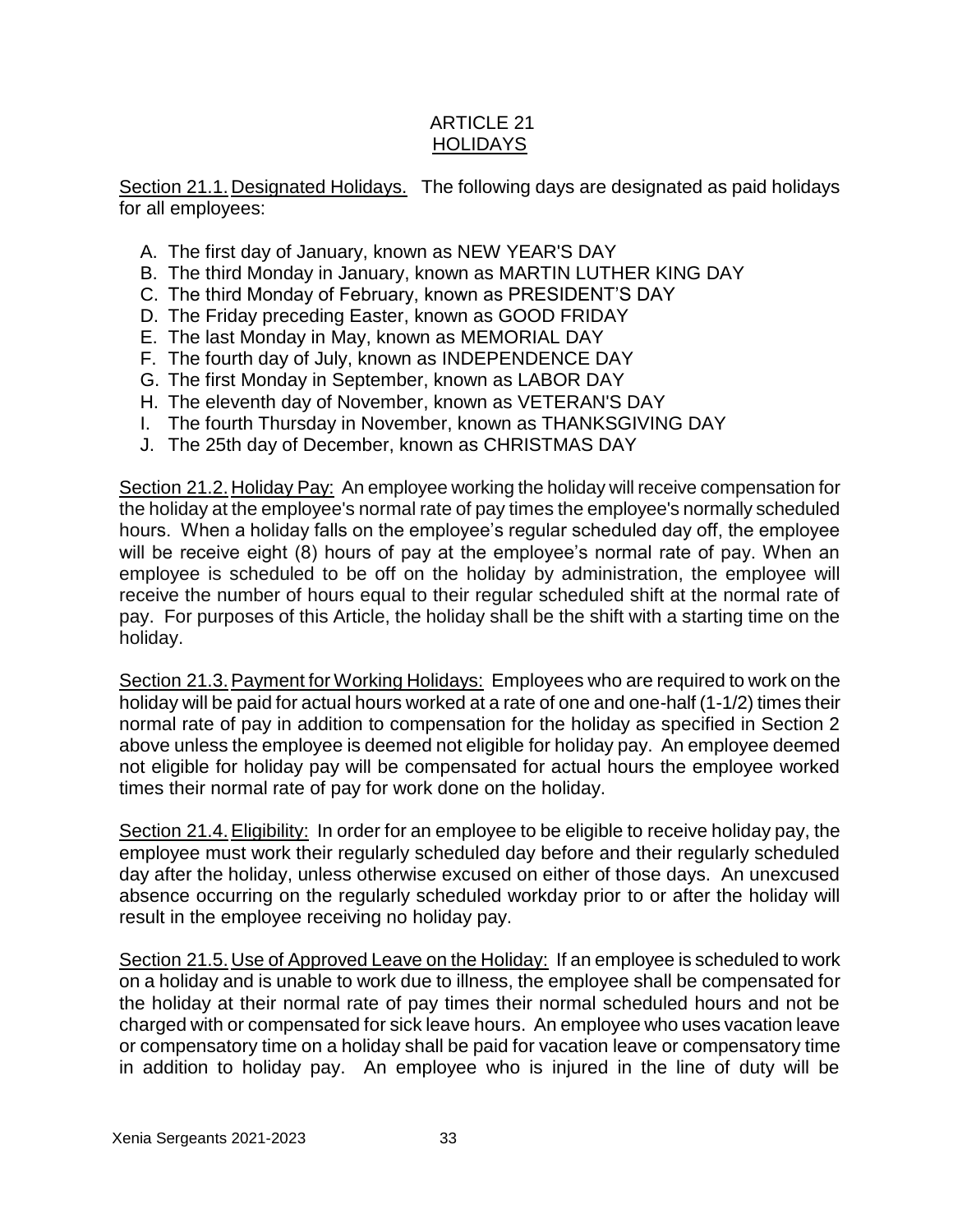compensated for the holiday at their normal rate of pay times their normally scheduled hours and not be charged with or compensated for injury leave hours.

Section 21.6. Management Determination: The Chief of Police shall determine which employees shall work on the holidays, consistent with other portions of this Agreement.

Section 21.7. Effect of Plus Rating: Employees who work on a holiday as a temporary acting supervisor will receive overtime pay for actual hours worked at the plus rate of pay and compensation for the holiday consistent with Section 3 of this Article.

Section 21.8. Personal Time: On January 1, of each year, all employees are entitled to thirty-two (32) hours of personal time.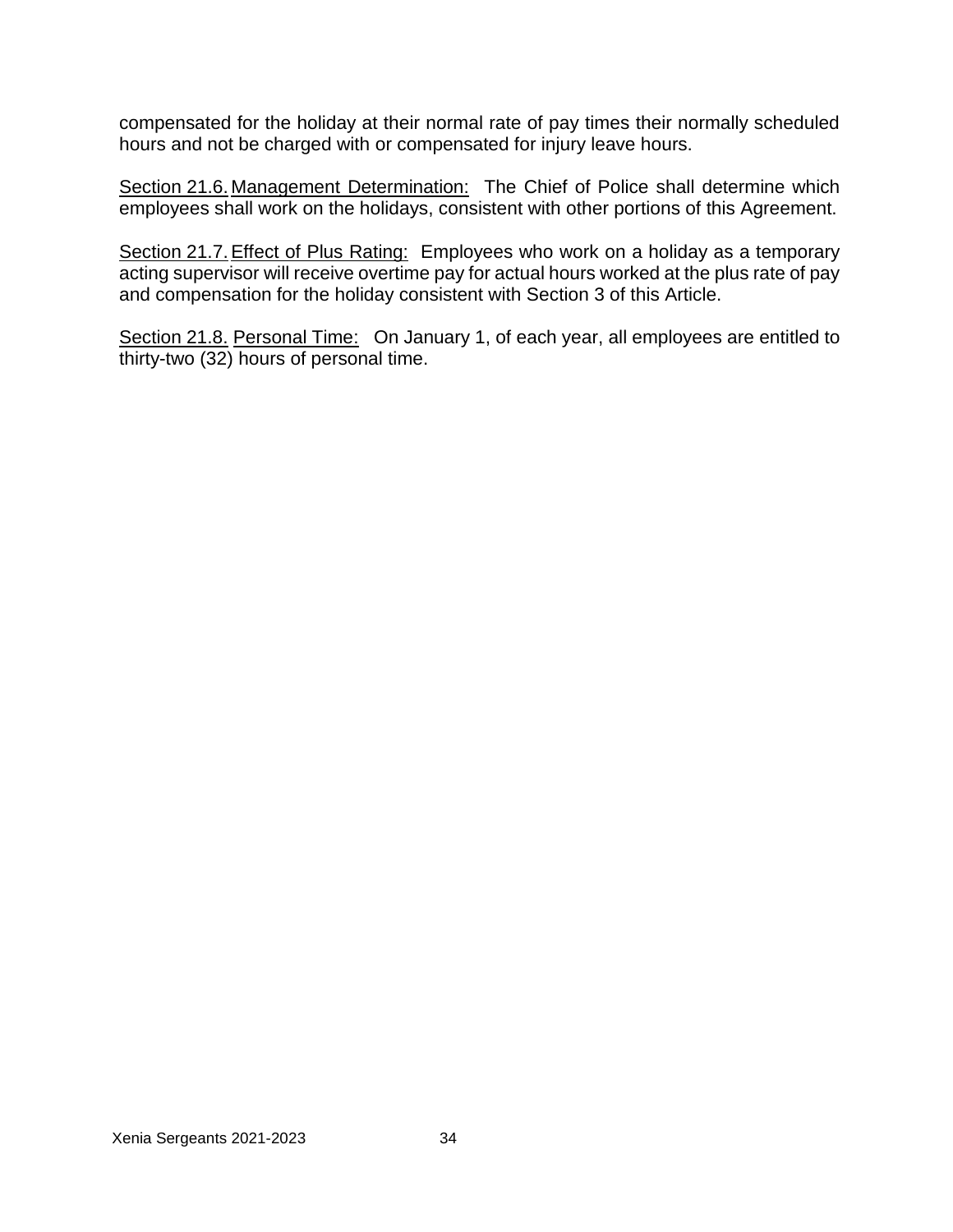# ARTICLE 22 VACATION

Section 22.1. Rates of Accrual: Each full-time employee shall accrue vacation at the hourly accrual rate set forth below for actual regular hours worked or while on a paid leave status. Employees on leave of absence without pay, other unpaid status or on lay-off from the City shall not accrue vacation hours during the period of such absence.

| <b>LENGTH OF SERVICE</b>                              | HOURLY ANNUAL RATE | <b>AVERAGE ANNUAL DAYS</b><br>OF VACATION |
|-------------------------------------------------------|--------------------|-------------------------------------------|
| Less than 5 complete<br>years of service              | 0.04616            | 12 days                                   |
| Over 5 but less than 10<br>complete years of service  | 0.05769            | 15 days                                   |
| Over 10 but less than 15<br>complete years of service | 0.06924            | 18 days                                   |
| Over 15 but less than 20<br>complete years of service | 0.08076            | 21 days                                   |
| Over 20 complete years of<br>service                  | 0.09231            | 24 days                                   |

The Average Annual Days Vacation employees accrue is based on the hourly accrual rate times 2,080 (the average hours employees are scheduled to work) and are listed for information only.

Section 22.2.Effect of Holidays: In the event a holiday occurs during an employee's vacation, the employee at their option shall:

- A. Be compensated for the holiday and vacation time and charged vacation hours, or
- B. Be compensated for the holiday only and not be charged with or compensated for vacation hours.

If the holiday occurs on a day that the employee is regularly scheduled to work and the employee receives the day off, as determined by the City, vacation hours may not be used on that day, nor will additional compensation be granted.

Section 22.3. Call-In During Vacation: If an employee is called in to work while on vacation, the employee shall have the choice, in writing, of the following options:

- A. The employee shall be paid at straight time and not be charged a day of vacation, or
- B. The employee shall be paid at one and one (1-1/2) times their regular pay and be charged with a day of vacation.

Employees shall not be called from vacation unless an emergency exists or available manpower falls below a safe level for the Police Division to properly function.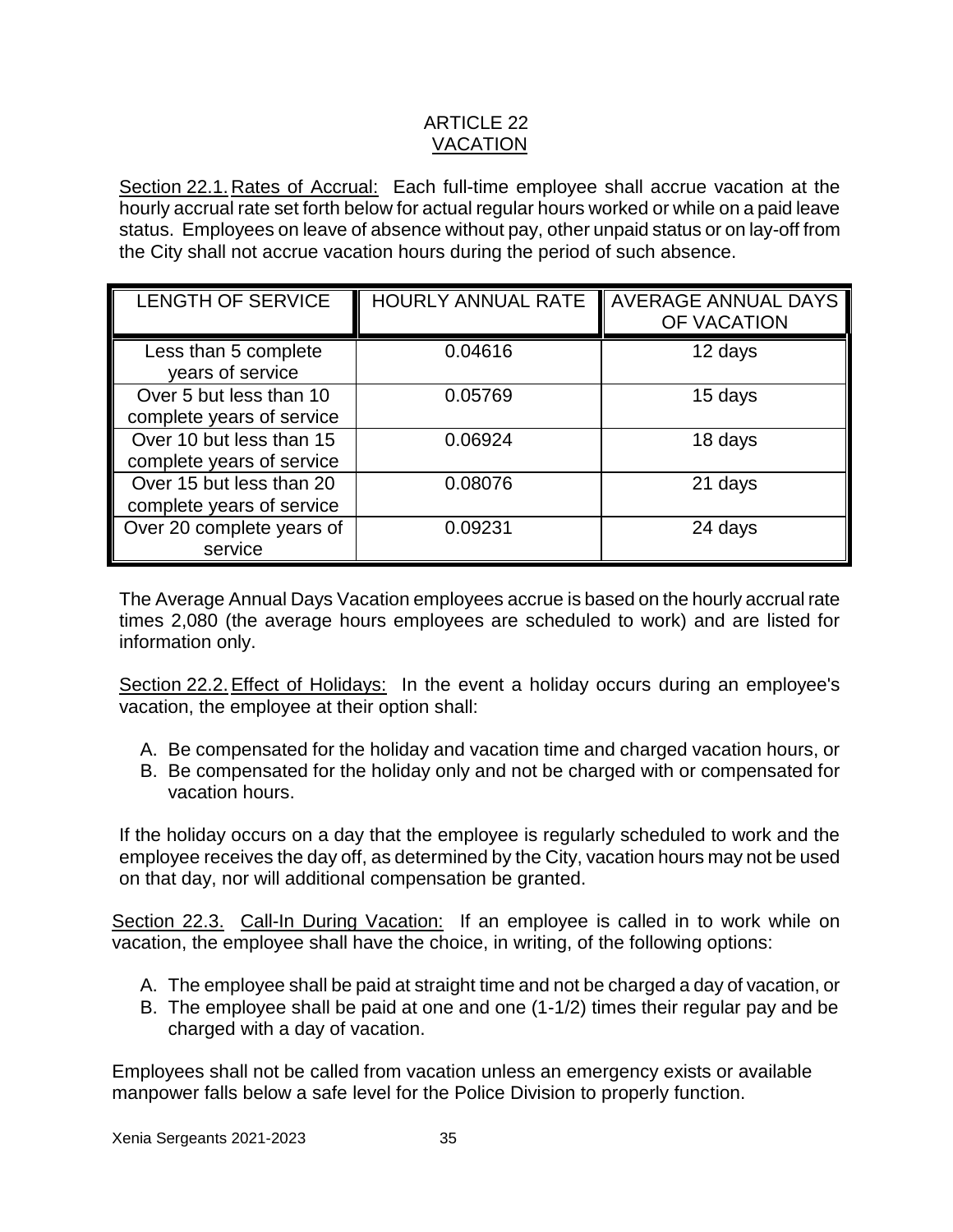Section 22.4. Compensation upon Separation: Upon separation from the City's service an employee shall be entitled to compensation for earned but unused vacation leave at the time of separation. Computation of pay for unused vacation shall be based on the hourly rate (as shown in the pay plan) times accrued but unused vacation hours.

Death, either on duty or off duty, is considered as a separation from service, and compensation for accrued and unused vacation hours as identified in this Article will be paid according to law.

Section 22.5. Vacation Scheduling: Vacation leave shall be used in accordance with the work schedule in effect in the Division and upon approval of the Chief of Police.

Vacation leave must be scheduled sufficiently ahead of time on in order to provide management sufficient time to arrange the work schedule.

Whenever two or more employees on a shift wish to take vacations and the work schedule of the Division is such that not all can take it at the same time, classification seniority shall be the determining factor in deciding who shall take vacation.

Length of advance notice required and limitation of numbers of individuals on simultaneous leave shall be at the discretion of Management in line with scheduling difficulties. Once vacation time has been scheduled, no bumping of said vacation time shall take place on the basis of classification seniority after thirty (30) days from the date of schedule.

Section 22.6. Maximum Accumulation. The intention of vacation is to permit the employee time to rejuvenate from the work schedule. Therefore, substantial accumulation of vacation is strongly discouraged. Accumulation of vacation shall not exceed a maximum of two hundred and forty (240) hours for employees with less than twenty (20) years of service and shall not exceed a maximum of three hundred and sixty (360) hours for employees with more than twenty (20) years of service.

Section 22.7.Advance Payment: Employees, upon proper request, may receive vacation pay in advance of the vacation period. The request for vacation pay shall be submitted to the Finance Director, in writing, at least one (1) week ahead of the next scheduled pay, at which time the employee expects to receive the advanced vacation pay.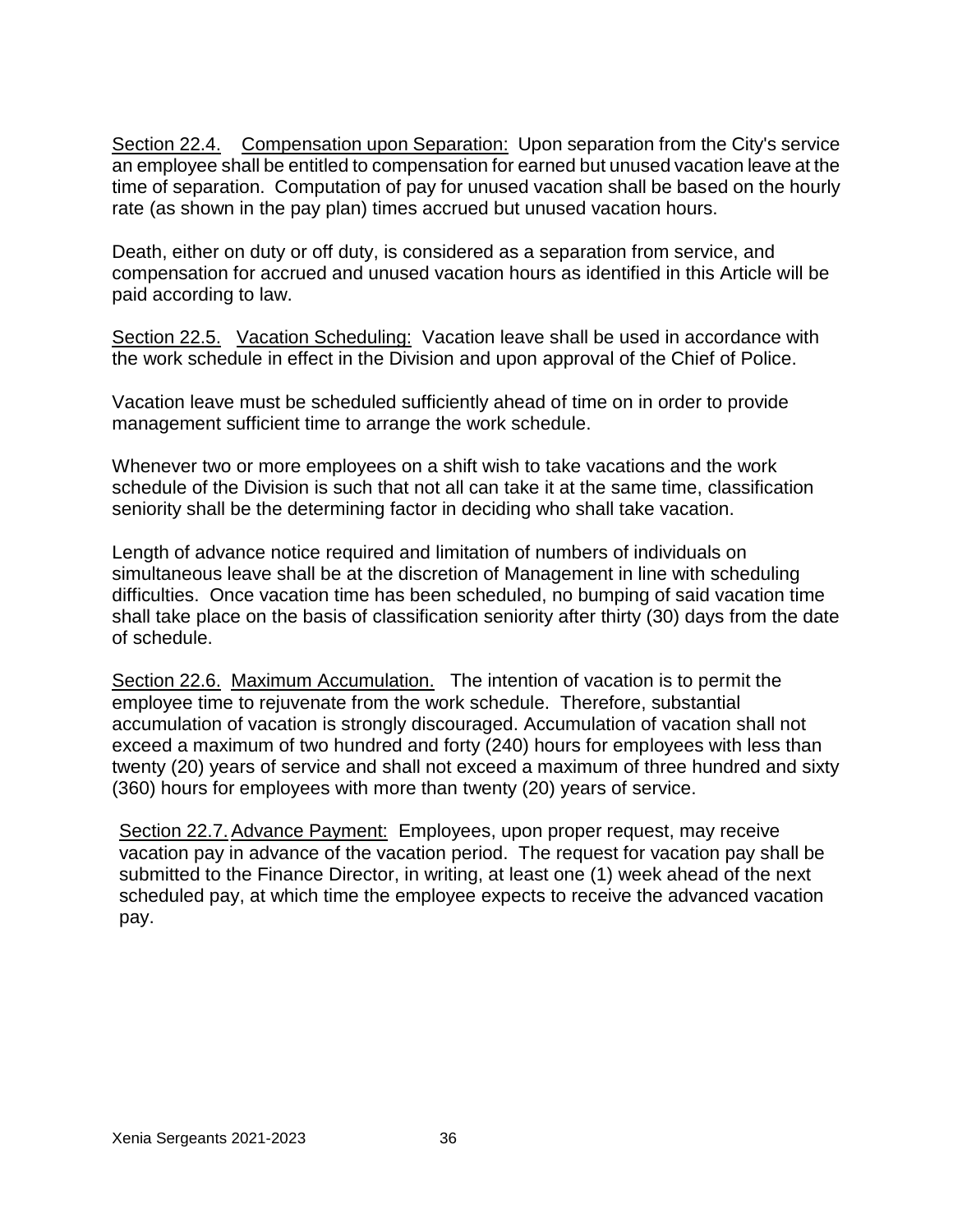Section 22.8. Prior Public Service Employment Credit: Employees are entitled to receive prior public service employment service credits as follows:

- A. A full-time employee, hired before January 1, 1985, who was formerly employed by the State of Ohio or a political subdivision thereof, is entitled to additional vacation credits based upon such prior public service.
- B. A full-time employee, hired after January 1, 1985, shall accumulate vacation time using prior public service with the State of Ohio or a political subdivision thereof for the six (6) year period preceding the employee's employment with the City. Each employee shall, within sixty (60) days of employment, furnish the Director of Finance with certification of such public service to receive prior public service employment credit.
- C. For employees hired on or after May 24, 2018:
	- a. An employee is entitled to have prior public service with the State of Ohio or a political subdivision thereof, or armed forces, for the six-year period immediately preceding his or her employment with the City, used for the purpose of computing the employee's vacation accrual rate.
	- b. "Political Subdivision" is defined as an Ohio city, county, township or special district which pays into either the OPERS or OP&F pension systems.
	- c. "Armed forces" are defined as active duty served, including active reserve, with the Coast Guard, Army, Marines, Navy or Air force.
	- d. Other entities not specifically referenced will not be considered for prior public service credit.
	- e. An employee who has received or is receiving retirement benefits in accordance with the provisions of any retirement plan offered by the State of Ohio (a reemployed retiree) will not have any prior public service included in the calculation for the purpose of determining vacation accrual benefits.
	- f. It is the responsibility of the employee to provide documentation from prior employers and/or the applicable pension plan verifying prior service within ninety (90) days from his/her full-time date of employment with the City. Requests for prior service credit received after the  $90<sup>th</sup>$  day of full-time employment must be approved by the appropriate appointed official.

The City agrees to recognize prior service in the "Armed forces" as defined above for eligible employees hired prior to May 24, 2018 for future vacation accrual purposes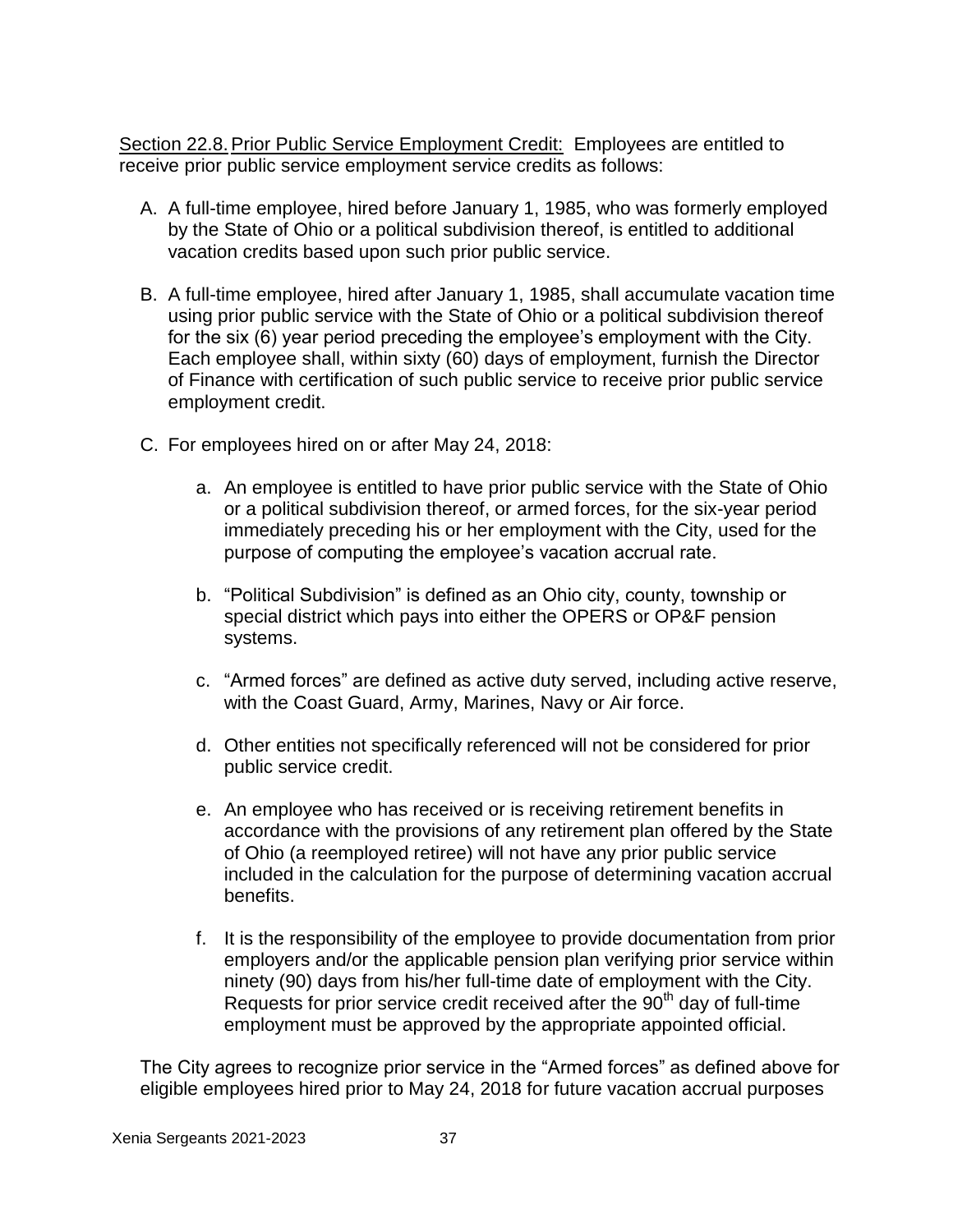only. Retroactive vacation accruals will not be provided.

Section 22.9. Effect of City Lay-Off: An employee who is laid off and returns to work in accordance with the lay-off policy as adopted and as amended by the Civil Service Commission, shall be credited with years and months of full-time service employed by the City prior to the lay-off, as a credit towards the employees length of service in Section 1 of this Article.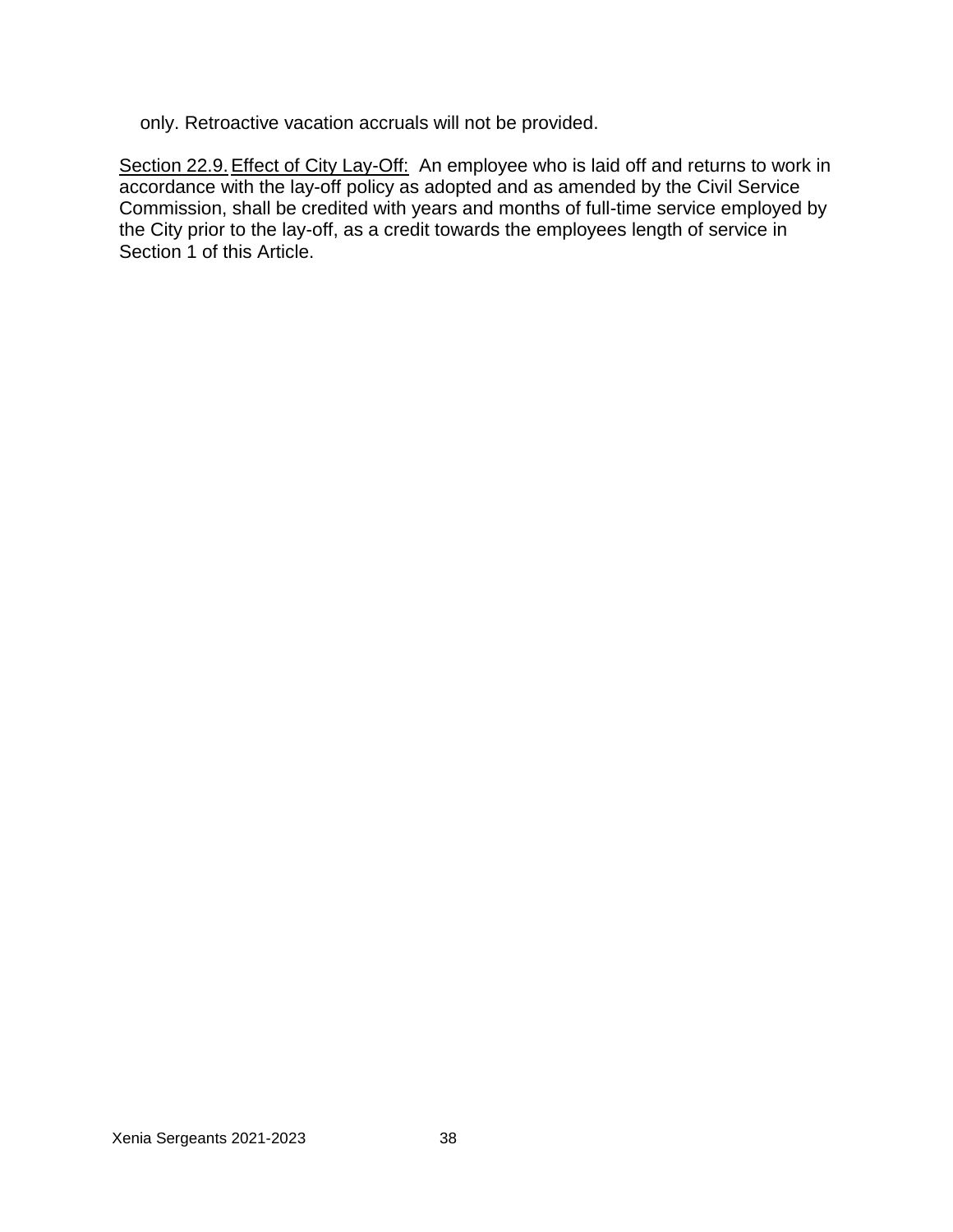# ARTICLE 23 UNIFORM ALLOWANCE

Section 23.1. Uniform Allowance: All sergeants will be provided with an annual stipend totaling \$1,100. The annual stipend will be provided as a taxable payment to each employee on or before January 31 each year. In addition, the City will pay for required uniform patches and embroidery. It is expected that this compensation will be used at the discretion of the employee for the purpose of acquiring necessary uniform, clothing and equipment; consequently, it is each employee's responsibility to have the necessary gear for the work environment at the beginning of his/her shift, and there will be no exceptions.

Section 23.2.Authorized Use of Uniforms: Uniforms provided by the City shall not be worn at any time other than actual employment, traveling to and from such work, or as approved by the Chief of Police

Section 23.3. Maintenance: Each uniform provided for employees shall be kept clean and in good repair by the employee. Rented uniforms shall be kept clean by the renting agency; however, the employee shall make sure that it is available to the agency for cleaning.

Section 23.4.Purchase or Rental: Uniforms shall be purchased or may be rented where the best price advantages can be obtained consistent with the quality and uniformity required within the Division.

Section 23.5. Damages - Advance Payment: If, during the exercise of the employees duties, an employee damages an item (or items) of their uniform and the employee does not have enough in the employee's allotment to cover the replacement, the employee may have an advance in their allotment, upon approval of the City Manager.

Section 23.6. Transfer Promotion - Advance Pay: Upon transfer to a position where uniforms are not worn, the employee shall be allotted three hundred dollars (\$300.00) for clothing in addition to the employee's regular clothing allotment at the time of the transfer. In instances of promotion to a higher rank, or transfer to uniform patrol, the City will, upon request advance one hundred and twenty-five dollars (\$125.00) of the employee's allotment. In instances when an employee is put in a temporary assignment to a different section in the Police Division, which results in a change from the employee's normal uniform, the employee may request, and the City will, advance up to one hundred and twenty-five dollars (\$125.00) of the employee's uniform allowance. For the purpose of this Section, temporary assignment will not exceed onehundred twenty (120) calendar days.

Section 23.7. Theft or Loss of Uniforms: Items or uniforms stolen or lost shall be replaced by the employee, except items stolen at no fault of the employee, as determined by the City, shall be replaced by the City.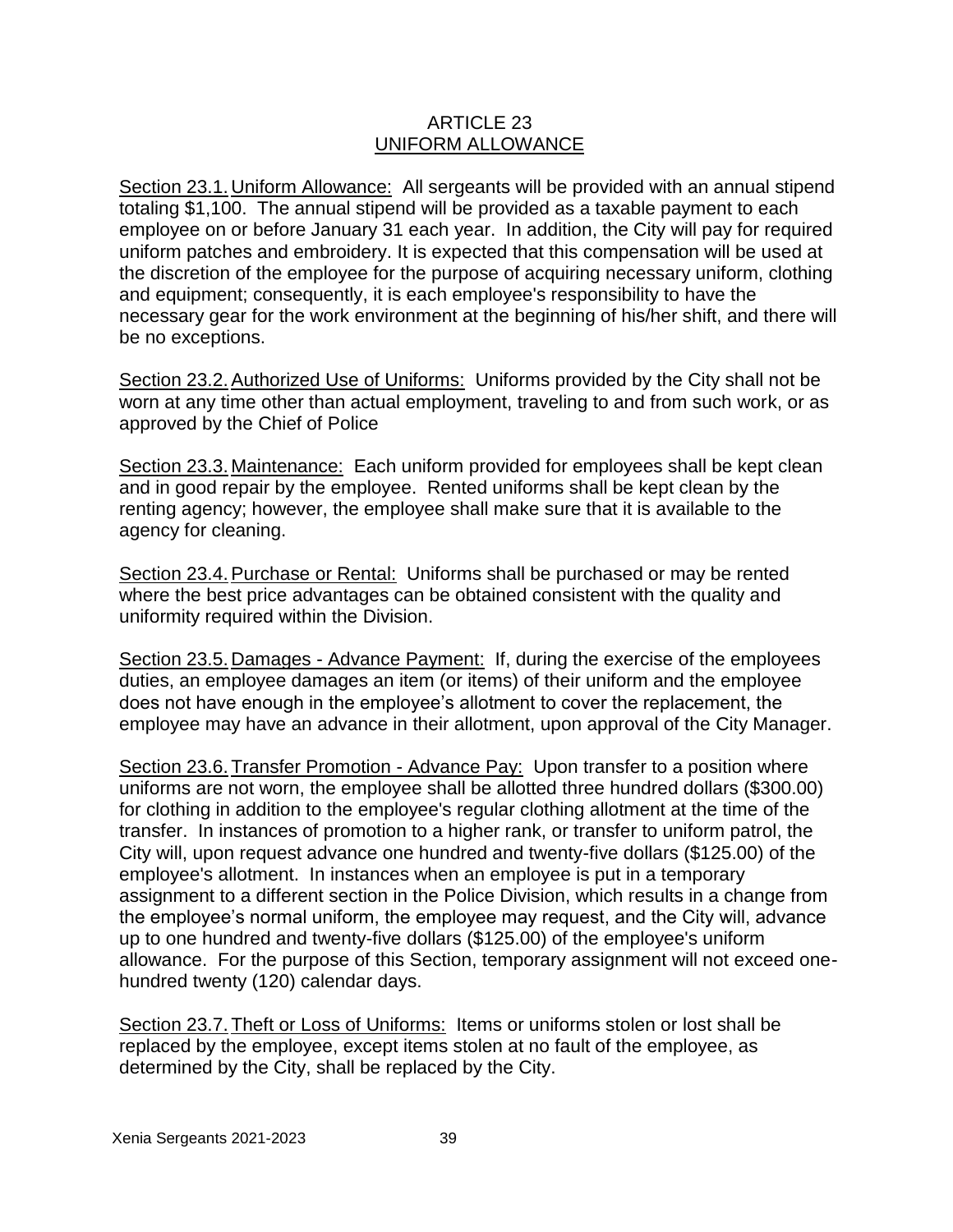Section 23.8. Return of Uniforms upon Separation: Upon separation from City service, all City-owned equipment *(ex: Firearm, Taser, Radio, etc) and any uniform items which bear the Xenia Police Division patch or badge* shall be returned to the Police Chief before terminal pay is issued. *All other equipment and uniform items purchased through the Sergeant's uniform allowance shall remain the property of the employee.*

Section 23.9. New Items: The City will pay for the addition of any new (not style change) uniform requirement above fifty dollars (\$50.00) for each item.

Section 23.10. Retirement Purchase of Weapon: Upon retirement, under the State Pension System, an employee will be permitted to purchase their service weapon for fifty percent (50%) of its then value at the time of retirement not to exceed one hundred dollars (\$100.00).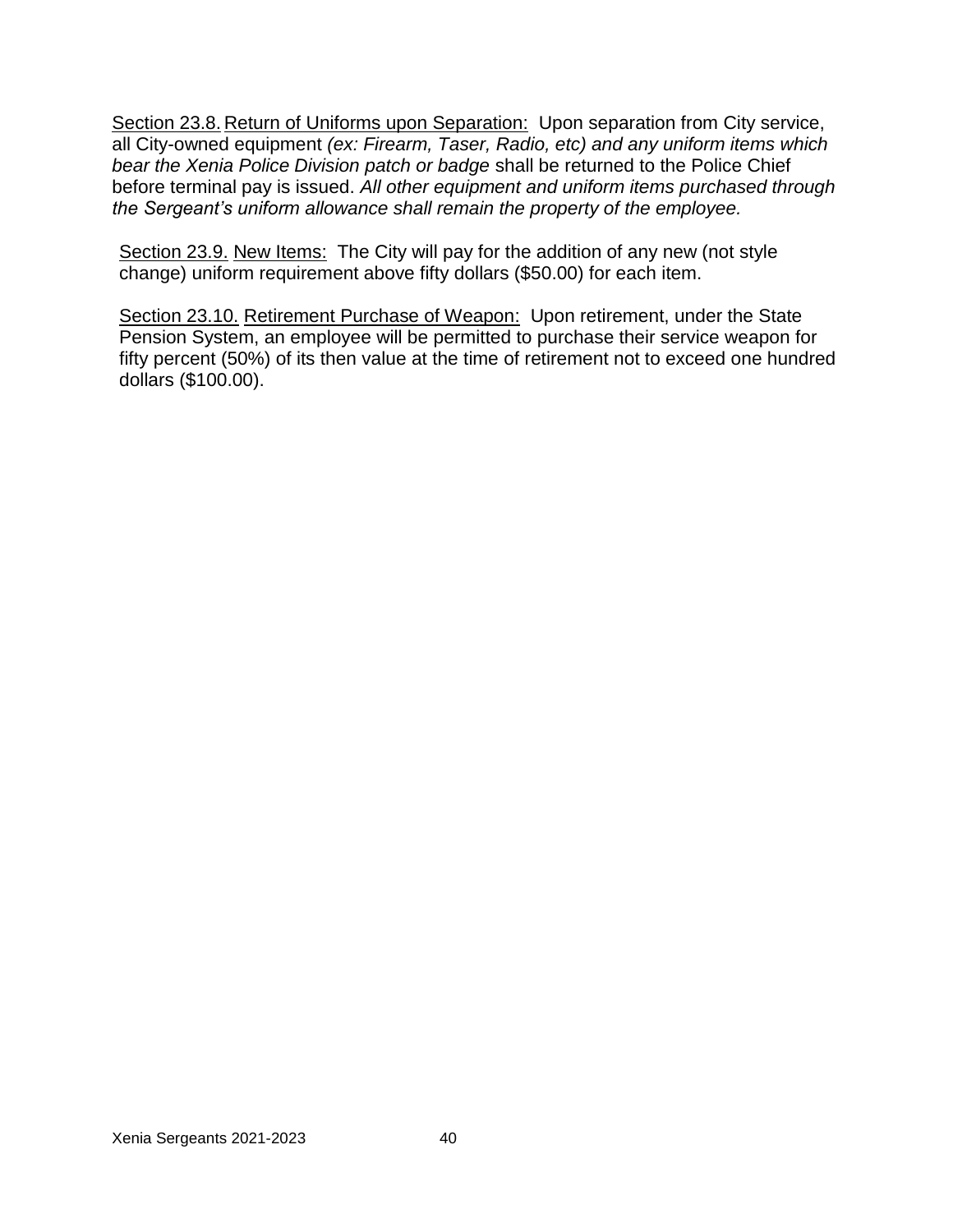# ARTICLE 24 GROUP INSURANCE BENEFITS

Section 24.1. Life Insurance: The City will provide and pay the necessary premium for all full-time employees for life insurance in the amount of fifty thousand dollars (\$50,000.00) per employee as part of a group term life insurance plan and fifty thousand dollars (\$50,000.00) per employee of accidental death and dismemberment insurance.

Section 24.2. Liability Insurance: The City shall provide and pay the necessary premium for all full-time employees for police professional liability insurance with limits of coverage as determined by the City.

Section 24.3. Medical and Hospitalization Insurance: All full-time employees shall be entitled to participate in the City's Group Hospitalization (Health) Insurance Program.

An eligible employee may waive rights to participate in either single or family coverage. If an employee waives this benefit, such employee may not revoke the waiver until the next open enrollment period and may be accepted only after medical review if required by the insurance provider.

Section 24.4.Payment of Premiums: The City shall pay eighty-five percent (85%) of the cost of the monthly premium. The participating employee shall pay fifteen percent (15%) of the monthly premium by payroll deduction. However, employees hired after September 15, 2003 shall pay twenty percent (20%) of the monthly premium.

For plan year 2020, health insurance deductions for employees subject to the 70/30 premium split will change to 80/20 effective with the first paycheck in March 2021.

The City shall make available an I.R.S. 125 Plan to allow employee insurance premiums to be deducted pre-tax.

In addition, when the City offers a Health Savings Account (HSA) plan, the City shall contribute \$3500.00 total in a calendar year for employees enrolled in the HSA family plan or the City shall contribute \$1500.00 total in a calendar year for employees enrolled in the HSA single plan. The City shall determine the contribution dates.

Section 24.5. Payroll Deductions: The City agrees to deduct the employee's payment for health insurance by payroll deduction twice a month in equal amounts. In the event the monthly excess stated above is not an even amount (i.e., Divisible by 2), the employee shall pay two (2) equal amounts not to exceed the monthly excess, the City will pay the monthly amount listed above plus the balance owed one cent (\$.01)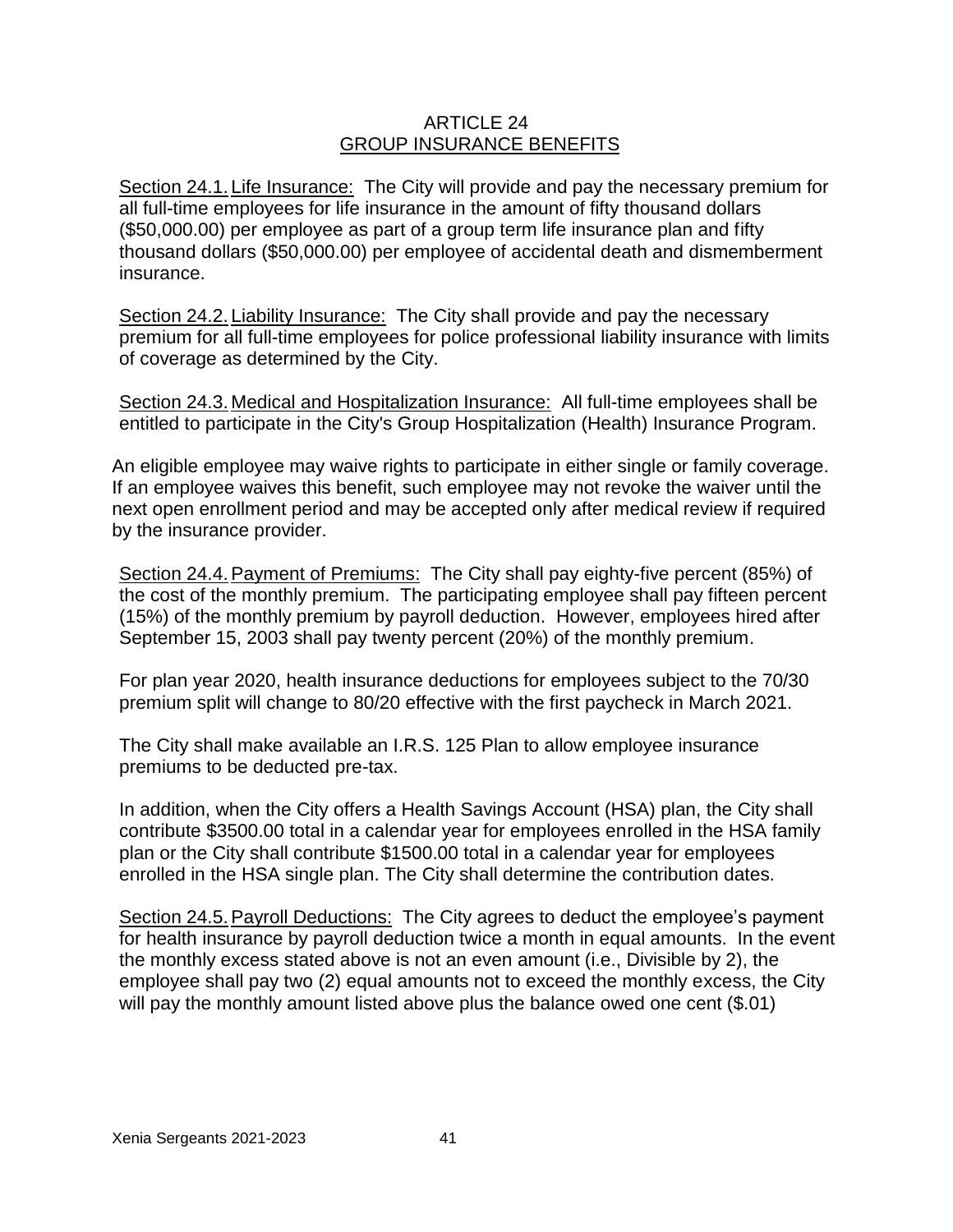Section 24.6. Substitution of Coverage: The parties commit to participate in a City-wide Insurance Committee consisting of representatives from the bargaining unit, management, representatives from other City bargaining units and representatives from non-union staff. This committee will participate in the insurance renewal process. The scope of the committee's charge shall be to review the current plan and cost, and to investigate alternate plans, benefits, and brokers. The goal of the committee will be to maintain an acceptable level of coverage and cost for both the employees and the City. The recommendation approved by the committee members will be presented to the appointed officials. City Council retains the right to accept or reject the committee's recommendation.

Section 24.7. Compensation in Lieu of Benefits is Prohibited: When the City, at the recommendation of the Insurance Committee, offers an opt-out program (compensation in lieu of benefits) eligible employees who waive participation in the City's group health insurance plan will be eligible for an opt-out benefit based on the terms and conditions of the program.

In the event both spouses or a parent and adult child are employed by the City and one waives coverage, the spouse, parent or child waiving the City's coverage is not eligible to receive compensation in-lieu of benefits offered under the opt-out program.

Section 24.8. Dental Insurance: The City shall make available a group dental insurance program through payroll deduction. The City shall assume sixty percent (60%) of the premiums. The employee's share of the premiums shall be subject to Section 5 of this Article.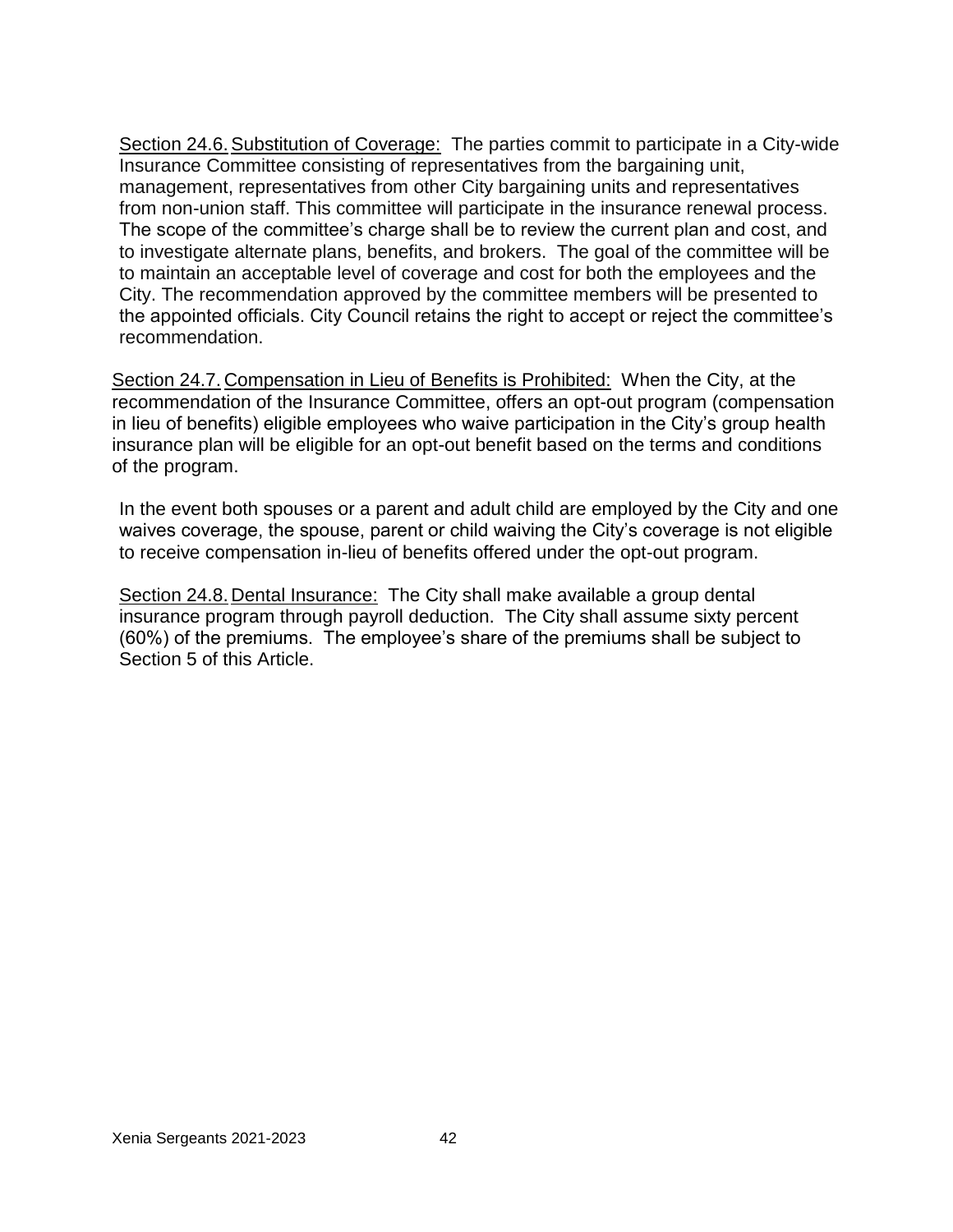# ARTICLE 25 TUITION REIMBURSEMENT

Section 25.1. Purpose: The purpose of this Article is to provide an incentive for employees to continue their education and training in job-related programs which will improve their skills and abilities in performing their job responsibilities.

Section 25.2. Reimbursement Amount: The City shall reimburse employees (according to the below schedule) the cost of tuition and/or proficiency examinations incurred in pursuing a job-related educational program or one leading to an Associate, Bachelor's or Post-Graduate's degree from any institution of higher education. Such reimbursement shall not exceed one thousand five hundred dollars (\$1500.00) for any calendar year. The following reimbursement shall apply:

| anan <del>f</del> | ercent |
|-------------------|--------|
| or above          | 00%    |

Section 25.3. Sign-up Request: On or before August 15 of each year, each employee shall complete an education request form indicating the employee's intention to enroll in continuing education for the following calendar year. The employee shall indicate their name, the degree sought, the courses to be taken in the following calendar year, and an explanation as to how any such course of study relates to the employee's job responsibilities. All such requests shall be subject to the approval of the Chief, whose approval must be obtained in writing before enrolling in the course(s).

Section 25.4. Reimbursement Eligibility: To be eligible for reimbursement, the employee must have successfully completed the course with a grade of "C" or better. Reimbursement will be made within thirty (30) days following receipt of the following information:

- A. A transcript or grade report.
- B. A receipt indicating the amount of tuition paid by the employee.
- C. An authorization form permitting the City to deduct the amount of the reimbursement from the final paycheck should the employee terminate their employment within one (1) year of completing the course(s), for whatever reason, In the event the final check(s) do not cover the tuition reimbursed by the City, the employee will be required to make payment to the City to the extent the tuition reimbursed exceeds the final check(s).
- D. In order to be eligible for tuition reimbursement, the employee must have one (1) year of continuous service with the City and must have obtained each of the various certifications required in the employee's job description.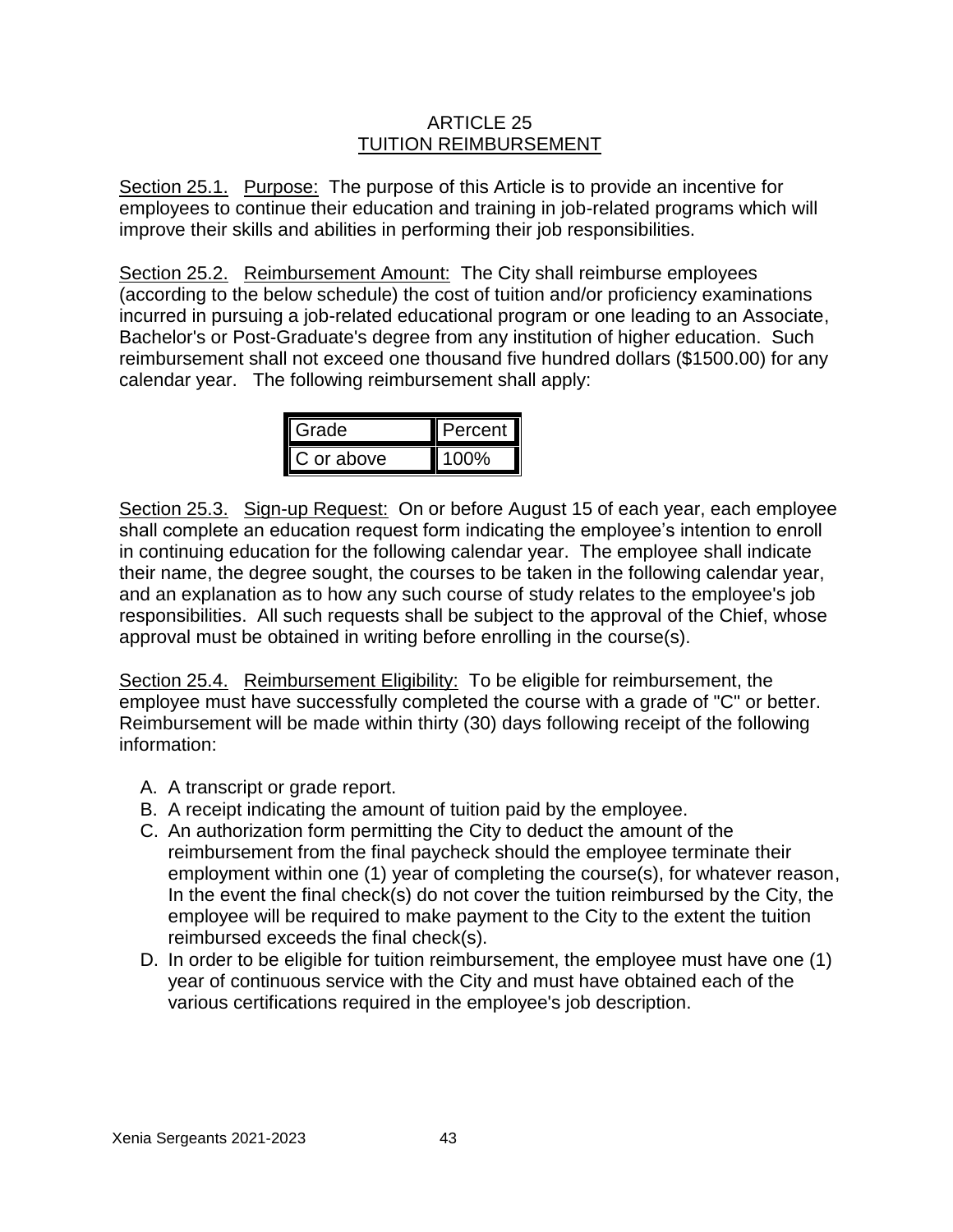# ARTICLE 26 SICK LEAVE

Section 26.1. Rates of Accrual and maximum Accumulation: Each full-time employee shall be entitled to accumulate sick leave at the rate of 0.05770 credits per hour for each regularly scheduled work hour with a two thousand and eighty (2,080) hour limit on accumulation. The normal average monthly sick leave accrual shall be ten (10) work hours. The normal average yearly sick leave accrual shall average one hundred and twenty (120) work hours (0.05770 times 2,080 - the average scheduled hours an employee works during a given year). Overtime hours shall not be used when computing sick leave accrual.

Section 26.2. Permissible Uses: Employees may use sick leave for absence due to the employee's illness, injury, doctor's or dentist's appointments (limited to the time of the appointment plus reasonable travel time), exposure to contagious disease which could be communicated to other employees and absence due to illness, injury or death in the employee's immediate family when the employee's presence is necessary.

In the event that the City offers an alternative assignment on a temporary basis to an employee who is unable to perform his/her normal job duties due to work-related injury or illness and the City provides reasonable productive accommodations for the employee, and the employee refuses to return to work, the employee may not use sick leave for their absence.

Interpretation of immediate family in terms of serious illness, or injury is generally determined to be the spouse, parents, (either natural, step, foster or in-law), children (natural, step, adopted or foster) and other relatives living in the employee's household. However, the Chief of Police is authorized to evaluate the individual employee's family relationship in determining what other family members might be considered to be immediate family because of the closeness of their relationship.

For purposes of bereavement leave the immediate family shall include spouse, parent, parent-in-law, step-parent, child, step-child, brother, sister, grandparent, grandchild, half-brother, half-sister, grandparent-in-law, brother-in-law, sister-in-law, son-in-law, daughter-in-law and other relatives living in the employee's household, or any person for whom an employee serves as legal guardian.

Upon the death of a qualifying family member up to three (3) work days of bereavement leave shall be granted by the City. The Chief of Police may extend such leave up to a total of seven (7) work days. The Chief may require verification for the use of bereavement leave. Bereavement leave days shall be deducted from accrued sick leave days.

Section 26.3. Sick Leave on Holidays: In the event a holiday occurs when an employee is normally scheduled to work and the employee is eligible for compensation under this Article, the employee will receive compensation for the holiday at the regular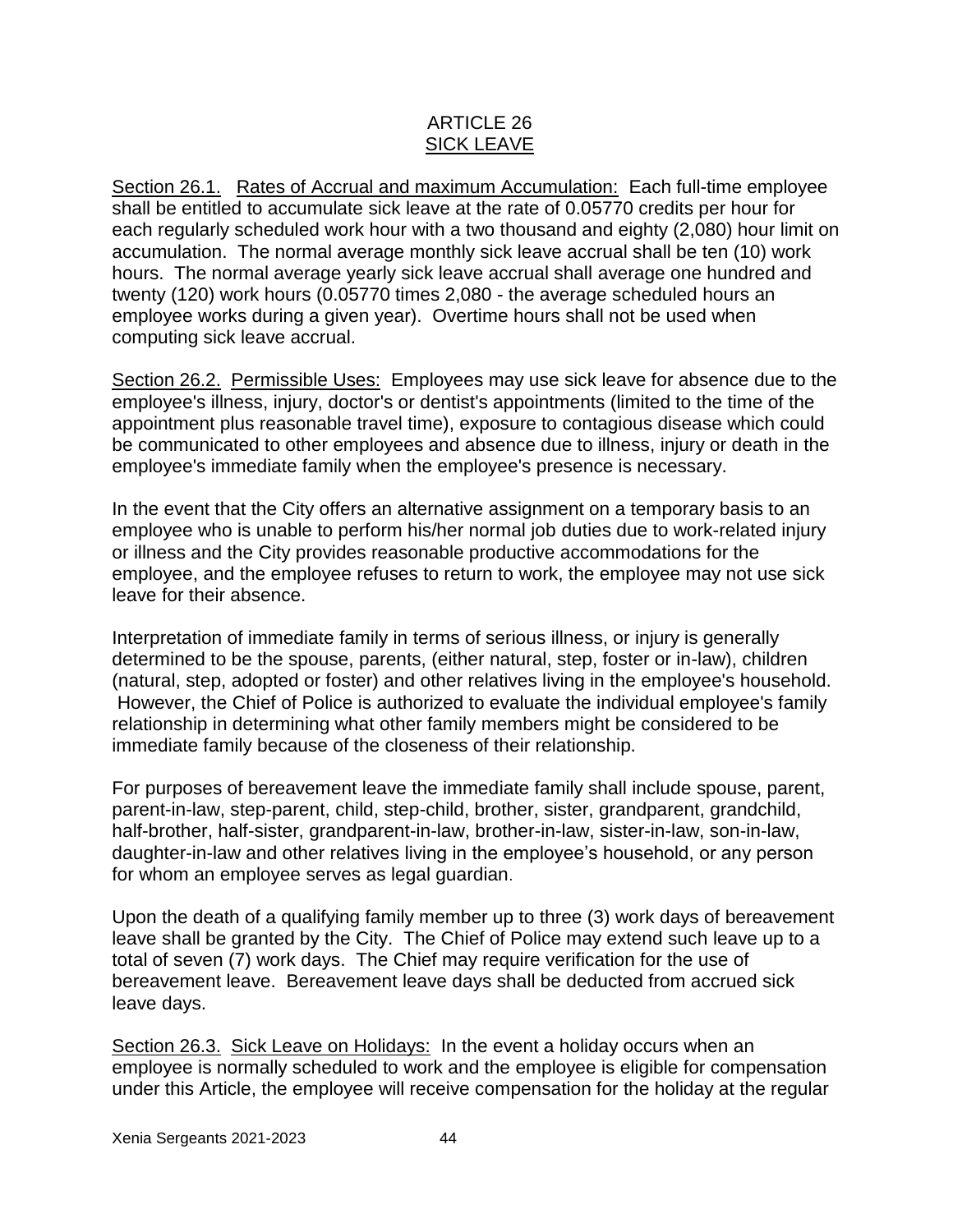pay rate times the normally scheduled hours and not be charged with or compensated for sick leave.

Section 26.4. Notification: Each employee shall notify, or cause the employee's supervisor to be notified, of such absence not later than one (1) hour prior to the regular starting time of the working day.

Section 26.5. Doctor's Certificate: A Doctor's certificate to substantiate periods of three (3) consecutive days or more may be required by the City, and may also be required for a period of one (1) day in the following cases:

- A. For probationary employees,
- B. Repeated one or two (2) day absences (beginning with the fourth such occurrences in one twelve-month period), or
- C. Multiple absences on a single day (two or more employees).

The City has the right and may if it so chooses, investigate all sick leave before compensation is paid, and if paid, require repayment of sick pay where abuse has been proven.

Section 26.6. Unusual Cases: A deficit of not more than five (5) days may be granted in unusual cases on request of the employee, recommendation of the Police Chief, and approval of the City Manager.

Section 26.7. Compensation upon Separation: Accumulated (unused) sick leave at termination of employment up to an accumulation of one thousand four hundred (1,400) hours (one hundred and seventy-five (175) working days) will be reimbursed as follows:

% 
$$
CREDIT = 5 + H/32
$$

In the above formula, "H" is the accumulated (unused) sick leave hours at termination of employment. The number of hours of sick leave that will be reimbursed will be the credit times the number of hours of accumulated sick leave, but not to exceed twelve hundred and eighty (1,280) hours.

$$
PAY = R X (H/100) X [5 + (H/32)]
$$

In the above formula, "R" is the hourly rate of pay of the officer at date of termination, and "H" is the accumulated sick leave hour balance at date of termination, but not to exceed twelve hundred and eighty (1,280) hours.

The above provisions shall apply only to full-time employees who have completed one (1) full year of service with the City of Xenia.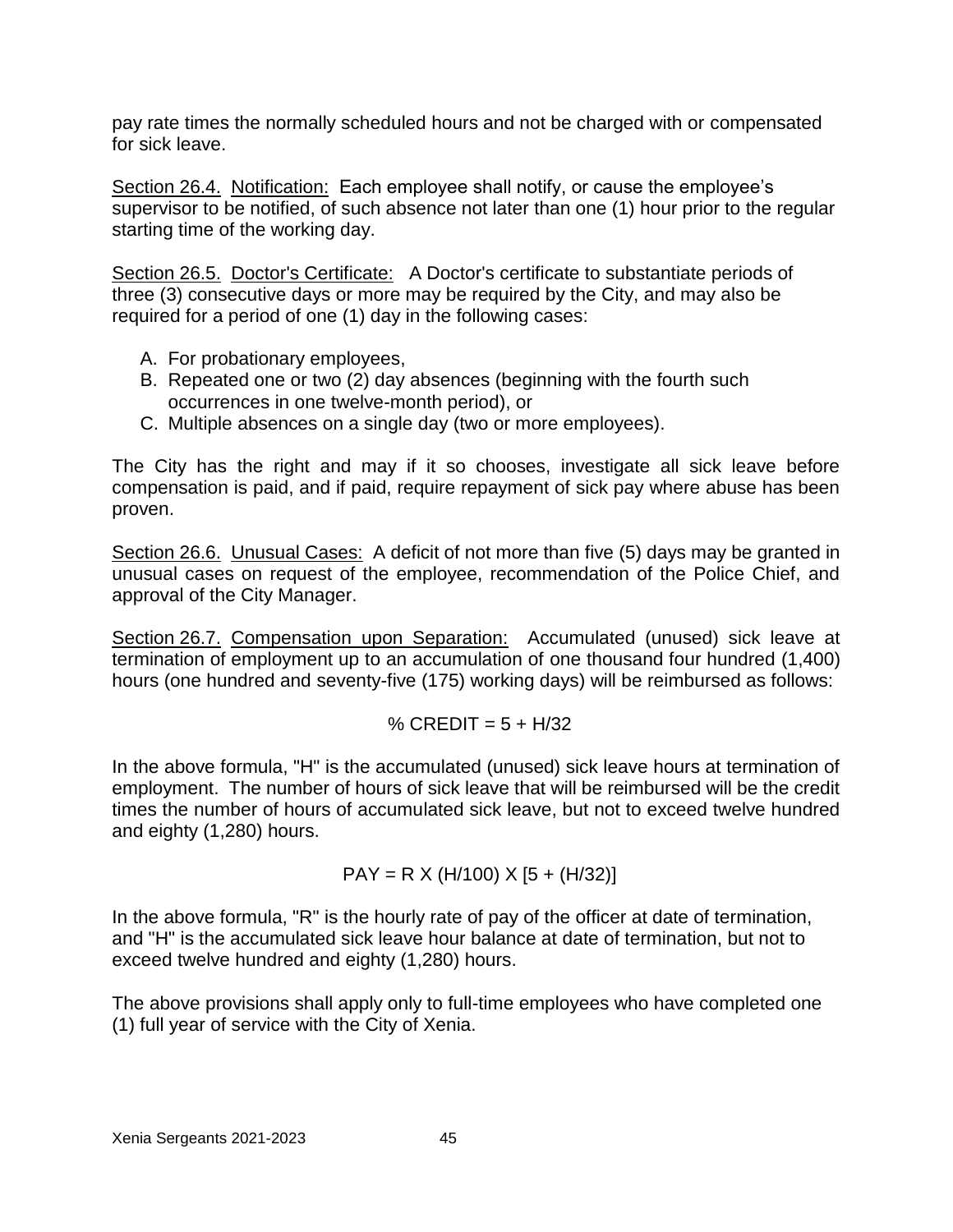Death, either on duty or off duty, is considered as a separation from service, and compensation for accrued but unused sick leave (as identified in this Section) will be paid according to law.

Section 26.8. Reinstatement: Any employee, who receives payment for unused sick leave and is later reinstated, may not have sick leave reinstated. This Section does not apply to employees whose employment is terminated as a product of the City's lay-off procedures. Employees laid off and rehired under those procedures shall have the option of, upon reimbursement of the amount previously received for said hours, having that earned sick leave reinstated.

Employees with less than one (1) year of service, who were laid off and received no compensation for said hours, may, upon written request, have these accumulated (unused) sick hours reinstated.

Section 26.9. Transfer of Sick Leave: Any employee with prior service with another public agency of the State of Ohio shall be credited with the balance of accumulated but unused sick leave upon proper certification of the accumulated but unused sick leave from the previous public employer.

Section 26.10. False Claim: The City reserves the right to withhold benefit payments or take disciplinary action up to and including discharge against an employee who is guilty of submitting a false claim for benefits covered in this Article or for working for another employer while on sick leave and is physically capable of performing assigned classification duties.

Section 26.11. Other Provisions: Compensation for sick leave upon separation will not be made if an employee with less than ten years of service in the City of Xenia is dismissed from employment, or resigned in anticipation of being dismissed from employment for an act or acts which would result in criminal prosecution. The City will determine whether or not this Section applies in each individual case and agrees not to exercise its rights in a capricious or discriminatory manner against any employee.

Section 26.12. Sick Leave Donation Program: This program has been established to help those employees who are in need because their own serious health condition or the serious health condition of their immediate family member as defined under the Family Medical Leave Act, and have exhausted all other paid leave including sick leave, personal leave, vacation time, and compensatory time. This program does not supersede or replace other retirement or disability programs.

When the Human Resources Office is made aware of the need for sick leave donations, a notice will be sent to all eligible participating employees requesting their help. Any eligible employee may then voluntarily elect to contribute, permanently, sick leave credits for a Sick Leave Catastrophic Incident. In addition the following criteria will apply: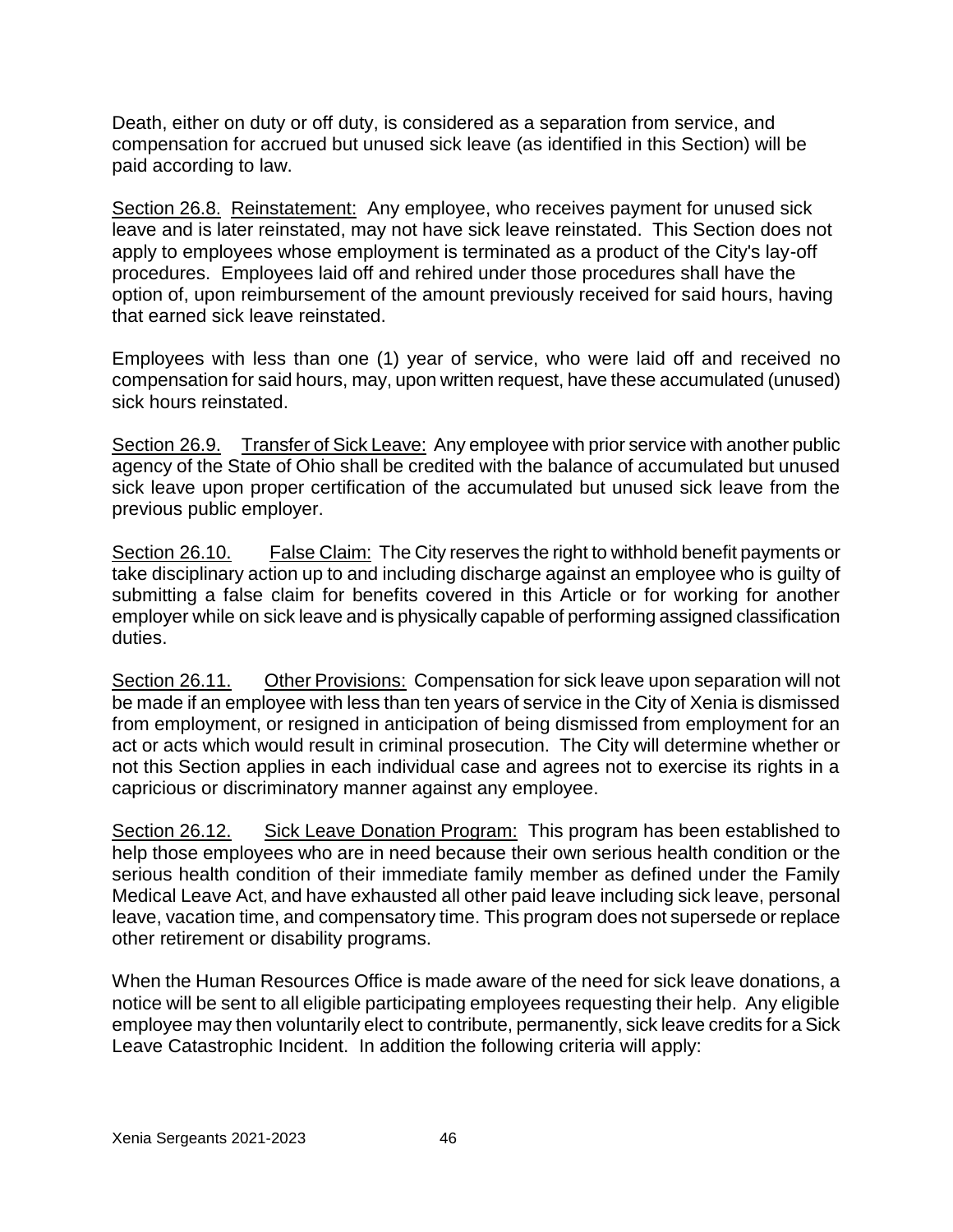- A. Only regular, full-time, non-probationary, eligible employees are able to donate sick leave credits or to be a recipient of a donation. The employee must have at least forty (40) sick leave credits (320 hours) accumulated at the time of donation.
- B. A sick leave credit will be defined as eight (8) hours and will not have an hourly rate attached.
- C. An employee may contribute only five (5) sick leave credits (40 hours) per year.
- D. A sick leave credit donation is permanent and therefore cannot be returned to the donor or converted to cash by the donee's estate.
- E. The sick leave credits will be used in place of the employee's regularly scheduled workdays to the extent they are necessary.
- F. A donated sick leave credit will not count as a separate absence for the donating employee.
- G. Donated sick leave credits can be used to cover retroactive unpaid regularly scheduled workdays.
- H. An employee will not accrue vacation or sick leave while receiving donated sick leave.
- I. An employee may receive up to 480 hours of donated sick leave during a rolling twelve month period measured backward until donations are not available.
- J. An employee's illness or disability must be certified by a physician.
- K. When an employee is about to exhaust their own accumulated sick leave, a request for donated sick leave may be made in writing to the Human Resources Director. The physician's certification must be attached to the request. The City will determine eligibility for donations and that determination will be final. If it is determined that an employee is eligible to receive donated sick leave credits, eligible employees will be notified in writing of the request for donations. An employee who voluntarily chooses to donate sick leave credits must complete a Sick Leave Donation Form and submit it to the supervisor who will notify the payroll department to deduct the credit from the employee's sick leave balance. A copy of the donation form will be maintained in the donor's personnel file. The payroll clerk will credit the donee's donated sick leave balance by the number of credits received from other employees.
- L. If an employee returns to work before using all of the donated sick leave, the employee may request the balance to be added to the employee's regular sick leave line total.

Section 26.13. Converting Sick Leave Time to Vacation Time: Sergeants with sick leave accumulation in excess of 1000 hours may elect to convert 96 hours sick leave for 24 hours vacation one time per calendar year during the duration of this agreement. The conversion must not cause the sick leave balance to drop below 1000 hours. This article will not change the maximum vacation accrual levels.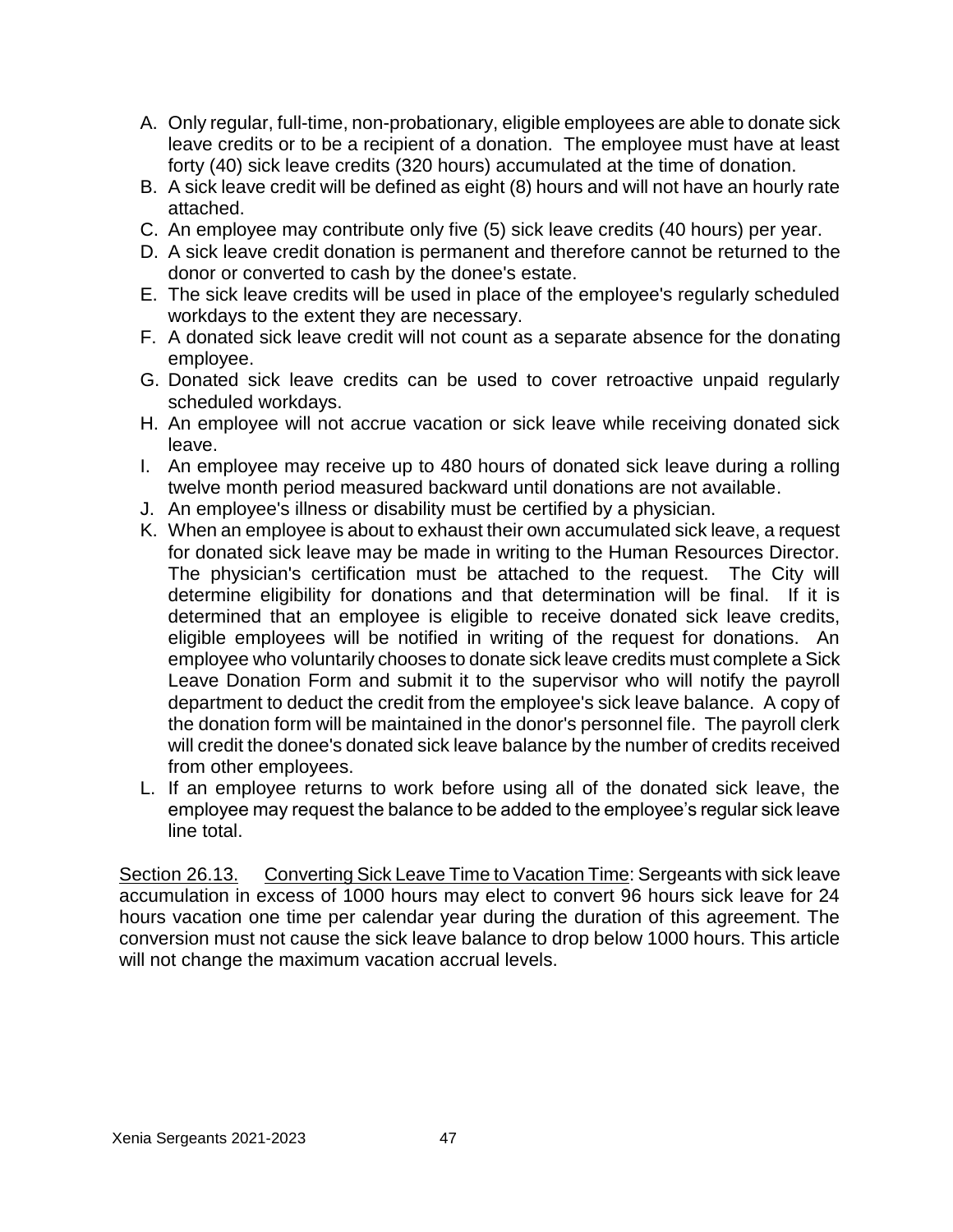# ARTICLE 27 INJURY LEAVE

Section 27.1. Extent of Benefit: In the event an employee suffers an injury and is unable to work as a result of an on-duty accident or incident other than for reason of misbehavior or carelessness (which goes beyond negligence) on the part of the employee, and such injury is determined to be allowable by the Bureau of Workers' Compensation (BWC) or Industrial Commission (IC), the employee may receive up to seven hundred twenty (720) hours of leave for each new and separate injury.

An employee who contracts a communicable disease, which is the result of an on-duty exposure incident with the City of Xenia, will be eligible for injury leave.

When injury leave is exhausted, the employee may elect to use accumulated sick leave and/or other accrued leave.

In extreme cases where the employee has exhausted all sick leave and other accrued leave, additional injury leave may be granted at the discretion of the City Manager, considering the facts of the particular case.

Where disability caused by an in-the-line-of-duty injury continues for a period of twelve (12) months, and all leave is exhausted, the employee shall apply for disability retirement within thirty (30) days; and upon receipt of a decision from the pension board granting disability retirement, retire at the time specified in the order.

Section 27.2. Reporting: All known on-duty injuries must be reported to the employee's immediate supervisor no later than the end of the shift or as soon as practicable after injury becomes known. A written injury report will be prepared, signed by the employee, if able, and forwarded to the Chief of Police and Human Resources Department. This statement shall show conclusively that the injury was sustained in the line of duty and did not result from misbehavior or carelessness (which goes beyond negligence) on the part of the employee.

Section 27.3. Workers' Compensation: When the employee is unable to work for three or more days as a result of an in-the-line-of-duty injury, the employee will cause a claim to be filed for Workers' Compensation benefits.

To the extent that an employee is charged with sick leave for a period in which the employee is entitled to injury leave, the sick leave will be reinstated to the employee's accrual.

In the event the Bureau of Workers' Compensation (BWC) or the Industrial Commission (IC) determines that the injury is not the result of an on-duty accident or incident with the City of Xenia, any injury leave hours the employee received will be reverted to sick leave and/or other available paid leave hours. If the employee does not have sufficient paid leave hours available to reimburse the City for all injury leave hours received for a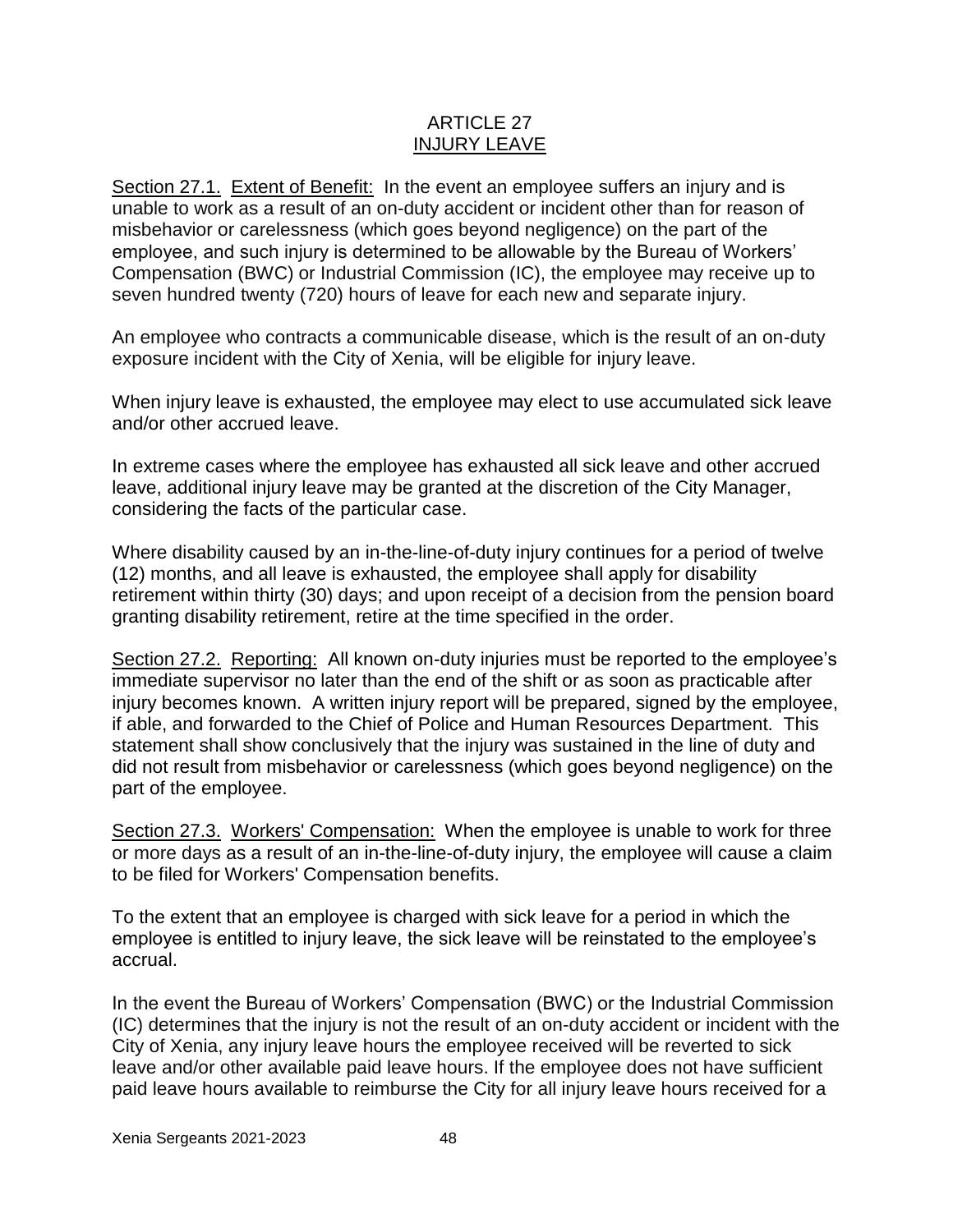denied claim, the employee shall make full restitution to the City through a mutually agreeable arrangement.

Section 27.4. Payments: The employee will receive their regular salary paid by the City. All payments for wages, while an employee is on injury, sick, or other accrued leave, received by the employee from Workers' Compensation, will be immediately turned over to the City of Xenia. If the payments for wages are not turned over to the City by the employee, the Director of Finance is authorized to collect the amount due the City from the employee. The Director of Finance may use whatever means legally necessary to collect the amount due the City, including deductions from wages due the employee, and from terminal pay.

Section 27.5. Evidence: The City may require, at any time, the employee to furnish medical evidence and/or submit to a medical examination by a City designated physician at the City's expense, to determine whether the alleged injury is a new and separate injury or an aggravation of a former in-the-line-of-duty injury received while in City service.

Section 27.6. Effect of Holidays: If an employee is scheduled to work on a holiday and is eligible for compensation under this Article, the employee shall be compensated for the holiday at the normal rate of pay times the normally scheduled hours and not be charged or compensated for injury leave.

Section 27.7. False Claim: The City has the right to, and may if it so chooses, investigate any and all injury leave claims before compensation is paid. Management reserves the right to withhold benefit payments or take disciplinary action up to and including discharge against an employee who is guilty of submitting a false claim for benefits covered in this Article or for working for another employer while on injury leave and is physically capable of performing their assigned classification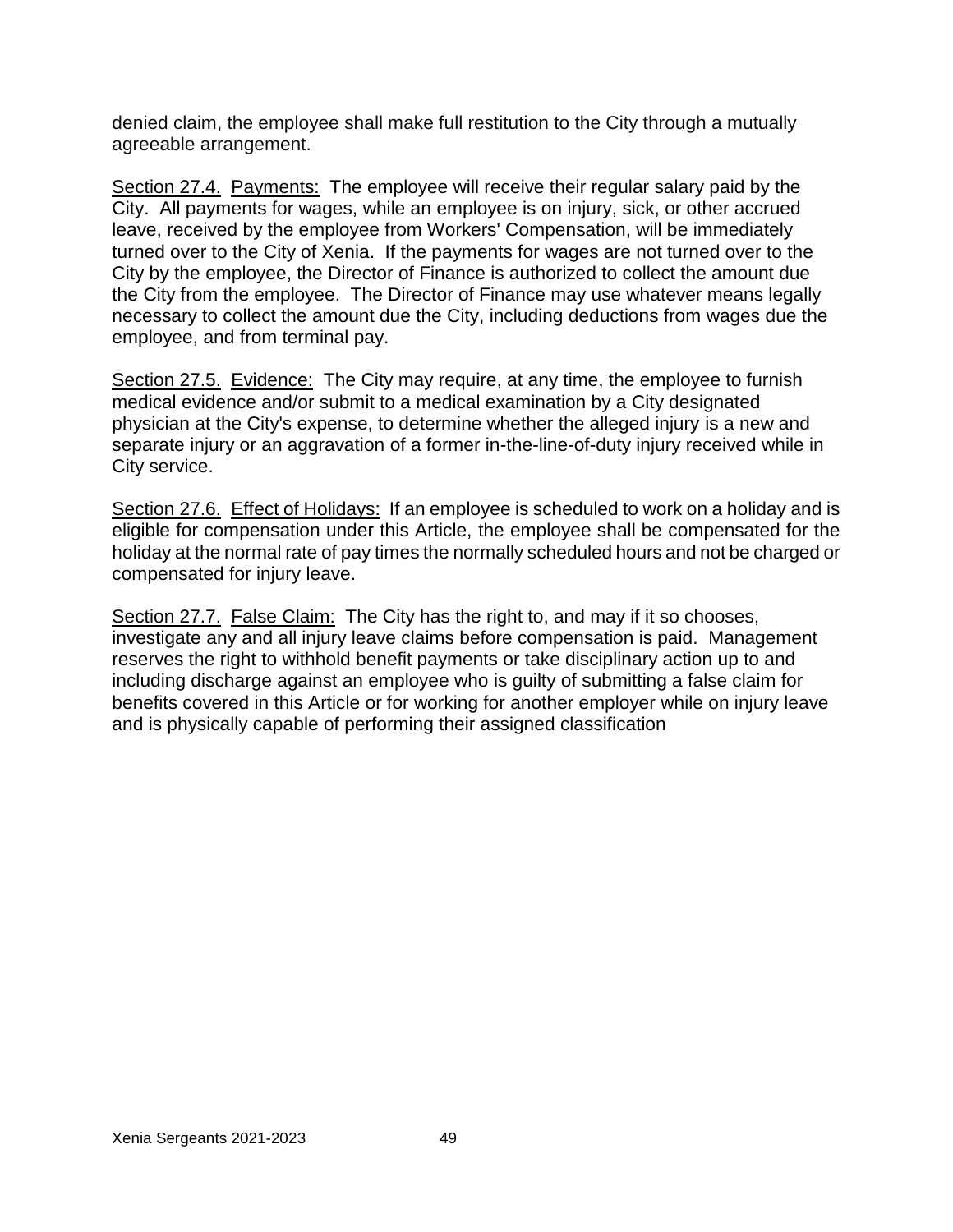#### ARTICLE 28 WORK HARDENING

Section 28.1. Definition: The work hardening program is designed to allow an injured employee to return to work on a controlled schedule of gradually increasing job tasks which will result in a return to full duty.

Section 28.2. Eligibility: To be eligible for this program, a sick or injured employee will request this program from the Chief in writing. The employee's physician must certify that such a program is beneficial and agree to document the limitations. An evaluation form, which is mutually agreed to by labor and management, will be provided to the employee by the Chief, at the employee's request. The physician must complete the form in its entirety. An original signature must be provided by the physician.

Section 28.3. Program: Upon joint consensus between the Chief, the employee and the employee's physician; a schedule of work will be written outlining the entire progression. The job tasks will be divided into three stages of increasing physical demands. A physician's evaluation must be provided at three week intervals. A time period not to exceed a total of nine weeks will be designated. This program may be expanded with a mutual agreement and will be handled on a case by case basis. There must be a reasonable expectation that the employee will be able to return to full duty at the end of the designated period. If at any time, the Chief feels an employee is not progressing satisfactorily, the Chief may cancel the assignment and return the employee to sick/injury leave.

Section 28.4. Program Limits: The program will be limited to only one employee at any given time. The Chief will judge the best candidate in case of duplicate requests. The employee may only use this program once for each given illness or injury. These limits may be expanded, by mutual agreement of the Labor Management Committee, on a case by case basis.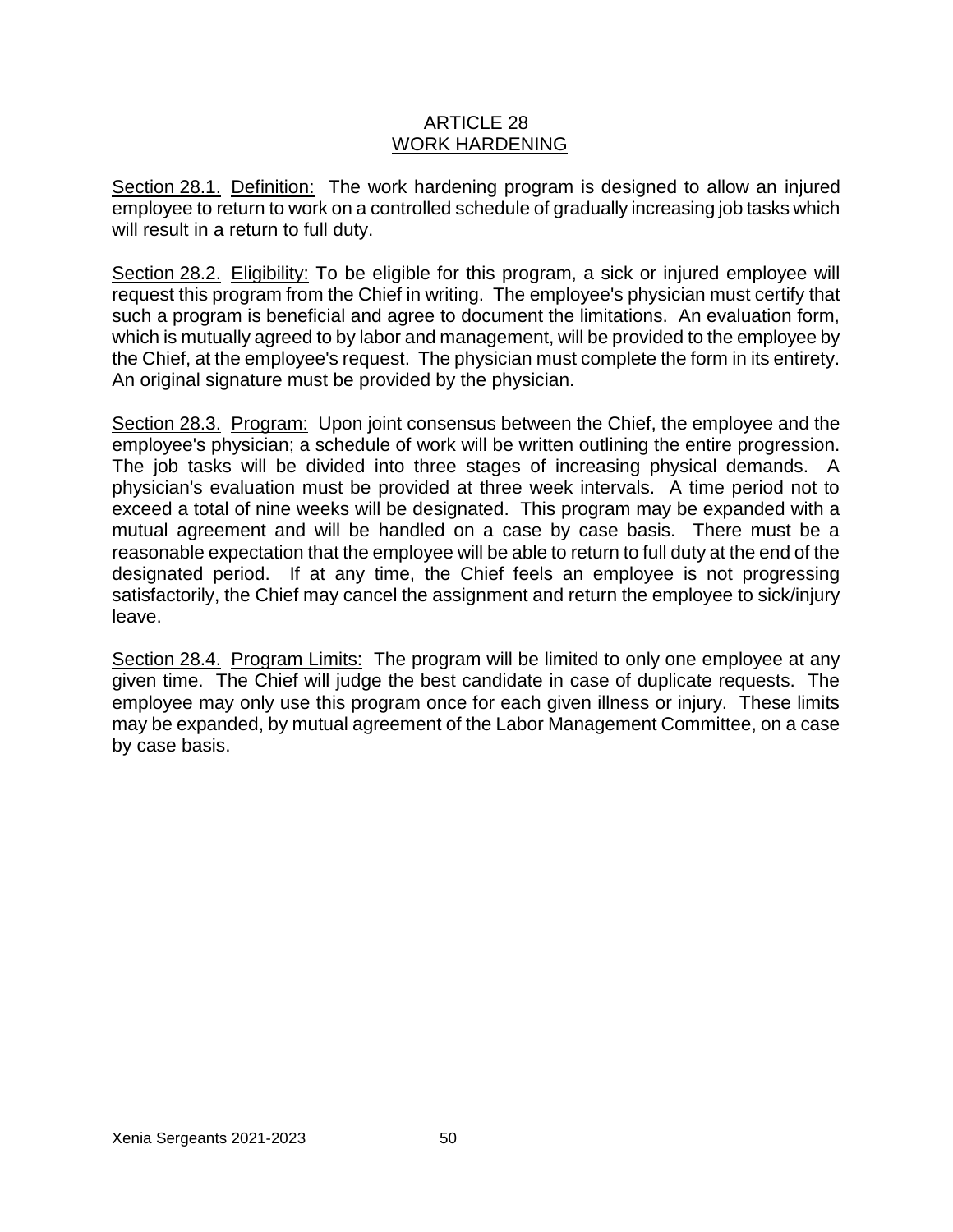# ARTICLE 29 SPECIAL LEAVES

Section 29.1. Military Leave. This City shall grant Military Leave as governed by the applicable provisions of the Xenia City Ordinances, Ohio Revised Code and Federal Law.

Section 29.2. Family and Medical Leave. For the purposes of implementing the provisions of the Family Medical Leave Act (FMLA), the time period for calculating the benefit year will be a rolling twelve (12) month period measured backward from the date leave is taken and continuous with each additional leave day taken.

Family or Medical Leave approved in accordance with the Act will be used concurrently with available paid leave before any leave becomes unpaid.

An employee must follow the usual and customary call-in procedures for reporting an absence, absent unusual circumstances.

It is intended that this Article comply with the Family and Medical Leave Act of 1993 (as amended) and the Employer may promulgate policies in furtherance of the Family and Medical Leave Act that are not inconsistent with this Agreement.

Employees are required to submit all necessary paperwork in compliance with the Act and any incidental costs associated with completion of the paperwork is the responsibility of the employee.

Section 29.3 Maternity/Paternity Leave: An employee shall use sick leave (if available) for maternity purposes from the time the employee's doctor certifies the employee can no longer perform the essential functions of their position until the doctor certifies the employee can return to duty.

An employee may use up to ten (10) days of sick (paternity) leave due to the birth of a child. An employee may use up to ten (10) days of sick leave for the adoption or new placement of a foster child. An extension of such leave may be granted under sick leave if the condition of the baby and/or the mother qualifies.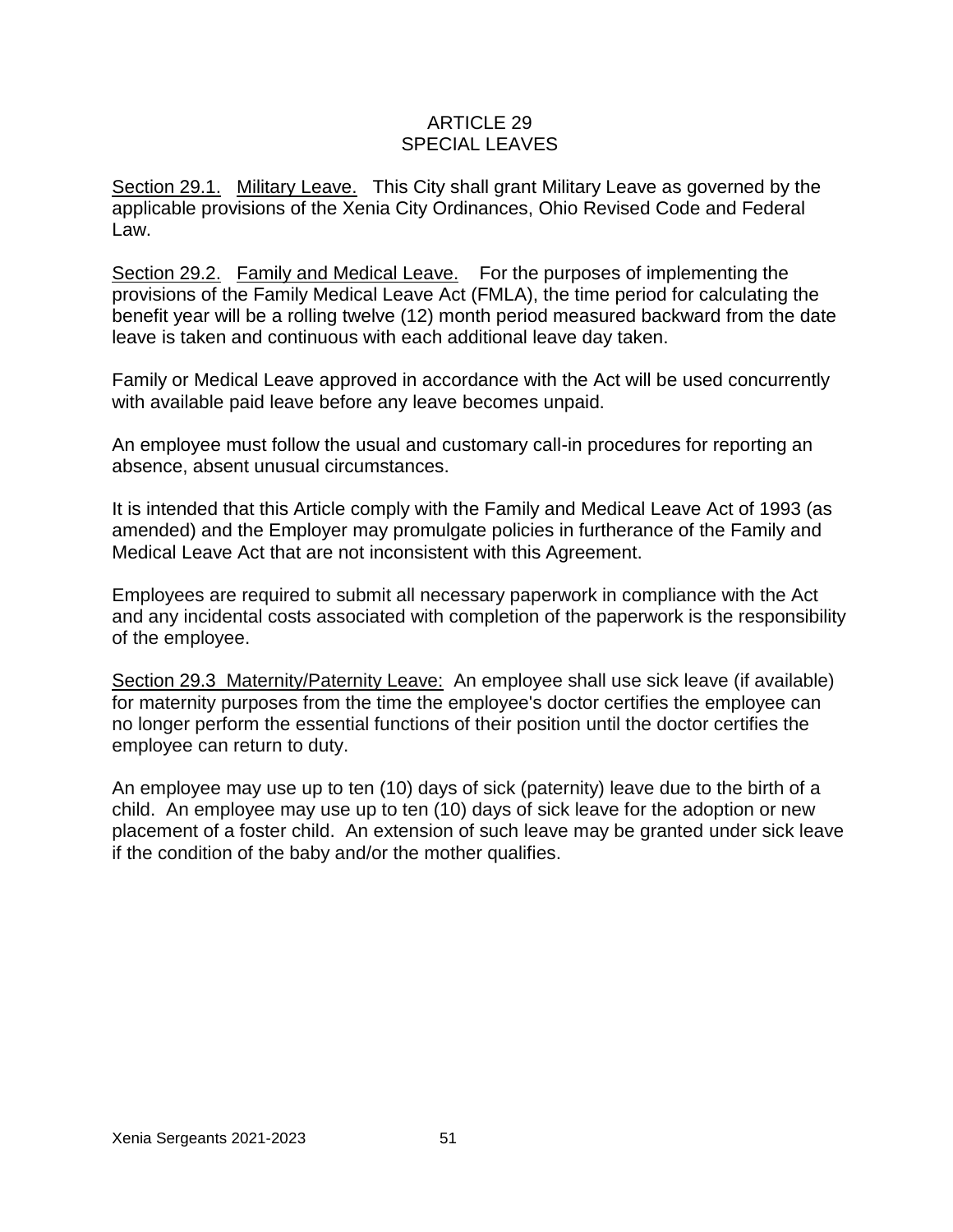# ARTICLE30 TRAVEL, CONFERENCE AND TRAINING EXPENSES

Section 30.1. Travel: Employees must be authorized to use their personal vehicles on City business before such use. The mileage shall be itemized and properly justified before approval of payment.

Section 30.2. Conferences, Training Sessions: The Chief of Police or other authority shall approve the participation of the employee(s) in conferences and training sessions. Checks for expenses may be drawn in advance of the actual attendance at a conference, training session, or other official authorized City business. The rate of expenses in advance shall be no less than the current amount contained in the employee handbook.

Section 30.3. Administration: Either reimbursement or advance payment shall be reviewed by the Division and Department Head and a positive recommendation is necessary before the City Manager can approve the voucher. An employee is entitled to be reimbursed for reasonable actual expenses whether or not an advance payment is made. Receipts for expenditures shall be presented with the voucher so as to accurately determine the actual amount of expenditures.

Section 30.4. Other Provisions: This Article does not apply to Lodge business. Expenses related to Lodge business are not chargeable to or reimbursable by the City.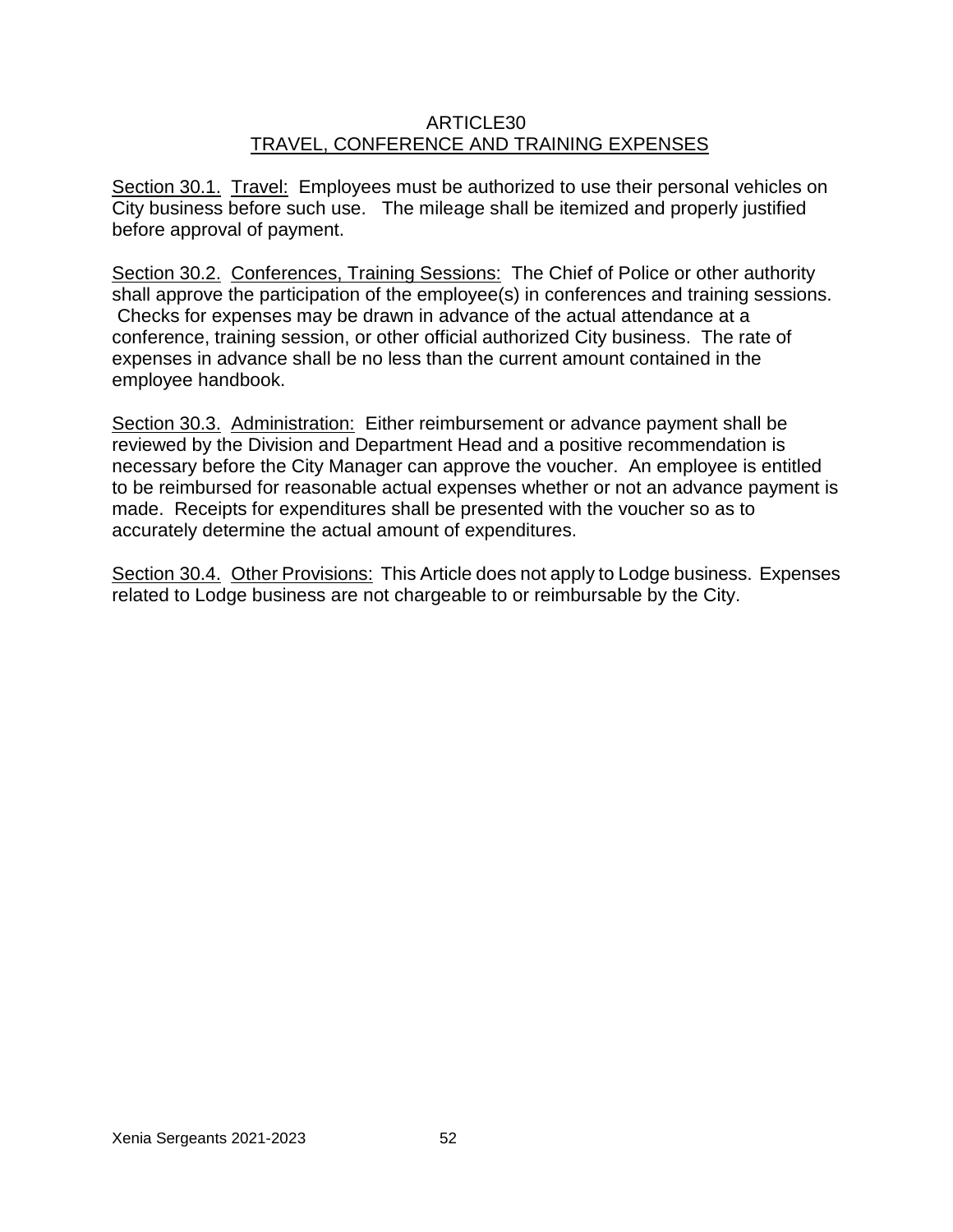# ARTICLE 31 MISCELLANEOUS

Section 31.1. Emergency Meal Allowance: The City will either furnish meals or reimburse employees for meals provided the employees work in excess of twelve (12) consecutive hours. Reimbursement will not be paid for an employee's regular lunch period. Maximum reimbursement for meals under this Section shall be ten dollars (\$10.00) per meal. Whenever practicable and while on City time, employees shall be given a period of fifteen (15) minutes in accordance with scheduling requirements for the purpose of eating during each of the above periods. This Section is intended to apply to situations where employees are unexpectedly called for duty because of emergencies such as riots and disasters, and shall not apply to double shifts within any days as the result of shift rotation or trading of days.

Section 31.2. Residency During the term of this agreement, members of the bargaining unit shall reside within any of the following counties: Greene, Warren, Clinton, Clark, Montgomery, Madison, Fayette, Champaign, Miami, Butler, Preble, and Highland. Persons may be appointed who certify, in writing, that they will satisfy all residency requirements within six (6) months after appointment. Appointees who fail to acquire or retain their residency within the required limits shall be dismissed from employment.

# Section 31.3. Fitness

A Sergeant who meets the following criteria will be eligible for a \$775 quarterly fitness incentive:

- 1. Engages in an off-duty physical fitness activity of at least 24 times per quarter consisting of a minimum of thirty (30) minutes up to three (3) times per week (Sunday thru Saturday); and
- 2. Submits a bi-weekly email including type of fitness performed and date completed no later than seven (7) days following end of the pay period when the fitness was performed; and
- 3. Provides proof of an annual preventative physical and preventative lab work, including but not limited to, cholesterol screening and diabetes screening no later than November  $1<sup>st</sup>$  of each calendar year. The Sergeant is not required to provide the results of the physical, only proof that the physical and lab work was performed; and
- 4. Submits a written request for each quarterly payment within thirty (30) days of the end of each quarter.

The incentives will be paid between November 1 and Thanksgiving, as determined by the Finance Director.

No exceptions will be made for inability to meet the above criteria.

Fitness may be performed at any location (inside or outside the City of Xenia) that the Sergeant chooses. This includes, but is not limited to, professional fitness centers, hotel fitness centers, home gyms and open air locations.

Xenia Sergeants 2021-2023 53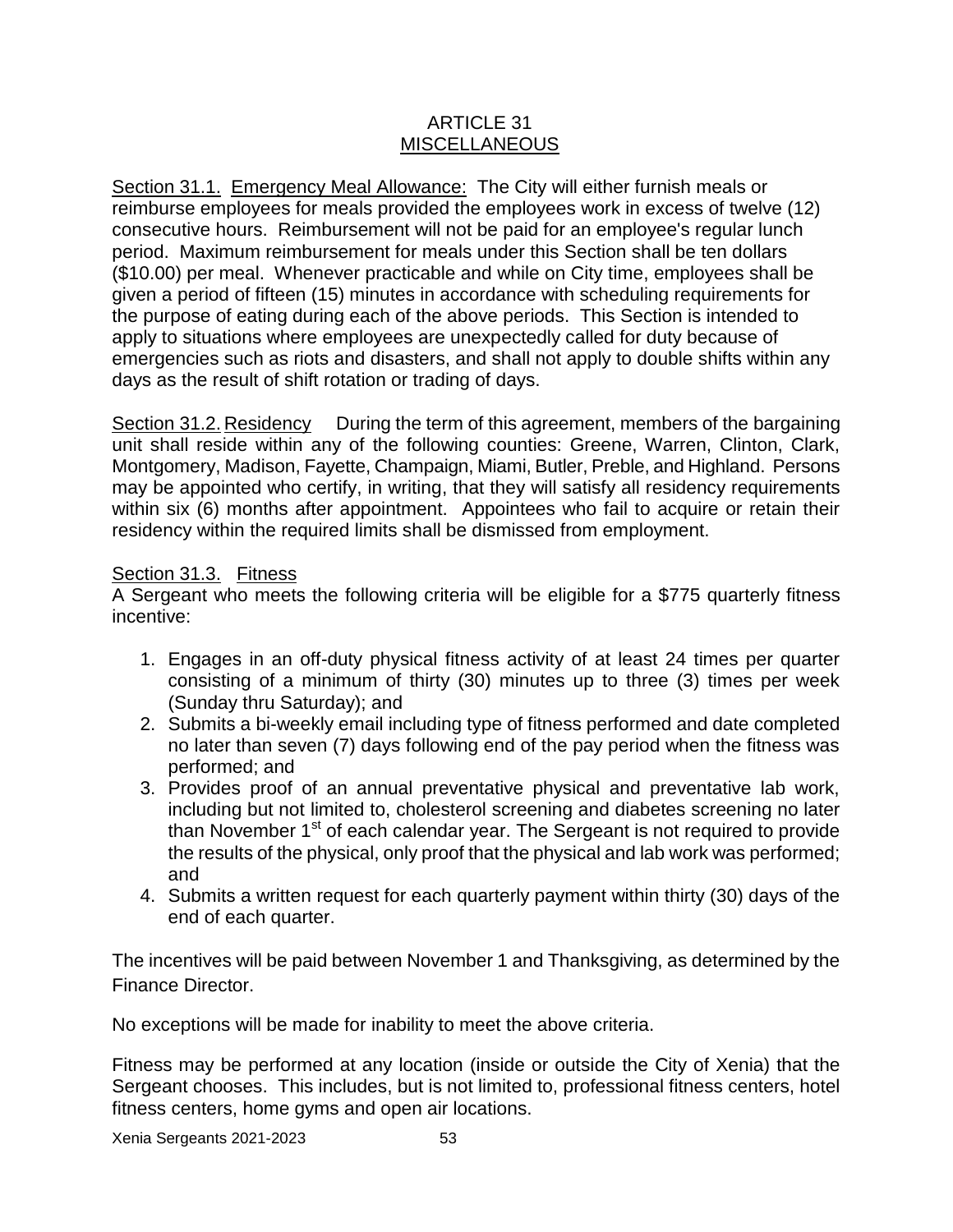# ARTICLE 32 ATTENDANCE

# Section 32.1 Definitions:

- **Absence:** Absence is defined as work time lost when an employee does not work as scheduled. When an employee is absent for sixty (60) minutes or more of his/her scheduled shift it will count as one (1) Absence Occurrence unless the absence is one of the Exceptions set forth below. Consecutive days of absence for the same reason will count as one (1) occurrence.
- **Tardy:** Tardy occurs when an employee is not present, and ready to begin working at the employee's assigned shift time. Each tardy will count as one (1) Tardy Occurrence unless the absence is one of the Exceptions set forth below.
- **No Call/No Show:** No call/no show occurs when an employee failed to notify his/her supervisor and does not report to work. This may result in corrective action up to and including termination following investigation of the situation.

Section 32.2 Notification: In the event an employee will be unable to report to work as scheduled, the employee must notify the on-duty supervisor at least one (1) hour before their scheduled start time. If his/her supervisor is not available, the employee must call dispatch and ask the dispatcher to notify the on-duty supervisor. The employee is responsible for keeping his/her supervisor informed as to when they expect to return to work. This procedure applies when employees are going to be absent or tardy. Employees must provide a reason for their absence or tardiness.

Section 32.3 Exceptions: Time away from work approved for the following reasons will not count as an occurrence:

- 1. Approved family and/or medical leaves of absence (FMLA);
- 2. Pre-scheduled and pre-approved use of the following paid leave: vacation, sick leave, personal or compensatory time;
- 3. Military leave;
- 4. Leave for Jury Duty;
- 5. Approved Bereavement leave;
- 6. Approved Injury Leave

Section 32.4 Corrective Action: Tardy Occurrences in a rolling 12-month calendar measured backward will result in the corrective action below that coincides with the number of occurrences. Absence Occurrences and Tardy Occurrences shall not be combined for purposes of progressive discipline. Occurrences shall fall off the applicable category 12 months from the date of the occurrence.

Xenia Sergeants 2021-2023 54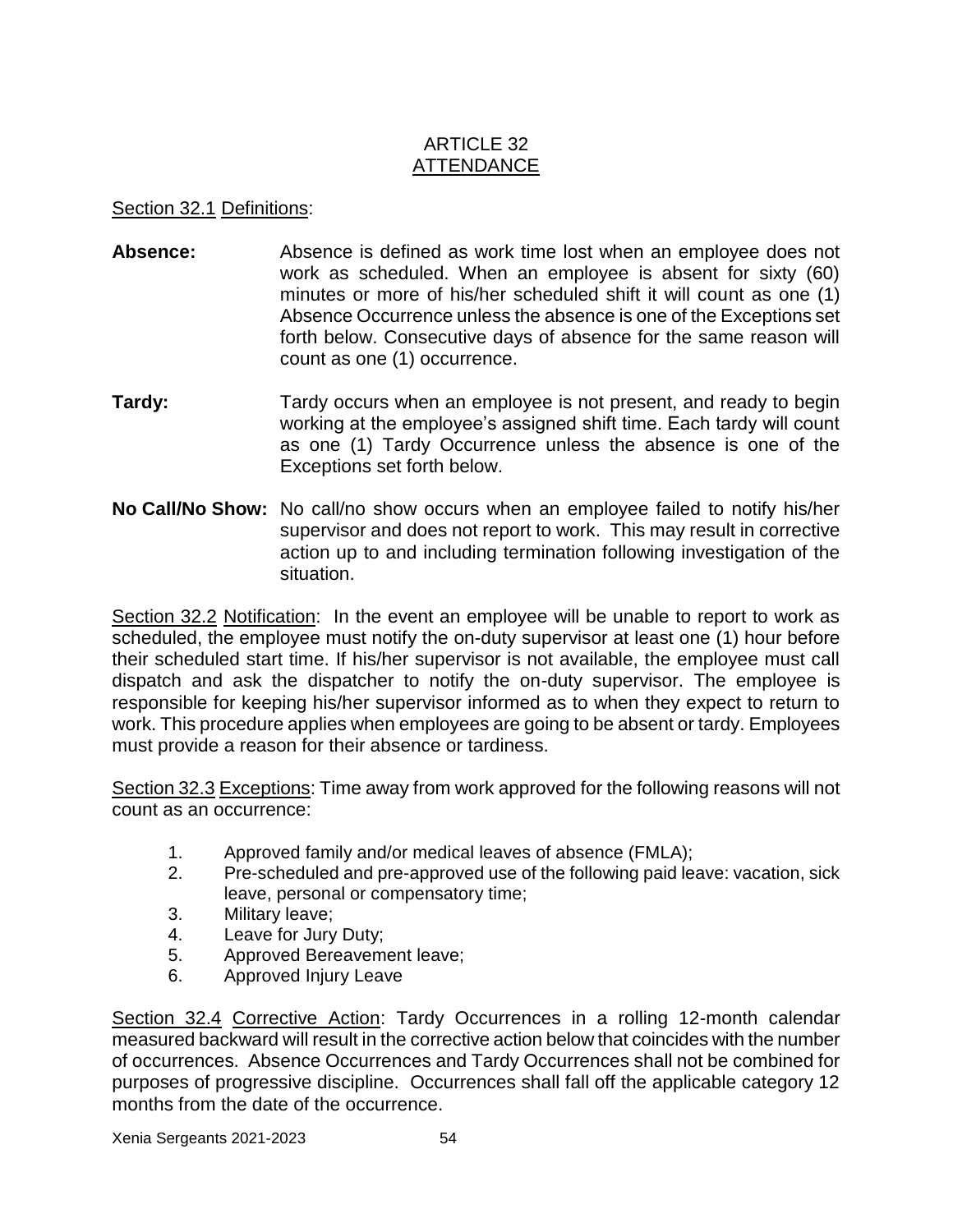| <b>Tardy Occurrences</b>  | <b>Correction Action</b> |
|---------------------------|--------------------------|
| 1 Occurrence              | Note to File             |
| 2 Occurrences             | Counseling               |
| 3 Occurrences             | <b>Verbal Warning</b>    |
| 4 Occurrences             | <b>Written Warning</b>   |
| 5 Occurrences             | Suspension               |
| <b>Over 5 Occurrences</b> | Termination              |

Section 32.5 Corrective Action: Absence Occurrences in a rolling 12-month calendar measured backward will result in the corrective action below that coincides with the number of occurrences. Absence Occurrences and Tardy Occurrences shall not be combined for purposes of progressive discipline. Occurrences shall fall off the applicable category 12 months from the date of the occurrence.

| <b>Absence Occurrences</b> | <b>Correction Action</b> |
|----------------------------|--------------------------|
| 4 Occurrence               | Counseling               |
| 6 Occurrences              | Verbal Warning           |
| 8 Occurrences              | <b>Written Warning</b>   |
| 10 Occurrences             | Suspension               |
| 11 Occurrences             | Termination              |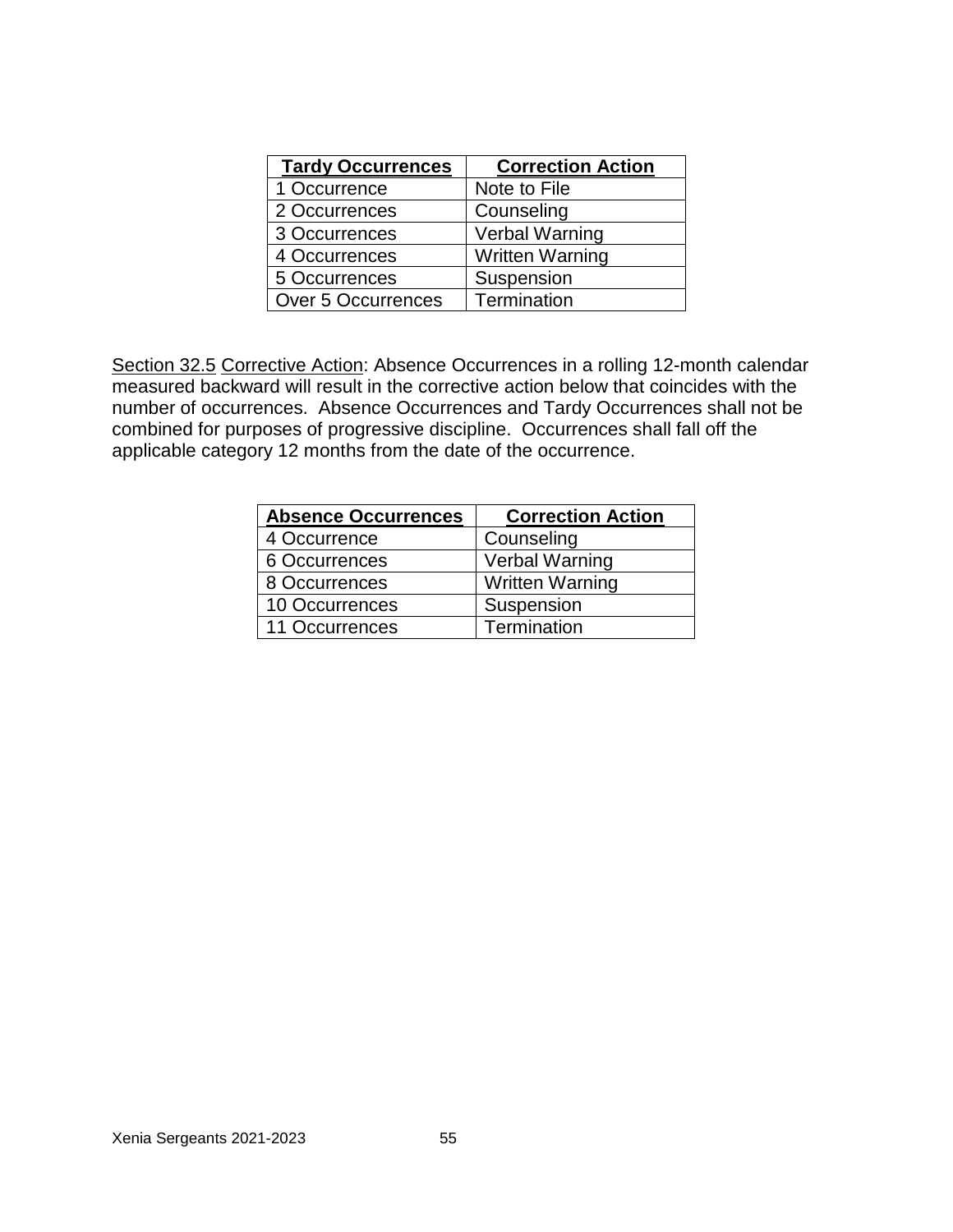# ARTICLE 33 ENTIRE AGREEMENT, WAIVER OF BARGAINING.

Section 33.1. Entire Agreement Clause: This Agreement supersedes and cancels all prior agreements between the parties, whether such agreements were written, or based on past practice, and constitutes the entire agreement between the parties.

Unless otherwise specifically provided in this Agreement, no changes in this Agreement shall be made unless there is written accord by and between the parties hereto to do so. Any negotiated changes, to be effective and incorporated in this Agreement, must be in writing and signed by the parties.

Section 33.2. Waiver of Bargaining: The parties acknowledge that during negotiations which resulted in this agreement, each had the unlimited right and opportunity to make demands and proposals with respect to any subject or matter not removed by law from the area of collective bargaining. Therefore, the parties agree that for the life of this agreement each voluntarily and unqualifiedly waives the right, and agrees that the other shall not be obliged, to bargain collectively with respect to any subject or matter referred to or covered in this agreement except as provided in Article 1. with respect to any subject or matter not referred to or covered in this agreement the provisions of applicable law shall prevail.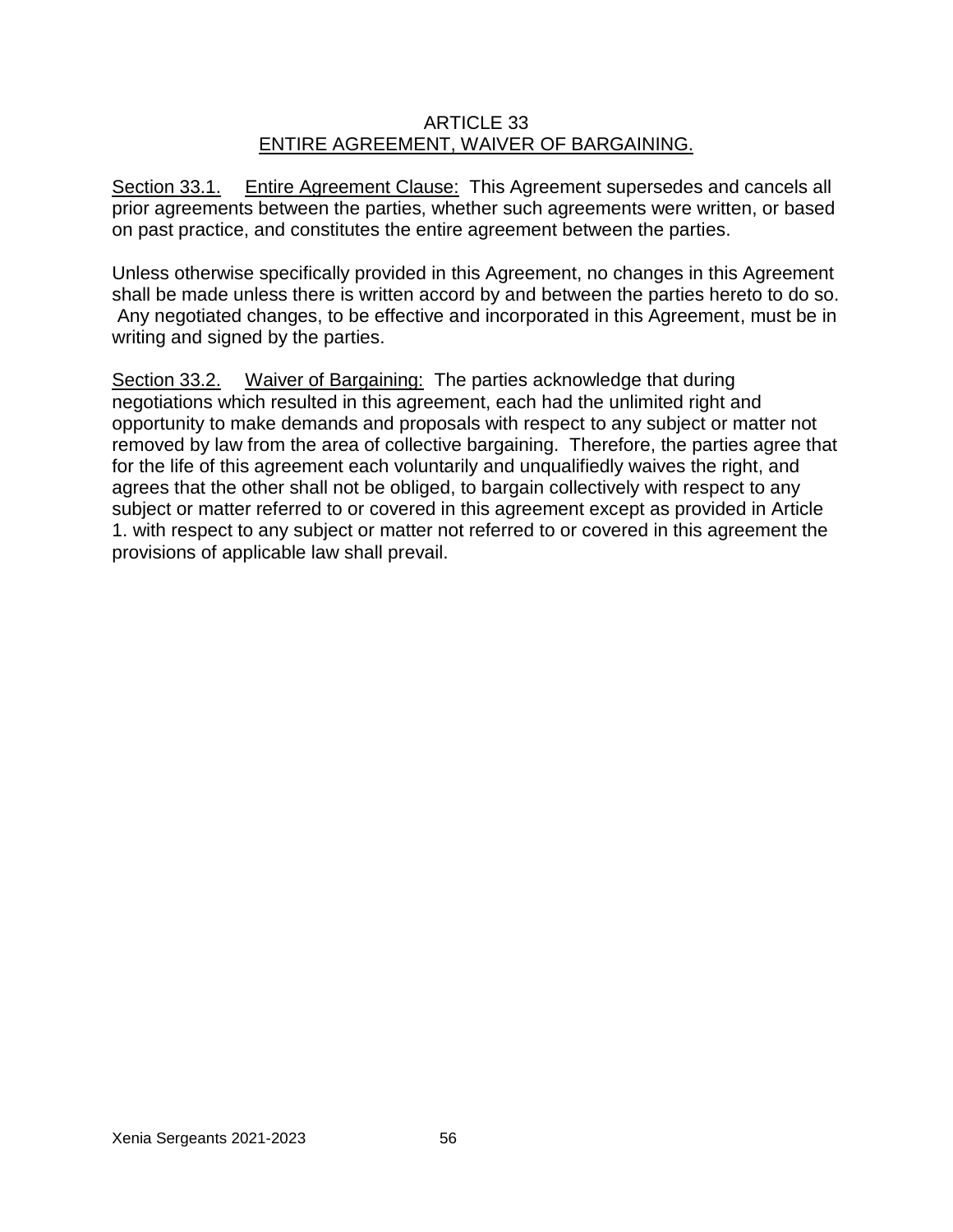# ARTICLE 34 WAIVER IN CASE OF EMERGENCY

Section 34.1. Waiver In Case of Emergency: In cases of emergency declared by the President of the United States, the Governor of the State of Ohio, the Greene County Sheriff, the City Manager of Xenia, or any other authorized governmental official, for acts of God or civil disorder, the following conditions of this Agreement may be temporarily suspended by the Employer:

- A. Time limits for the processing of grievances; and
- B. Selected work rules and/or agreements and practices relating to the assignment of employees.

Section 34.2. Cancellation Reimbursement: In the event an approved vacation is canceled by the Employer, in an emergency as defined in Section 34.1, the employee shall be reimbursed by the Employer for the employee's loss of unrecoverable monetary deposits for reservations or travel tickets. The employee shall be required to present documentation supporting such a claim.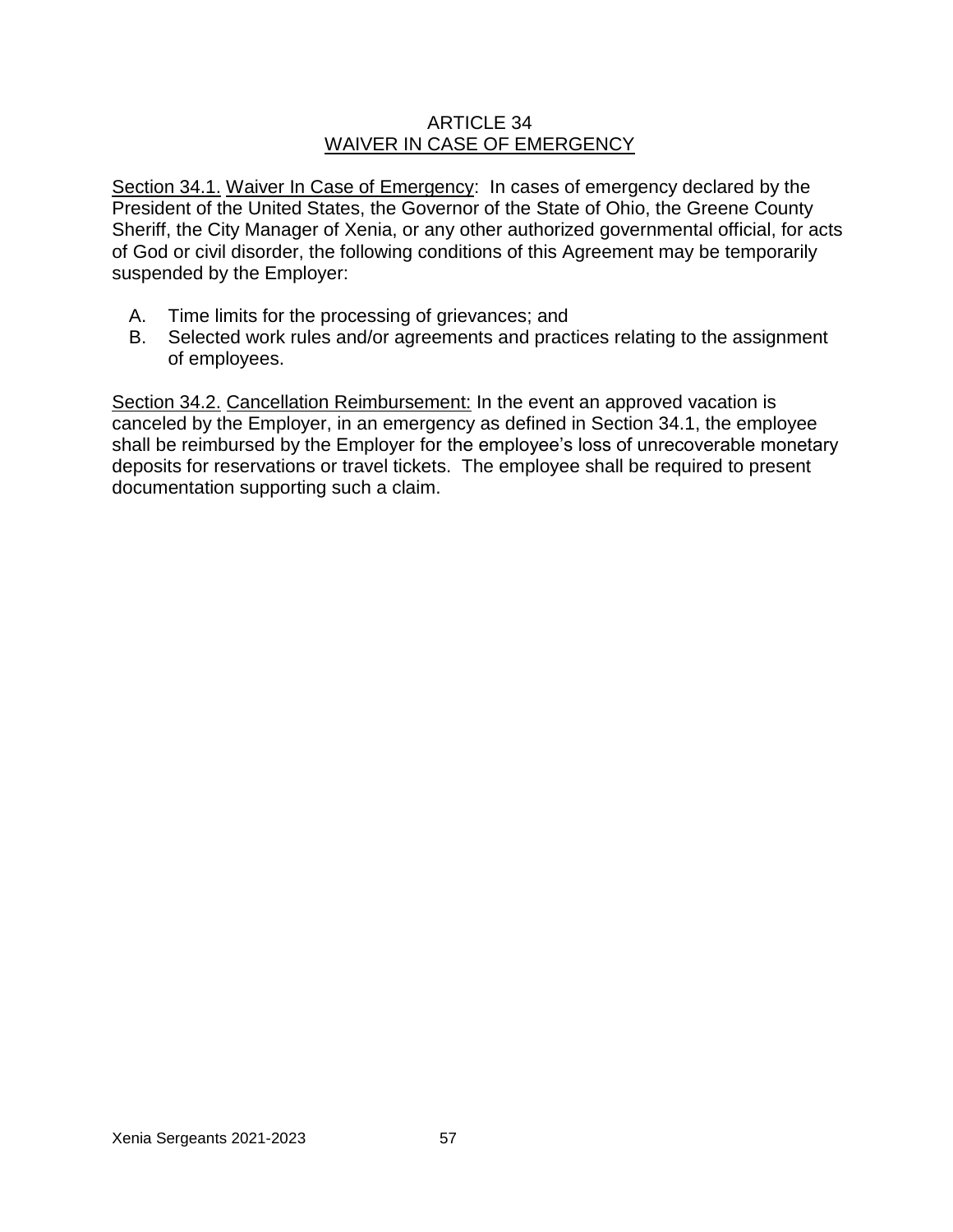# ARTICLE 35 DURATION

Section 34.1. Duration: The effective date of this Agreement shall be March 7, 2021. This Agreement shall remain in effect through September 2, 2023, and shall continue thereafter in effect for successive periods of twelve (12) months, unless either party to this Agreement, on or before ninety (90) calendar days prior to the expiration of such period, notifies the other party in writing of its intention to terminate this Agreement or to amend any terms thereof. Upon the delivery of such notice, the parties shall meet with respect to a new agreement, sufficiently in advance of the expiration date so as to enable the parties in their attempts to reach an agreement prior to expiration.